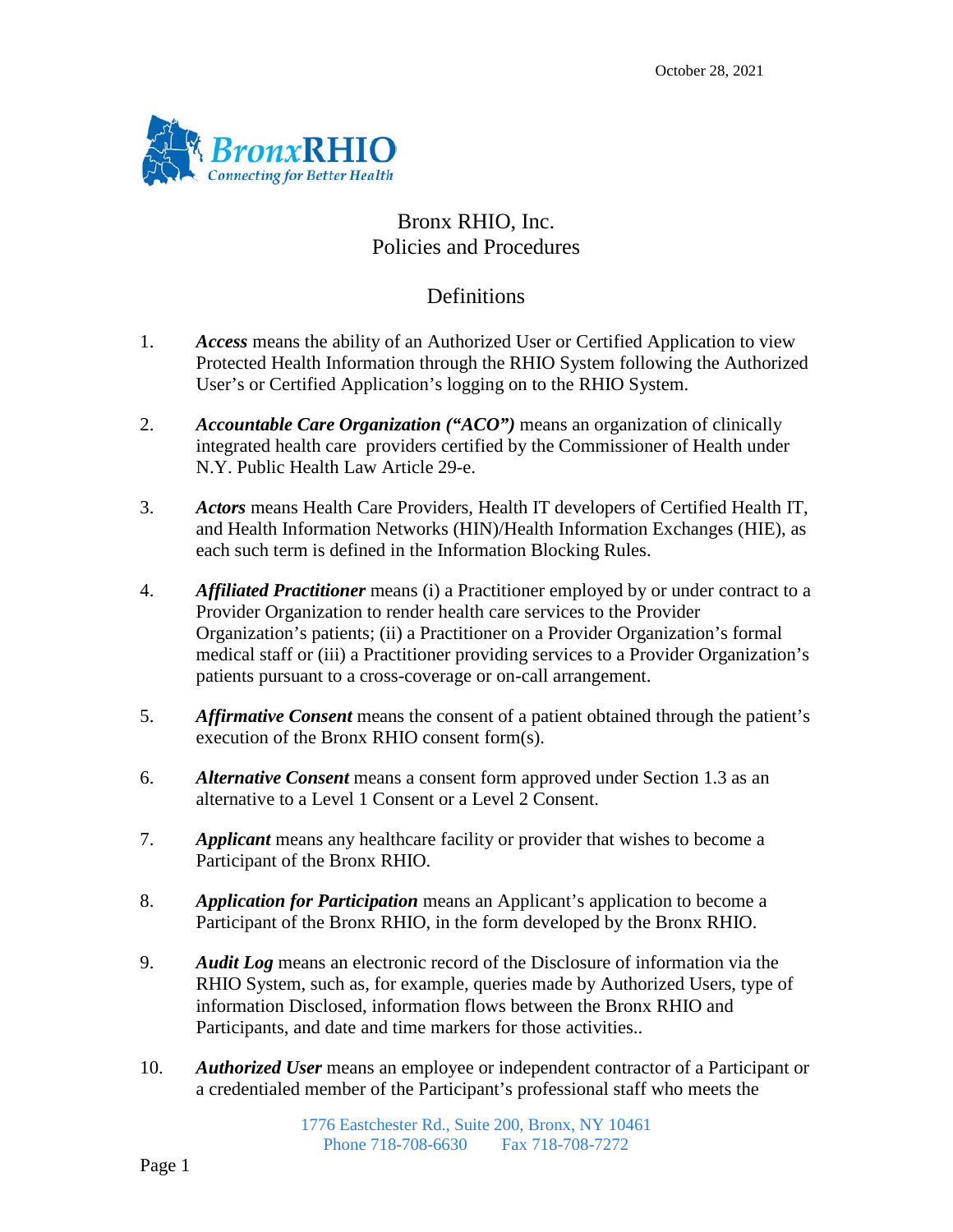criteria set forth in Policy and Procedure 1-4 (Authorized Users) and has been authorized by the Participant to Access Protected Health Information through the RHIO System.

- 11. *Authorized User Registration Form* means the registration form required by the Bronx RHIO from Participants utilizing the Bronx RHIO's central authentication system (as opposed to a local authentication system) in order to load an Authorized User into the authentication system, including the name of the Authorized User and the level of access to the RHIO System such Authorized User will have.
- 12. *Board of Directors* is the Board of Directors of the Bronx RHIO, which consists of the individuals officially designated by the Members as their representatives on the Board of Directors.
- 13. *Breach* means the acquisition, access, use, or disclosure of Protected Health Information in a manner not permitted under the HIPAA Privacy Rule, which compromises the security or privacy of the Protected Health Information. An acquisition, access, use, or disclosure of Protected Health Information in a manner not permitted under the HIPAA Privacy Rule is presumed to be a breach unless the Participant or the Bronx RHIO can demonstrate that there is a low probability that the Protected Health Information has been compromised based on a risk assessment of at least the following factors: (i) the nature and extent of the Protected Health Information involved, including the types of identifiers and the likelihood of re-identification; (ii) the unauthorized person who used the Protected Health Information or to whom the disclosure was made; (iii) whether the Protected Health Information was actually acquired or viewed; and (iv) the extent to which the risk to the Protected Health Information has been mitigated. Breach excludes: (i) any unintentional acquisition, access, or use of Protected Health Information by a workforce member or person acting under the authority of the Bronx RHIO or a Participant, if such acquisition, access, or use was made in good faith and within the scope of authority and does not result in further use or disclosure in a manner not permitted under the HIPAA Privacy Rule; (ii) any inadvertent disclosure by a person who is authorized to access Protected Health Information at the Bronx RHIO or a Participant to another person authorized to access Protected Health Information at the Bronx RHIO or the same Participant, or organized health care arrangement in which a Participant participates, and the information received as a result of such disclosure is not further used or disclosed in a manner not permitted under the HIPAA Privacy Rule; or (iii) a disclosure of Protected Health Information where the Bronx RHIO or a Participant has a good faith belief that an unauthorized person to whom the disclosure was made would not reasonably have been able to retain such information.
- 14. *Break the Glass* means the ability of an Authorized User to Access a patient's Protected Health Information, in accordance with Section 1-3(III) (E) of these Policies and Procedures, without obtaining Affirmative Consent.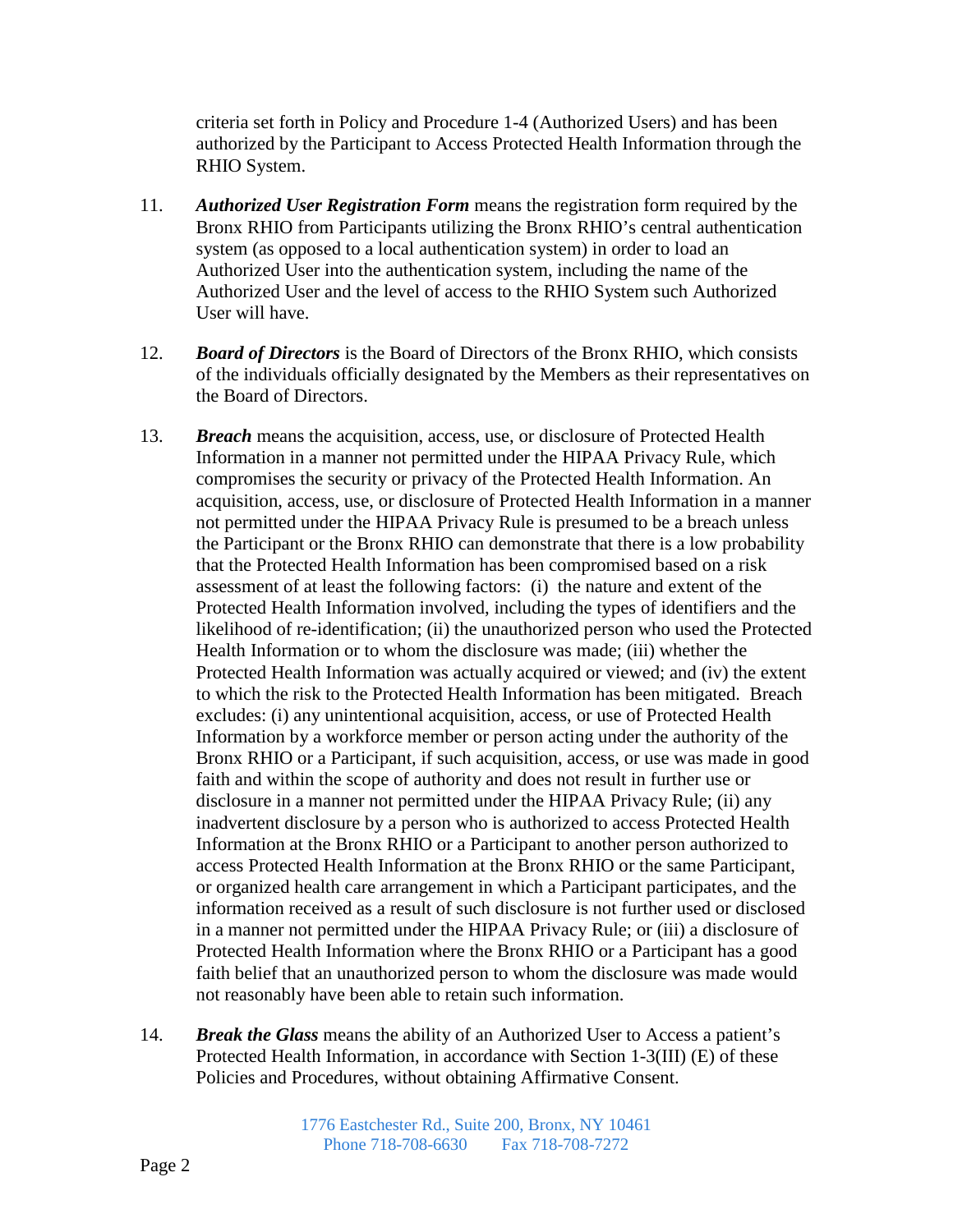- 15. *Bronx RHIO Research Committee* means the Bronx RHIO committee that is organized to review and approve Research proposals. The Bronx RHIO will ensure that the committee meets the requirements set forth at 45 C.F.R. §  $164.512(i)(1)(i)(B)$ , meaning that the committee (1) has members with varying backgrounds and appropriate professional competency as necessary to review the effect of the Research protocol on individuals' privacy rights and related interests; (2) includes at least one member who is not an employee, contractor, officer or director of the Bronx RHIO or any entity conducting or sponsoring the research, and is not related to any person who meets any of the foregoing criteria; and (3) does not have any member participating in a review of any project in which the member has a conflict of interest.
- 16. *Care Management* means (i) assisting a patient in obtaining appropriate medical care, (ii) improving the quality of health care services provided to a patient, (iii) coordinating the provision of multiple health care services to a patient; (iv) supporting a patient in following a plan of medical care, or (v) assisting a patient in obtaining social services or providing social services to a patient. Care Management does not include utilization review or other activities carried out by a Payer Organization to determine whether coverage should be extended or payment should be made for a health care service.
- 17. *CARIN Alliance* means the multi-sector collaborative that seeks to advance consumer-directed exchange of health information and which has developed a list of recommended Patient Apps via its "My Health Application" website.
- 18. *Certified Application* means a computer application certified by the Bronx RHIO that is used by a Participant to Access Protected Health Information from the Bronx RHIO on an automated, system-to-system basis without direct Access to the RHIO System by an Authorized User.
- 19. *Community-Based Organization* means an organization, which may be a not-forprofit entity or government agency, which has the primary purpose of providing social services such as housing assistance, nutrition assistance, employment assistance, or benefits coordination. A Community-Based Organization may or may not be a Covered Entity.
- 20. *Coroner* means any individual elected to serve as a county's coroner in accordance with New York State County Law § 400.
- 21. *Covered Entity* has the meaning ascribed to this term in 45 C.F.R. § 160.103.
- 22. *Data Provider* means an individual or entity that supplies information, including Protected Health Information to or through the Bronx RHIO. Data Providers include both Participants and entities that supply but do not Access Protected Health Information via the SHIN-NY (such as clinical laboratories and pharmacies). Government agencies, including Public Health Agencies, may be Data Providers.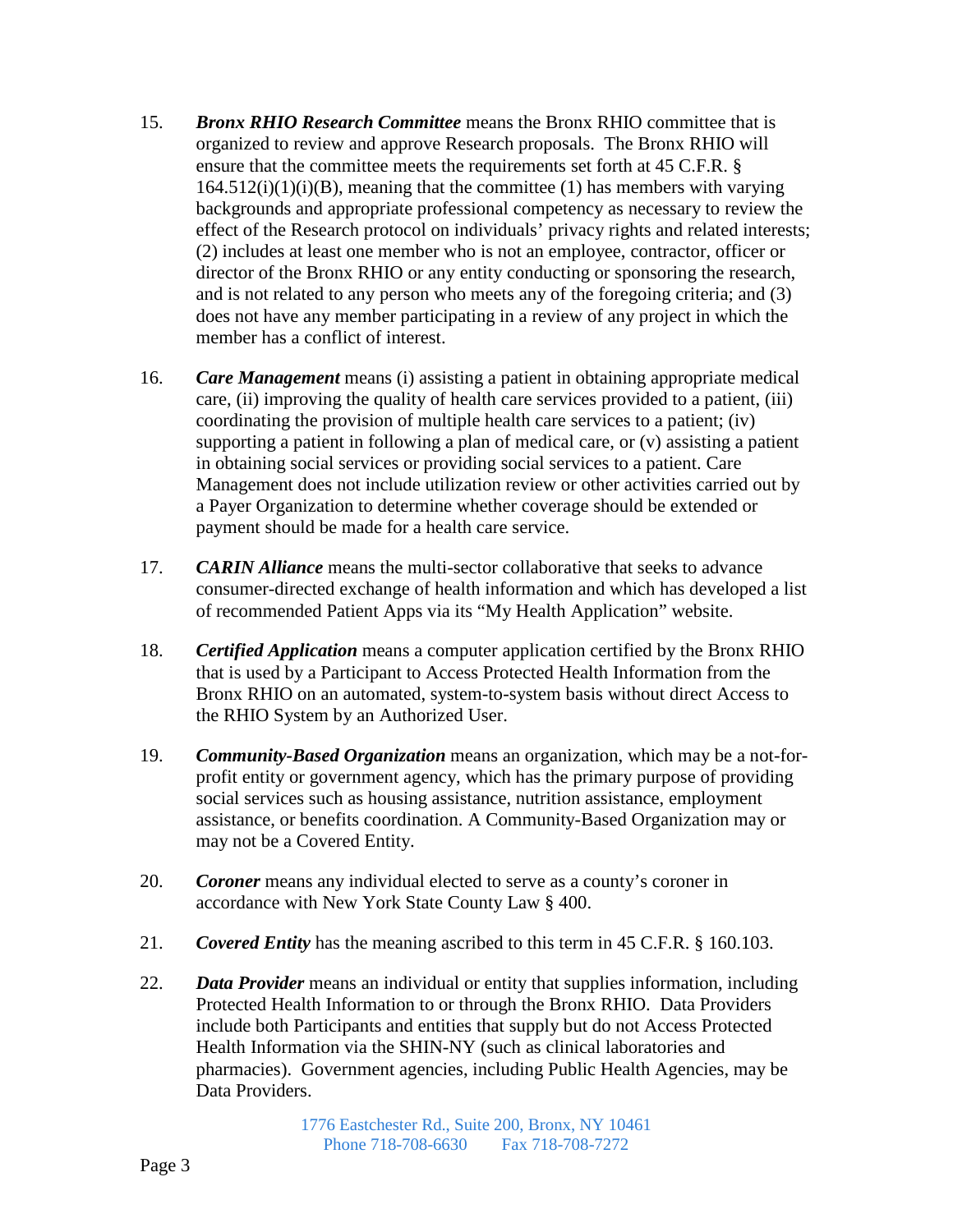- 23. *De-Identified Data* means data that does not identify an individual and with respect to which there is no reasonable basis to believe that the information can be used to identify an individual. Data may be considered de-identified only if it (i) satisfies the requirements of 45 C.F.R. § 164.514(b) and (ii) does not contain DNA variation information derived from sequencing, genotyping or other such technologies.
- 24. *Demographic Information* means a patient's name, gender, address, date of birth, social security number, and other personally identifiable information, but shall not include any information regarding a patient's health or medical treatment or the names of any Data Providers that maintain medical records about such patient.
- 25. *Disaster Relief Agency* means (i) a government agency with authority under federal, state or local law to declare an Emergency Event or assist in locating individuals during an Emergency Event or (ii) a third party contractor to which such a government agency delegates the task of assisting in the location of individuals in such circumstances.
- 26. *Disclosure* means the release, transfer, provision of access to, or divulging in any manner of information outside the entity holding the information. The Bronx RHIO engages in a Disclosure of information if the Bronx RHIO (i) provides a Participant with Access to such information and the Participant views such information as a result of such Access, or (ii) Transmits such information to a Participant or other third party.
- 27. *Emancipated Minor* means a minor who is emancipated on the basis of being married or in the armed services, or who is otherwise deemed emancipated under New York State law.
- 28. *Emergency Event* means a circumstance in which a government agency declares a state of emergency or activates a local government agency incident command system or similar crisis response system.
- 29. *Emergency Medical Technician* means a person certified pursuant to the New York State Emergency Services Code at 10 N.Y.C.R.R. §§ 800.3 and 800.6 as an emergency medical technician, an emergency medical technician-intermediate, an emergency medical technician-critical care, or an emergency medical technicianparamedic.
- *26 Excluded Health Information* means (i) psychotherapy notes and (ii) any other information that the Board of Directors of the Bronx RHIO determines may not be disclosed through the RHIO System under applicable law.
- 27. *Exception* means reasonable and necessary activities that do not constitute Information Blocking as set forth in the Information Blocking Rules, namely: 1. Preventing Harm 2. Privacy 3. Security 4 Infeasibility 5. Health IT Performance/Maintenance 6. Content and Manner 7. Fees 8. Licensing.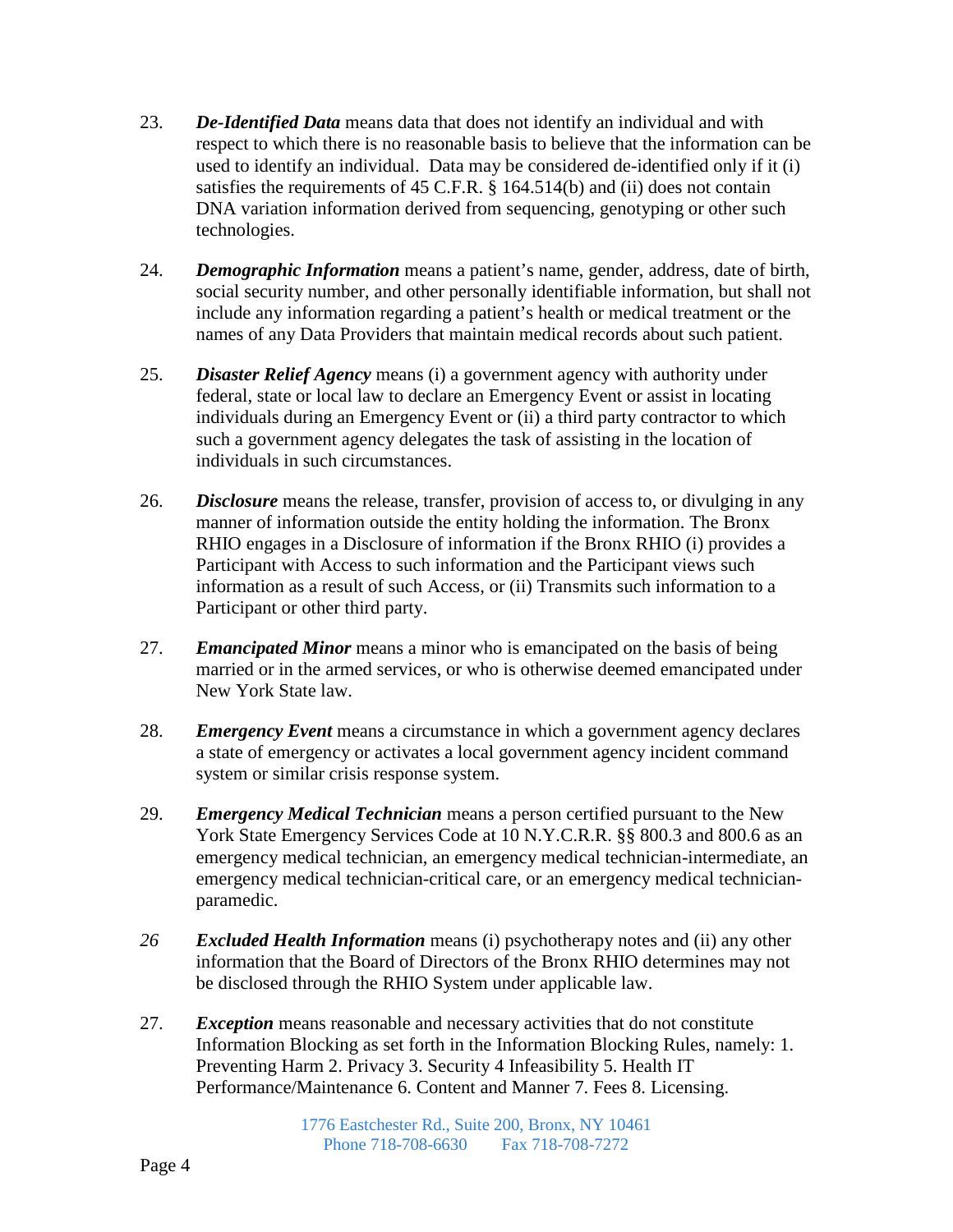- 28. *Failed Access Attempt* means an instance in which an Authorized User or other individual attempting to Access the RHIO System is denied Access due to use of an inaccurate log-in, password, or other security token.
- 29. *Health Home* means an entity that is enrolled in New York's Medicaid Health Home program and that receives Medicaid reimbursement for providing care management services to participating enrollees.
- 30. *Health Home Member* means an entity that contracts with a Health Home to provide services covered by New York's Medicaid Health Home program.
- 31. *Health Information Exchange Organization* means an entity that facilitates and oversees the exchange of Protected Health Information among Covered Entities, Business Associates, and other individuals and entities.
- 32. *HIPAA* means the Health Insurance Portability and Accountability Act of 1996.
- 33. *HIPAA Privacy Rule* means the federal regulations at 45 CFR Part 160 and Subparts A and E of Part 164.
- 34. *HIPAA Security Rule* means the federal regulations at 45 CFR Part 160 and Subpart C of Part 164.
- 35. *HITECH* means the Health Information Technology for Economic and Clinical Health Act.
- 36. *Independent Practice Association* ("IPA") means an entity that is certified as an independent practice association under 10 N.Y.C.R.R. § 98-1.5(b)(6)(vii).
- 37. *Information Blocking* means a practice that except as required by law or covered by an Exception is likely to interfere with access, exchange, or use of electronic health information, if 1) conducted by a health information technology developer, health information network (HIN) or health information exchange (HIE) when such Actor knows or should have known that such practice is likely to interfere with access, exchange, or use of electronic health information (EHI), or if 2) conducted by a healthcare provider when such Actor knows that such practice is unreasonable and is likely to interfere with access, exchange, or use of EHI.
- 39. *Information Blocking Rules* means the requirements and exceptions related to information blocking established by The Office of the National Coordinator for Health Information Technology set forth at 45 C.F.R. Pail 171.
- 40. *Insurance Coverage Review* means the use of information by a Participant (other than a Payer Organization) to determine which health plan covers the patient or the scope of the patient's health insurance benefits.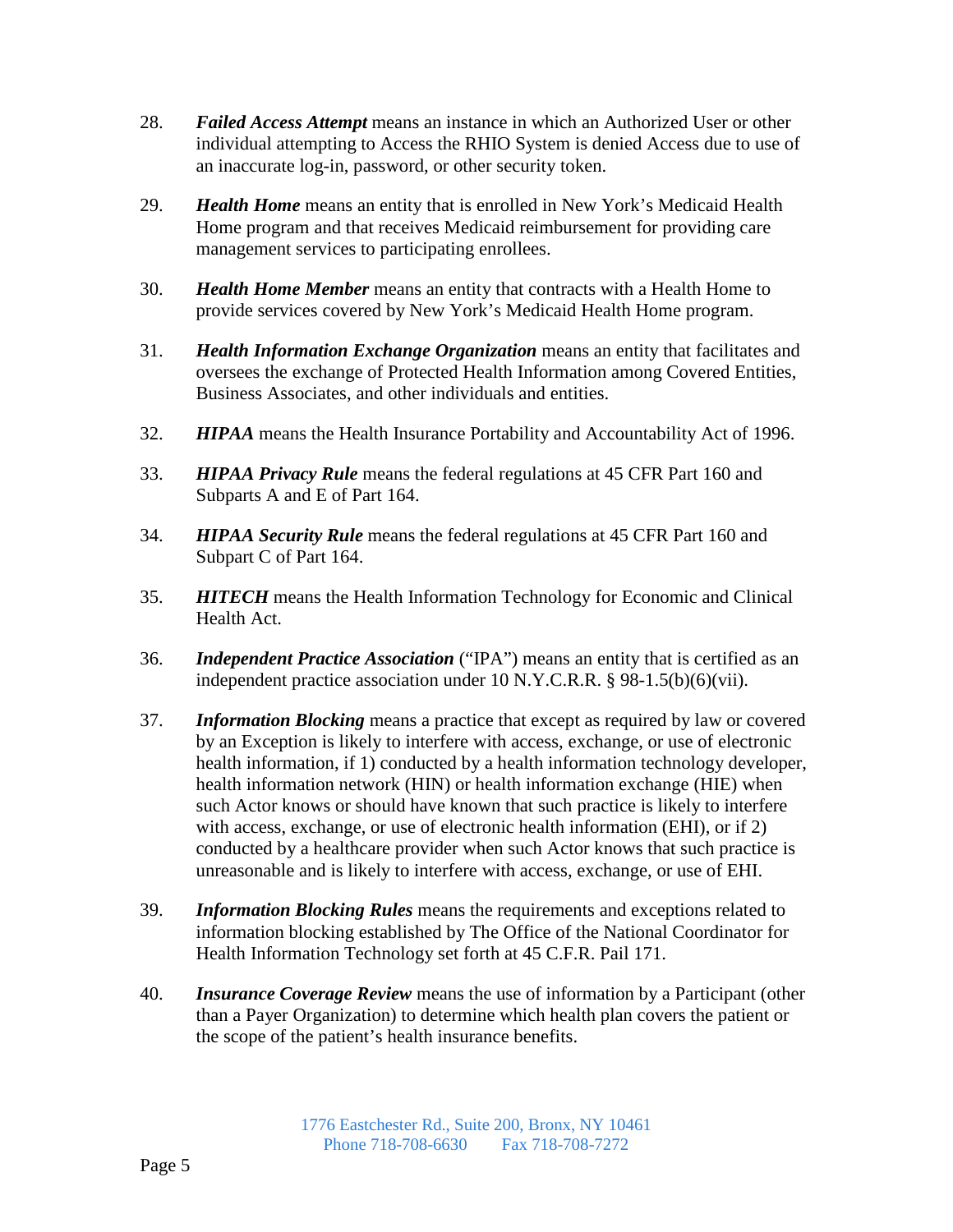- 41. *Level 1 Consent* means a consent permitting Access to and receipt of Protected Health Information for Level 1 Uses in one of the forms attached to the QE Privacy & Security Policies & Procedures.
- 42. *Level 2 Consent* means a consent permitting Access to and receipt of Protected Health Information for a Level 2 Use in one of the forms attached to the QE Privacy & Security Policies & Procedures.
- 43. *Level 1 Uses* mean Treatment, Quality Improvement, Care Management, and Insurance Coverage Reviews.
- 44. *Level 2 Uses* mean any uses of Protected Health Information other than Level 1 Uses, including but not limited to Payment, Research and Marketing.
- 45. *Limited Data Set* means Protected Health Information that excludes the 16 direct identifiers set forth at 45 C.F.R. § 164.514(e)(2) of an individual and the relatives, employers or household members of such individual.
- 46. *Marketing* has the meaning ascribed to this term under the HIPAA Privacy Rule as amended by Section 13406 of HITECH.
- 47. *Medical Examiner* means a licensed physician who serves in a county medical examiner's office in accordance with New York State County Law § 400, and shall include physicians within the New York City Office of Chief Medical Examiner.
- 48. *Members* are the corporate members of the Bronx RHIO, as defined in the Bylaws of the Bronx RHIO.
- 49. *Minor Consent Information* means Protected Health Information relating to Minor Consented Services.
- 50. *Minor Consented Services* means medical treatment of a minor for which the minor provided the minor's own consent without a parent's or guardian's permission, as permitted by New York law or other applicable laws for certain types of health services (e.g., reproductive health, HIV testing, sexually transmitted disease, mental health or substance abuse treatment) or services consented to by an Emancipated Minor.
- 51. *NYS DOH* means the New York State Department of Health.
- 52. *Organ Procurement Organization* means a regional, non-profit organization responsible for coordinating organ and tissue donations at a hospital that is designated by the Secretary of Health and Human Services under section 1138(b) of the Social Security Act (42 USC § 1320b-8(b); see also 42 C.F.R. Part 121).
- 53. *Participant* means a Provider Organization, Payer Organization, Practitioner, Independent Practice Association, Accountable Care Organization, Public Health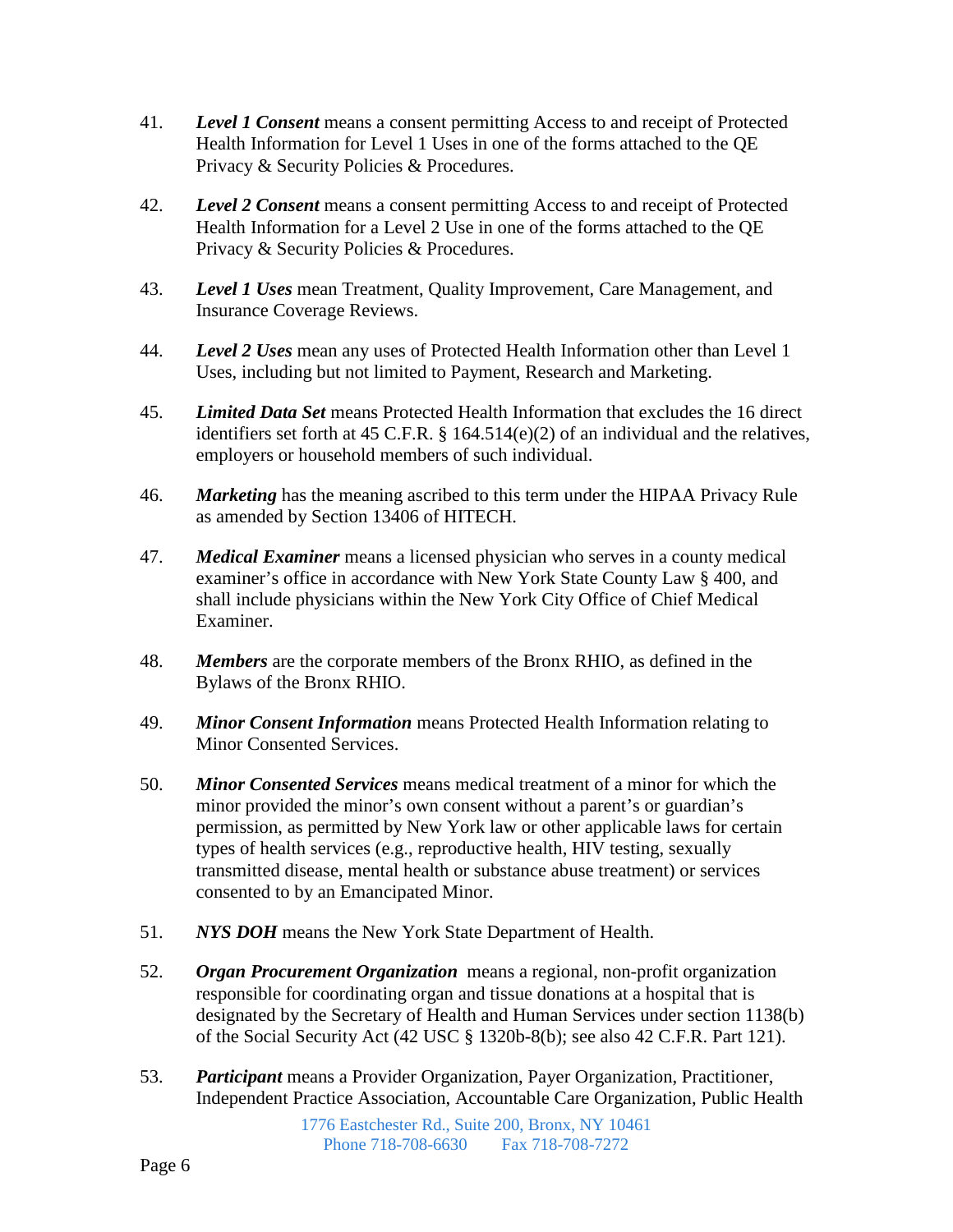Agency, Organ Procurement Organization, Health Home, Health Home Member, PPS Lead Organization, PPS Centralized Entity, PPS Partner, Social Services Program, a Community-Based Organization or Disaster Relief Agency that has directly or indirectly entered into a Participation Agreement and Accesses Protected Health Information through the RHIO System.

- 54. *Participation Agreement* is the agreement made by and between the Bronx RHIO and each Participant, which sets forth the terms and conditions governing the operation of the RHIO System and the rights and responsibilities of the Participants and the Bronx RHIO with respect to the RHIO System.
- 55. *Patient App* means an application on a patient's smart phone, laptop, tablet, or other technology that collects Protected Health Information about the patient and makes such Protected Health Information accessible to the patient.
- 56. *Patient Care Alert* means an electronic message about a development in a patient's medical care, such as an emergency room or inpatient hospital admission or discharge, a scheduled outpatient surgery or other procedure, or similar event, which is derived from information maintained by the Bronx RHIO and is Transmitted by the Bronx RHIO to subscribing recipients but does not allow the recipient to Access any Protected Health Information through the RHIO System other than the information contained in the message. Patient Care Alerts may contain demographic information such as patient name and date of birth, the name of the Participant from which the patient received treatment, and limited information related to the patient's complaint or diagnosis but shall not include the patient's full medical record relating to the event that is the subject of the electronic message.
- 57. *Patient Rights and Member Responsibilities Committee* means the committee of the Bronx RHIO that is responsible for monitoring compliance with these Policies and Procedures.
- 58. *Payer Organization* means an insurance company, health maintenance organization, employee health benefit plan established under the Employee Retirement Income Security Act or any other entity that is legally authorized to provide health insurance coverage.
- 59. *Payment* means the activities undertaken by (i) a health plan to obtain premiums or to determine or fulfill its responsibility for coverage and provision of benefits under the health plan or (ii) a health care provider or health plan to obtain or provide reimbursement for the provision of health care. Examples of payment are set forth in the HIPAA regulations at 45 C.F.R. § 164.501.
- 60. *Personal Representative* means a person who has the authority to consent to the Disclosure of a patient's Protected Health Information under Section 18 of the New York State Public Health Law and any other applicable state and federal laws and regulations.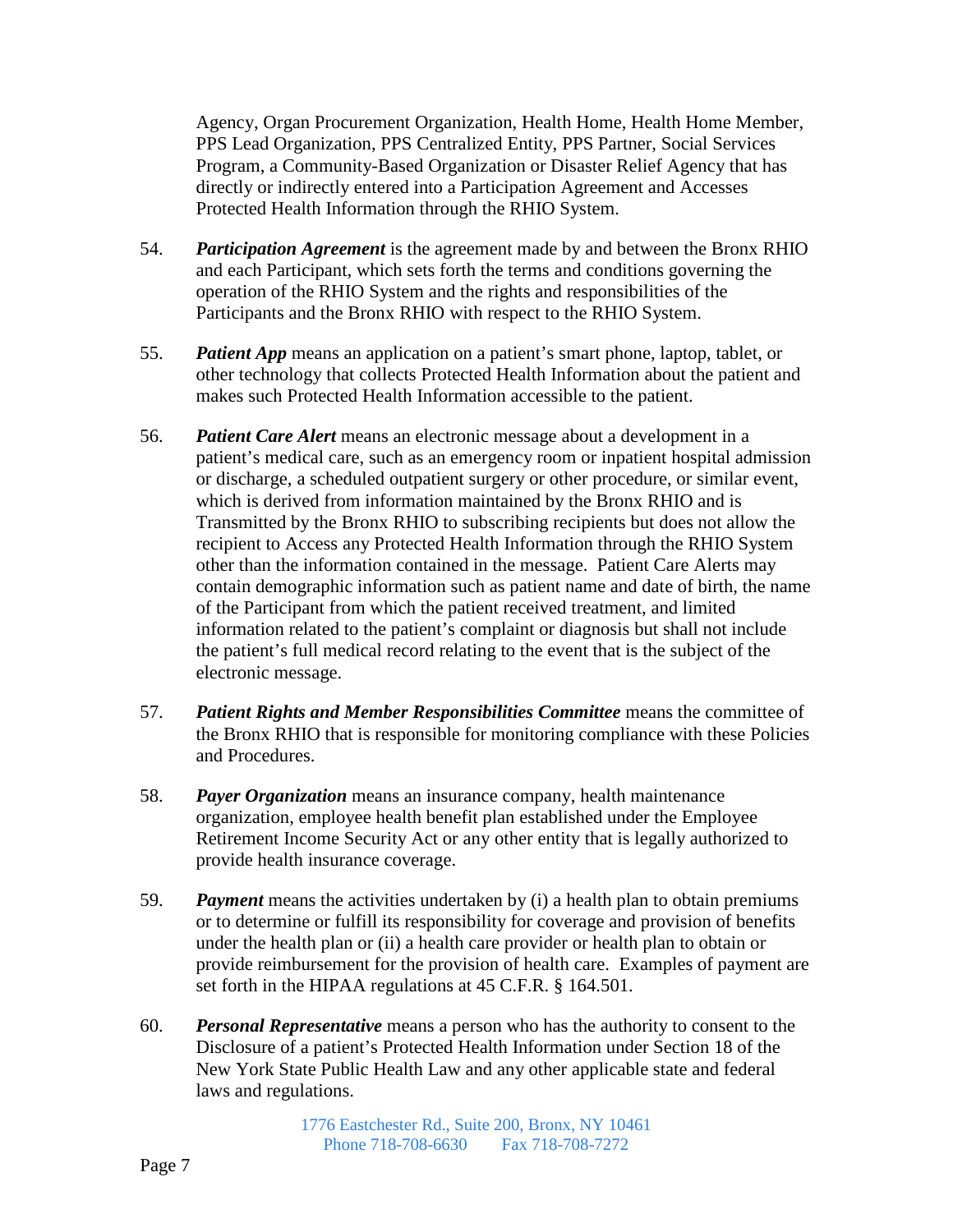- 61. *PPS* means a Performing Provider System that has received approval from NYS DOH to implement projects and receive funds under New York's Delivery System Reform Incentive Payment Program (DSRIP).
- 62. *PPS Centralized Entity* means an entity owned or controlled by one or more PPS Partners that has been engaged by a PPS to perform Care Management, Quality Improvement or Insurance Coverage Reviews on behalf of the PPS.
- 63. *PPS Lead Organization* means an entity that has been approved by NYSDOH and CMS to serve as designated organization that has assumed all responsibilities associated with DSRIP program per their project application and DSRIP award.
- 64. *PPS Partner* means a person or entity that is listed as a PPS Partner in the DSRIP Network Tool maintained by NYS DOH.
- 65. *Practitioner* means a health care professional licensed under Title 8 of the New York Education Law, or an equivalent health care professional licensed under the laws of the state in which the professional is practicing or a resident or student acting under the supervision of such professional.
- 66. *Protected Health Information* means information maintained or transmitted by a Participant that (i) relates to the present, past or future physical or mental health or condition of an individual, the provision of health care to an individual or the past, present, or future payment for the provision of health care to an individual and/or (ii) identifies the individual, or with respect to which, there is a reasonable basis to believe the information can be used to identify the individual, including, without limitation, student or employment records.
- 67. *Provider Organization* means an entity such as a hospital, nursing home, home health agency or professional corporation legally authorized to provide health care services.
- 68. *Public Health Agency* means an agency or authority of the United States, a State, a territory, a political subdivision of a State or territory, an Indian tribe, the New York State Department of Health, a New York county health department or the New York City Department of Health and Mental Hygiene, or a person or entity acting under a grant of authority from or contract with such public agency, including the employees or agents of such public agency or its contractors or persons or entities to whom it has granted authority, that is responsible for public health matters as part of its official mandate and that has signed a Participation Agreement with the Bronx RHIO and Accesses Protected Health Information through the RHIO System.
- 69. *"Qualified Entity" or "QE"* means a not-for-profit regional health information organization or other entity that has been certified under 10 N.Y.C.R.R. Section 300.4.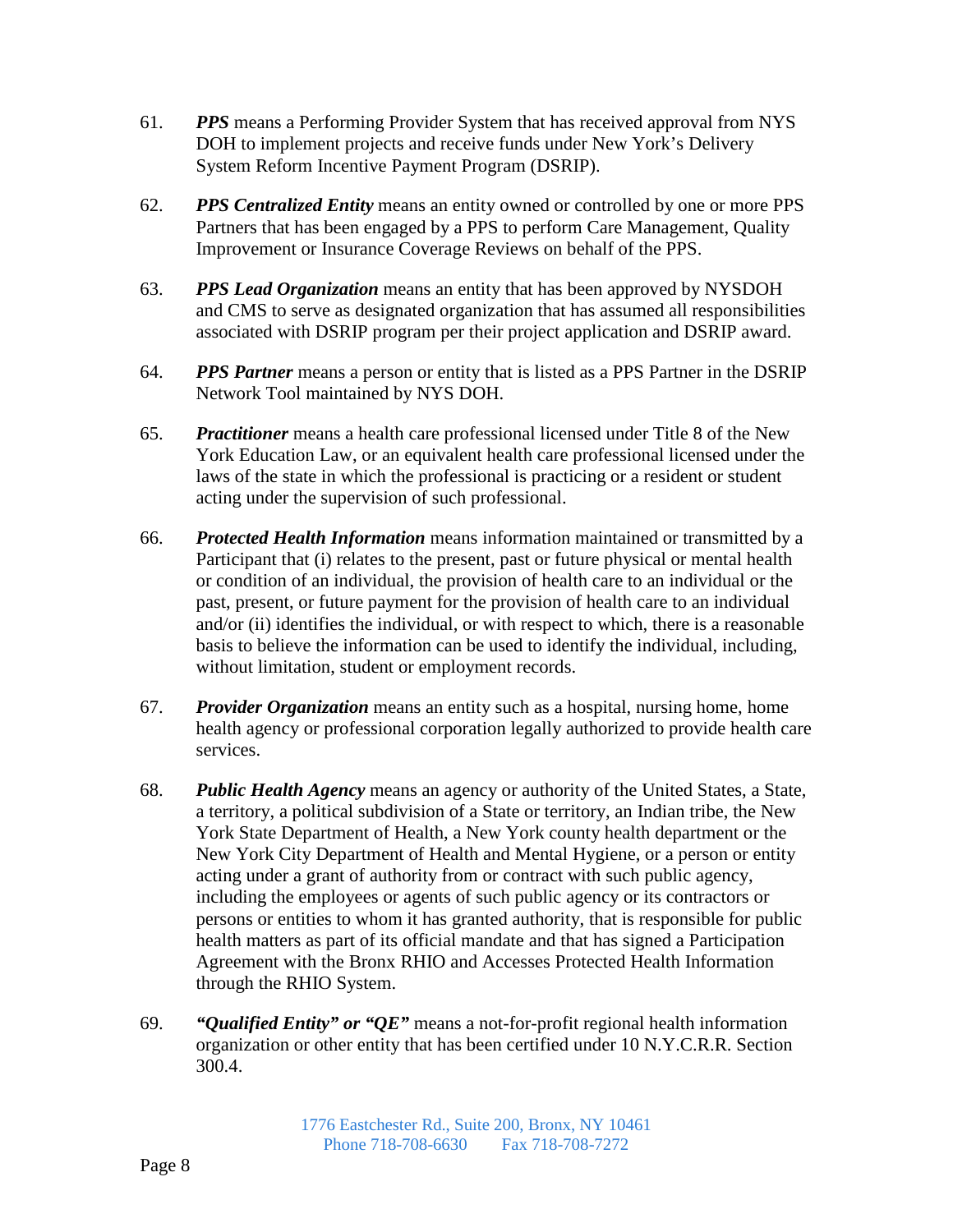- 70. *Quality Improvement* means activities designed to improve processes and outcomes related to the provision of health care services. Quality Improvement activities include but are not limited to outcome evaluations; development of clinical guidelines; population based activities relating to improving health or reducing health care costs; clinical protocol development and decision support tools; case management and care coordination; reviewing the competence or qualifications of health care providers, but shall not include Research. The use or Disclosure of Protected Health Information for quality improvement activities may be permitted provided the Accessing and Disclosing entities have or had a relationship with the individual who is the subject of the Protected Health Information.
- 71. *QE Privacy & Security Policies & Procedures* means the "Privacy and Security Policies and Procedures for Qualified Entities and their Participants in New York State under 10 NYCRR § 300.3(b)(1)" developed through the Statewide Collaboration Process and approved by NYS DOH setting forth the common consent, authorization, authentication, access, patient engagement and access, audit, and breach policies with which Qualified Entities must comply.
- 72. *Record Locator Service or Other Comparable Directory* means a system, queriable only by Authorized Users, that provides an electronic means for identifying and locating a patient's medical records across Data Providers.
- 73. *Research* means a systematic investigation, including research development, testing, and evaluation, designed to develop or contribute to generalizable knowledge, including clinical trials.
- 74. *Retrospective Research* means Research that is not conducted in connection with Treatment and involves the use of Protected Health Information that relates to Treatment provided prior to the date on which the Research proposal is submitted to an Institutional Review Board.
- 75. *RHIO Staff* means those individuals who are employed or contracted by the Bronx RHIO for the purpose of carrying out the functions of the Bronx RHIO.
- 76. *RHIO System* means the clinical information data exchange operated by the Bronx RHIO.
- 77. *Sensitive Health Information* means any information subject to special privacy protection under state or federal law, including but not limited to HIV/AIDS, mental health, alcohol and substance abuse, reproductive health, sexuallytransmitted disease, and genetic testing information.
- 78. *Statewide Health Information Network for New York or SHIN-NY* means the means the technical infrastructure (SHIN-NY Enterprise) and the supportive policies and agreements that make possible the electronic exchange of clinical information among QEs, Participants, and other individuals and entities for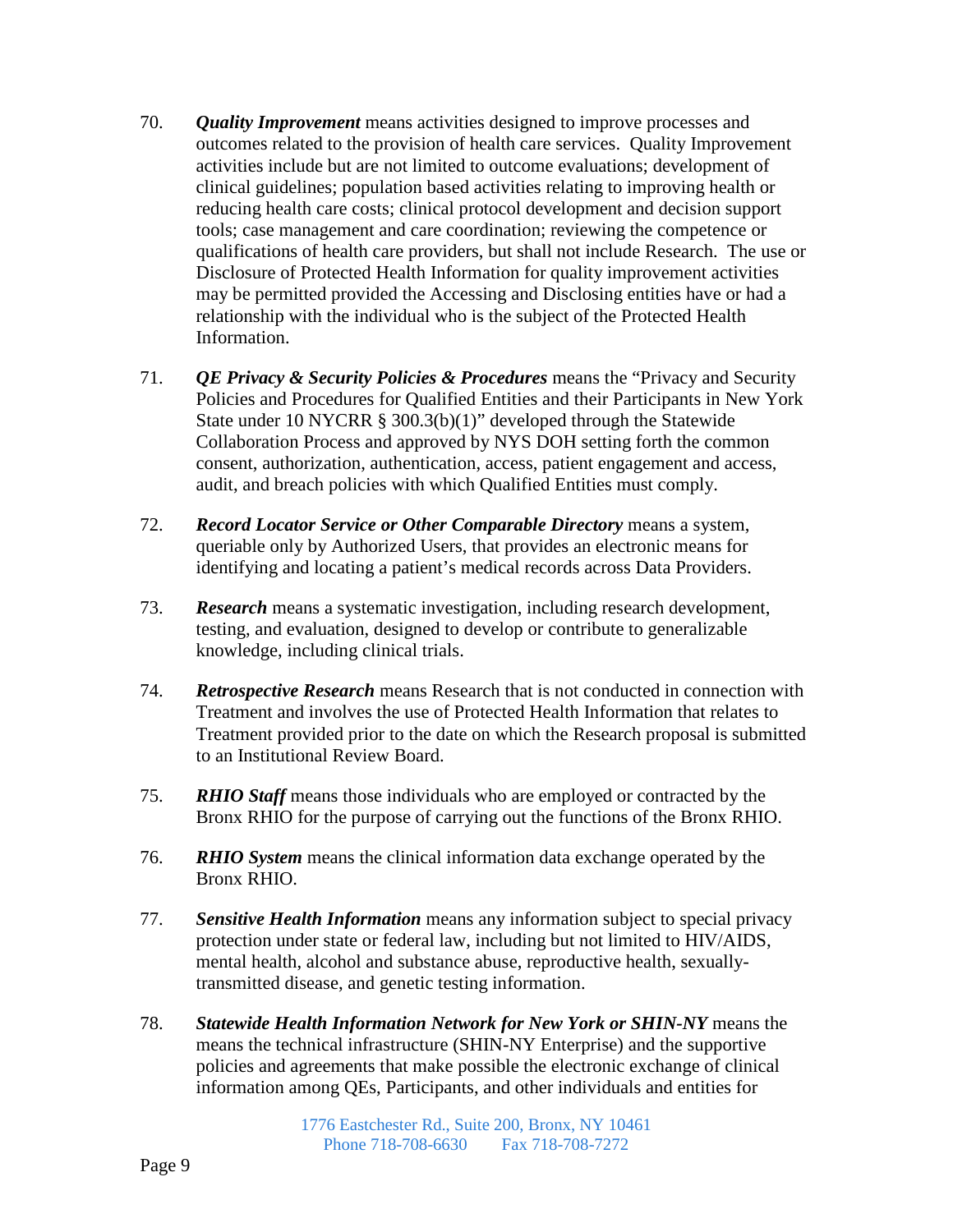authorized purposes, including both the infrastructure that allows for exchange among Participants governed by the same QE and the infrastructure operated by the State Designated Entity that allows for exchange between different QEs. The goals of the SHIN-NY are to improve the quality, coordination and efficiency of patient care, reduce medical errors and carry out public health and health oversight activities, while protecting patient privacy and ensuring data security.

- 79. *SHIN-NY Enterprise* means the information technology (IT) infrastructure inclusive of the QEs and the statewide SHIN-NY Hub that supports the electronic exchange of patient health information across New York State.
- 80. *SHIN-NY Hub* means the information technology (IT) infrastructure operated by the State Designated Entity that allows for the exchange of information between QEs.
- 81. *Social Services Program* means a program within a social services district (as defined by New York Social Services Law, § 2) which has authority under applicable law to provide "public assistance and care" (as defined by New York Social Services Law § 2), Care Management, or coordination of care and related services.
- 82. *State Designated Entity ("SDE")* means the public/private partnership in New York State that has been designated by the New York State Commissioner of Health as eligible to receive federal and state grants to promote health information technology.
- 83. *Statewide Collaboration Process ("SCP")* means an open, transparent process within which multiple SHIN-NY stakeholders contribute to recommendations for SHIN-NY Policy Guidance as provided in 10 N.Y.C.R.R. Section 300.3.
- 84. *Telehealth* means the use of electronic information and two-way, real-time communication technologies to deliver health care to patients at a distance. Such communication technologies include both audio-video and audio-only (e.g., telephonic) connections.
- 85. *Training* means the instructions in the use of the RHIO System, as well as in the policies and procedures governing that use, that will either be provided by the Bronx RHIO to designated individuals at each site, designated individuals who in turn will be training users at each site, or that will be available via the web for self-paced learning, as more fully described in the Policy and Procedure on Training.
- 86. *Transmittal* means the Bronx RHIO's transmission of Protected Health Information, a Limited Data Set, or De-identified Data to a recipient in either paper or electronic form, other than via the display of such information through the RHIO System or through a Certified Application.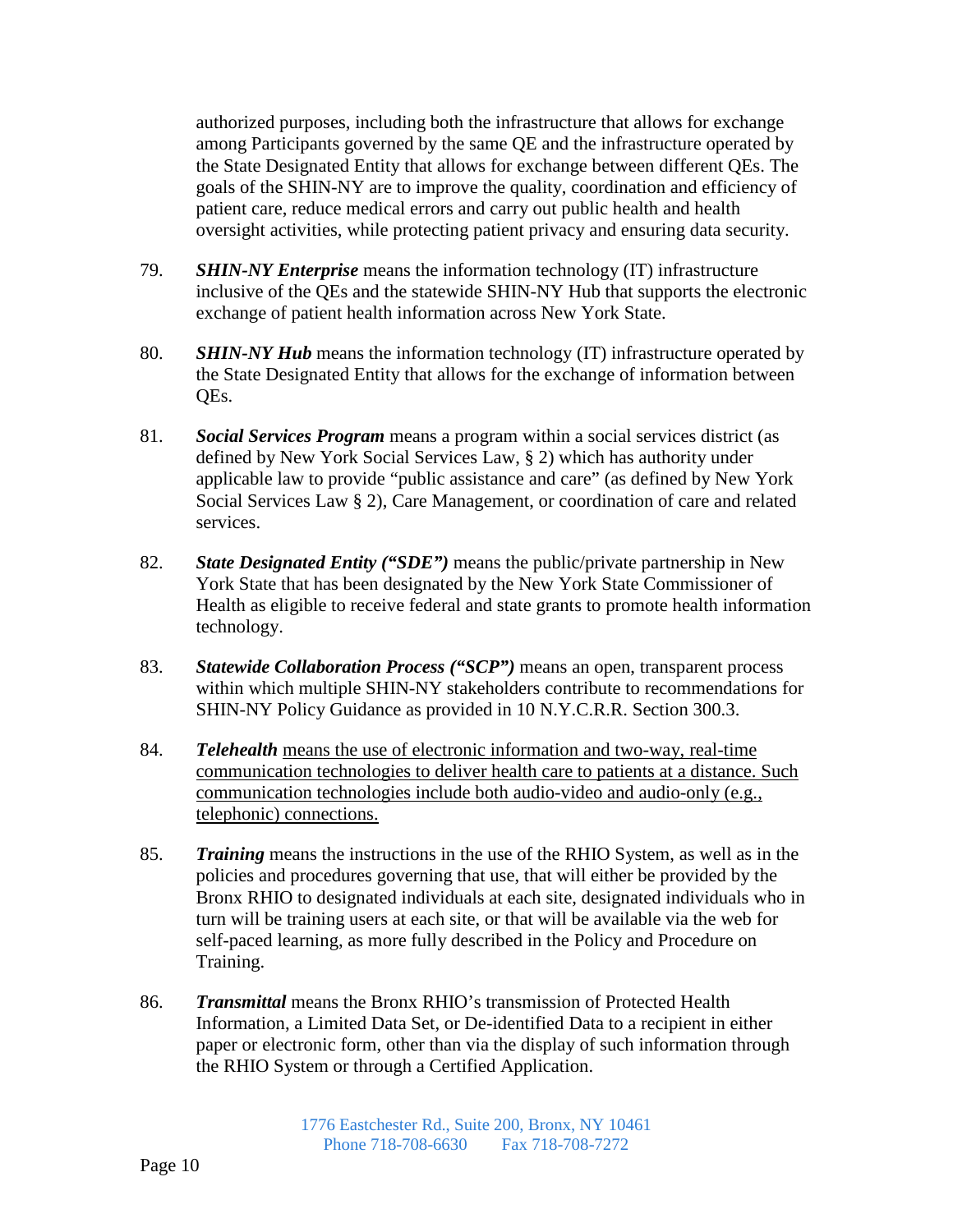- 87. *Treatment* means the provision, coordination or management of health care and related services among health care providers or by a single health care provider, and may include providers sharing information with a third party. Consultation between health care providers regarding a patient and the referral of a patient from one health care provider to another also are included within the definition of Treatment.
- 88. *Unsecured Protected Health Information* means Protected Health Information that is not rendered unusable, unreadable, or indecipherable to unauthorized individuals through the use of a technology or methodology specified by the U.S. Department of Health and Human Services in guidance issued under section 1 3402(h)(2) of HITECH (42 USC 1 7932(h)(2)).
- 89. *User Authentication* means the procedure established to assure that each Authorized User is identified and the validity of such Authorized User's credentials is established before such Authorized User is granted access to the RHIO System.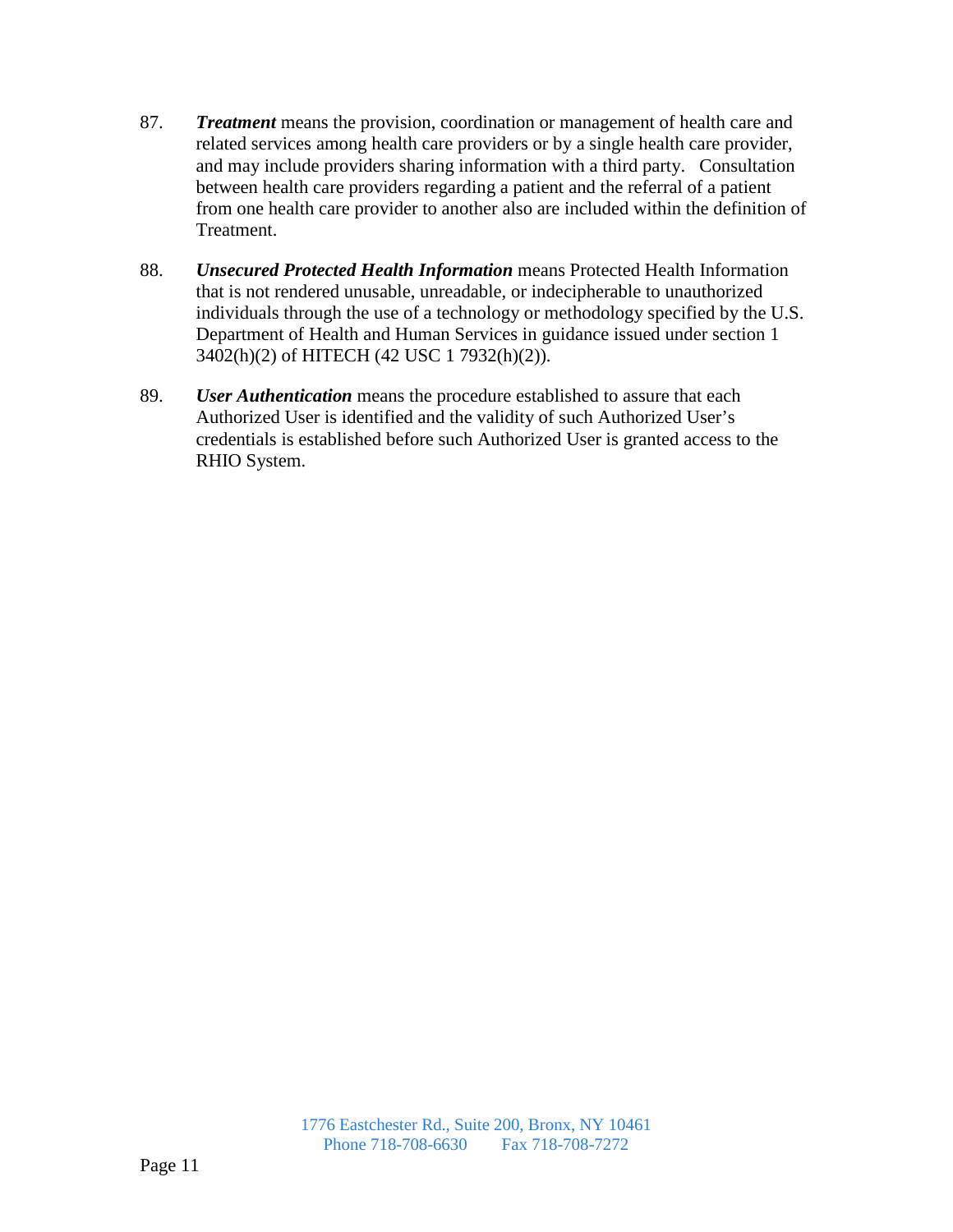

### Bronx RHIO, Inc. Policy and Procedure 1-1 Adoption of Policies and Procedures

Originally Adopted May 14, 2007 Amended and Restated April 26, 2018

I. Policy

It is the policy of the Bronx RHIO to bring all corporate policies and procedures governing the operation of the RHIO System to the Board of Directors for review and approval by a majority vote.

II. Responsible Parties

The Executive Director is responsible for the development of policies and procedures governing the operation of the RHIO System (the "Policies and Procedures"), including the development of proposed amendments to the Policies and Procedures when necessary.

Committees of the Board are responsible for reviewing draft Policies and Procedures and proposed amendments to the Policies and Procedures and making a recommendation to the Board of Directors as to whether they should be adopted by the Board.

The Board of Directors is responsible for reviewing draft Policies and Procedures and proposed amendments to the Policies and Procedures and determining if they should be adopted by the Board of Directors. Participants (including Members) are responsible for complying with the Policies and Procedures once they are adopted by a majority vote of the Board of Directors.

- III. Procedure
	- A. The Executive Director, working with staff or Board and Committee members as necessary, will periodically review the Policies and Procedures and make recommendations for amendments, if necessary.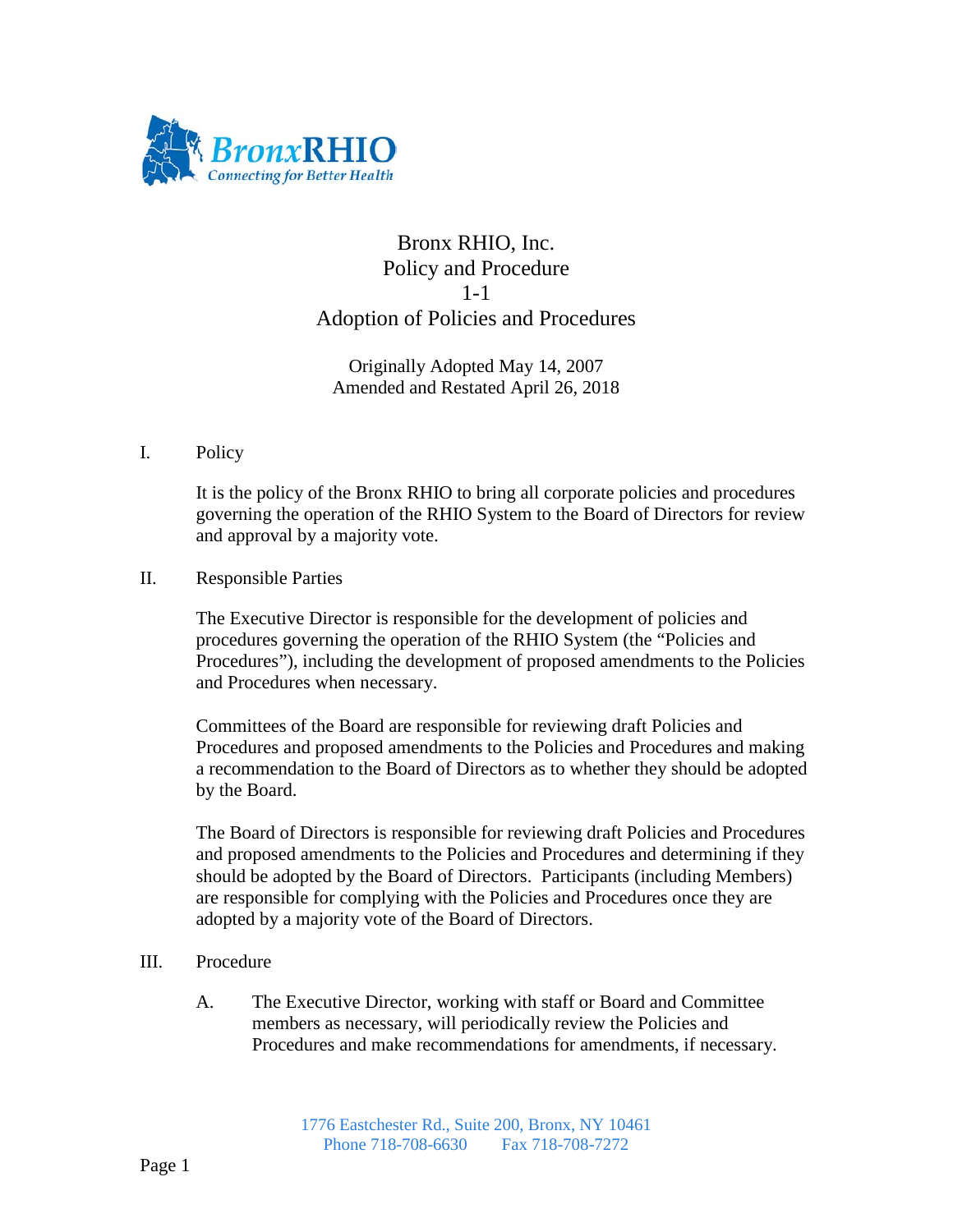- B. The proposed amendments to the Policies and Procedure may be presented to a Committee if they are relevant to the charge of that Committee for review and recommendation for action to the Board or may be brought directly to the Board of Directors for consideration.
- C. Proposed amendments to the Policies and Procedures will be circulated to the Board and Committee members no less than one week prior to the scheduled date of the meeting where voting will take place.
- D. No Policies and Procedures will be adopted or amended other than by majority vote of the Board of Directors.
- E. Once a Policy and Procedure is adopted or amended it will be incorporated into the Participation Agreement in accordance with and subject to the provisions regarding the establishment of Policies and Procedures set forth in the Participation Agreement.
- F. Policies and Procedures may only be adopted or amended by majority vote of the Board of Directors.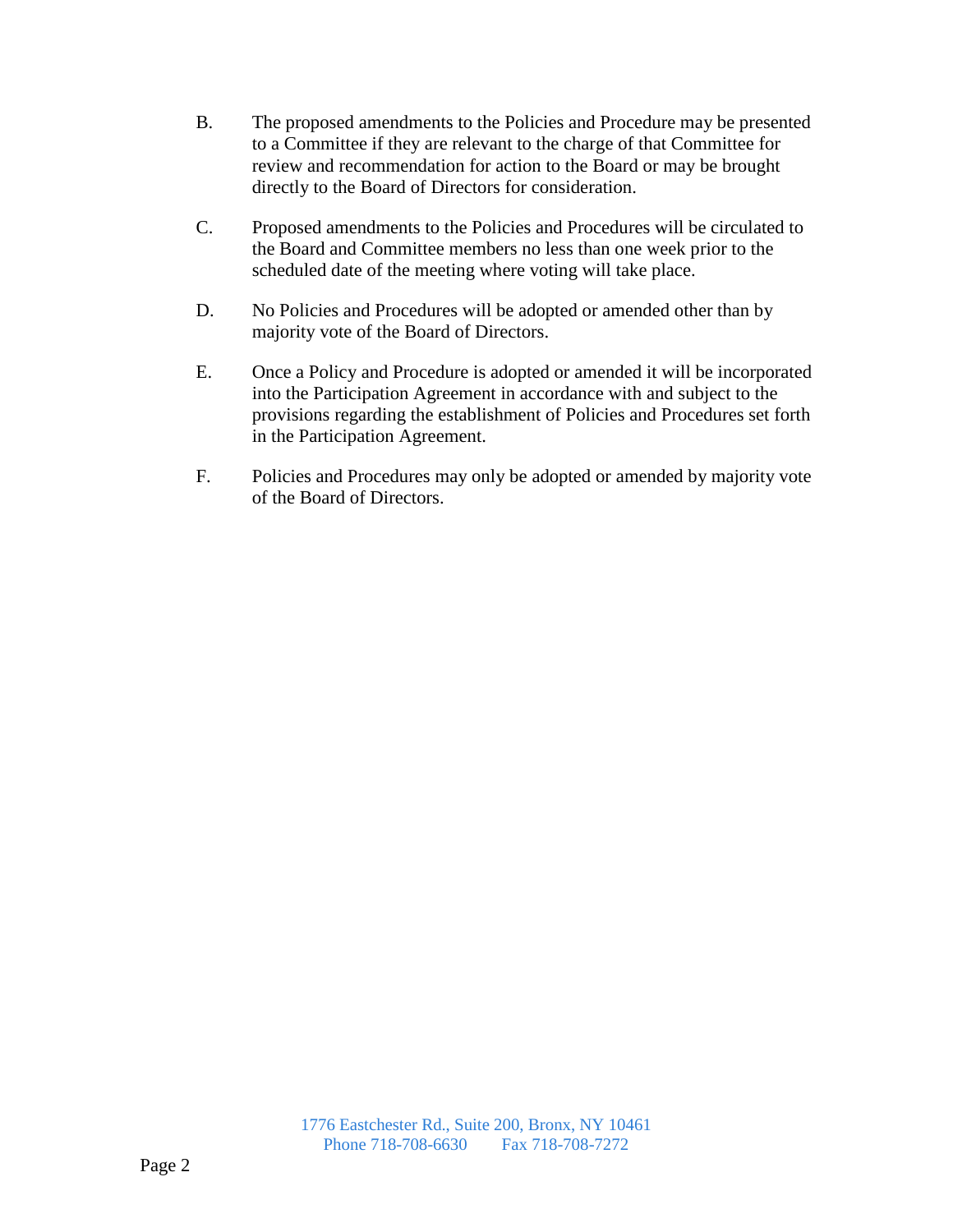

## Bronx RHIO, Inc. Policy and Procedure 1-2 Participation in the Bronx RHIO

Originally Adopted February 25, 2008 Amended and Restated as of June 30, 2014 Amended and Restated as of June 27, 2019 Amended and Restated as of June 30, 2020 Amended and Restated as of April 29, 2021

#### I. Policy

It is the policy of the Bronx RHIO to obtain the approval of the Board of Directors of the Application for Participation of each Applicant prior to permitting such Applicant to Access or receive Protected Health Information through the RHIO System.

### II. Responsible Parties

The Executive Director of the Bronx RHIO is responsible for assuring that each Applicant has submitted its Application for Participation and that the Board of Directors has approved such Application for Participation prior to permitting such Applicant to Access or receive Protected Health Information through the RHIO System.

Applicants are responsible for completing the Application for Participation, the Participation Agreement, the Participant Risk Assessment, and paying any applicable fees.

- III. Procedures
	- A. Bronx RHIO will utilize a participant onboarding plan to define and document the participation process.
	- B. Prior to becoming a Participant and being authorized to Access or receive Protected Health Information through the RHIO System, each Applicant must complete an Application for Participation which will be submitted to the Board of Directors for consideration.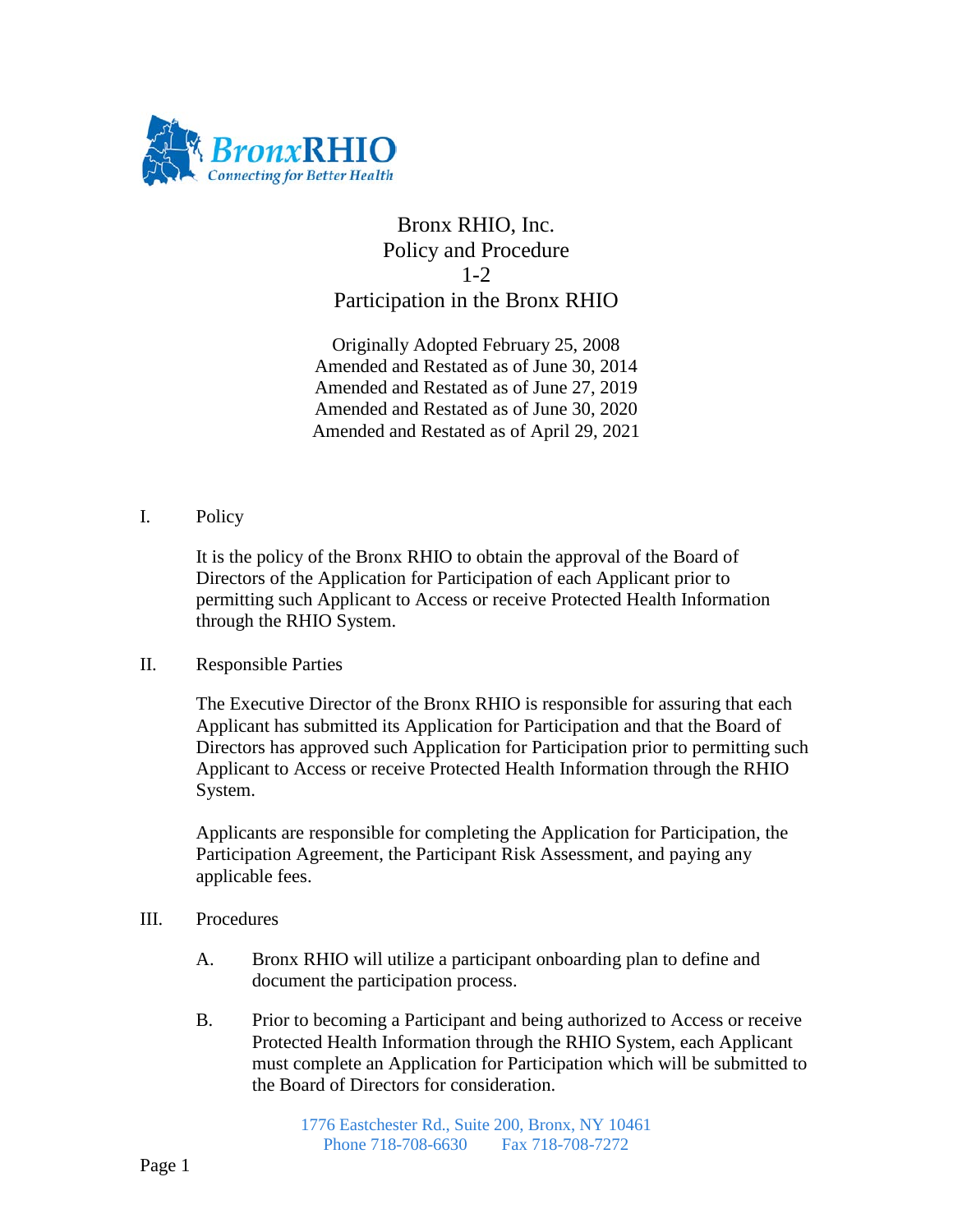- C. Approval of an Applicant's Application for Participation requires a majority vote of the entire Board of Directors.
- D. Approval to participate requires agreement by the Participant to meet the minimum requirements for the category or categories in which they are applying.
- E. A Participant may request a change in the level of participation by submitting a written request to the Bronx RHIO. Such requests shall be subject to the approval of the Executive Director.
- F. The Participant will keep its list of participating facilities and/or sites up to date and will notify the Bronx RHIO of any changes in its organizational makeup.
- G. Prior to Accessing or receiving Protected Health Information through the RHIO System, each Participant must sign a Participation Agreement.
- H. As part of the Application for Participation, each Participant must complete a Participant Risk Assessment ("PRA"). The PRA allows the Bronx RHIO to assess, identify, and modify the overall security position of the organization and its risks to Protected Health Information. Failure to return a completed PRA may delay the application process and participation in the Bronx RHIO.
	- 1. Every two (2) years, on the anniversary of the effective date of the Participation Agreement, a Participant shall be required to submit a new PRA. From time to time in between submission of PRAs, the Bronx RHIO may require a Participant to provide an Attestation of Security Compliance Form, attached here as Attachment A. Should the information in the previously submitted PRA require updates, the Participant must submit a new PRA, and not an Annaul Attestation Form.The RHIO will use reasonable efforts to secure a completed PRA from those Participants who joined the RHIO prior to its adoption.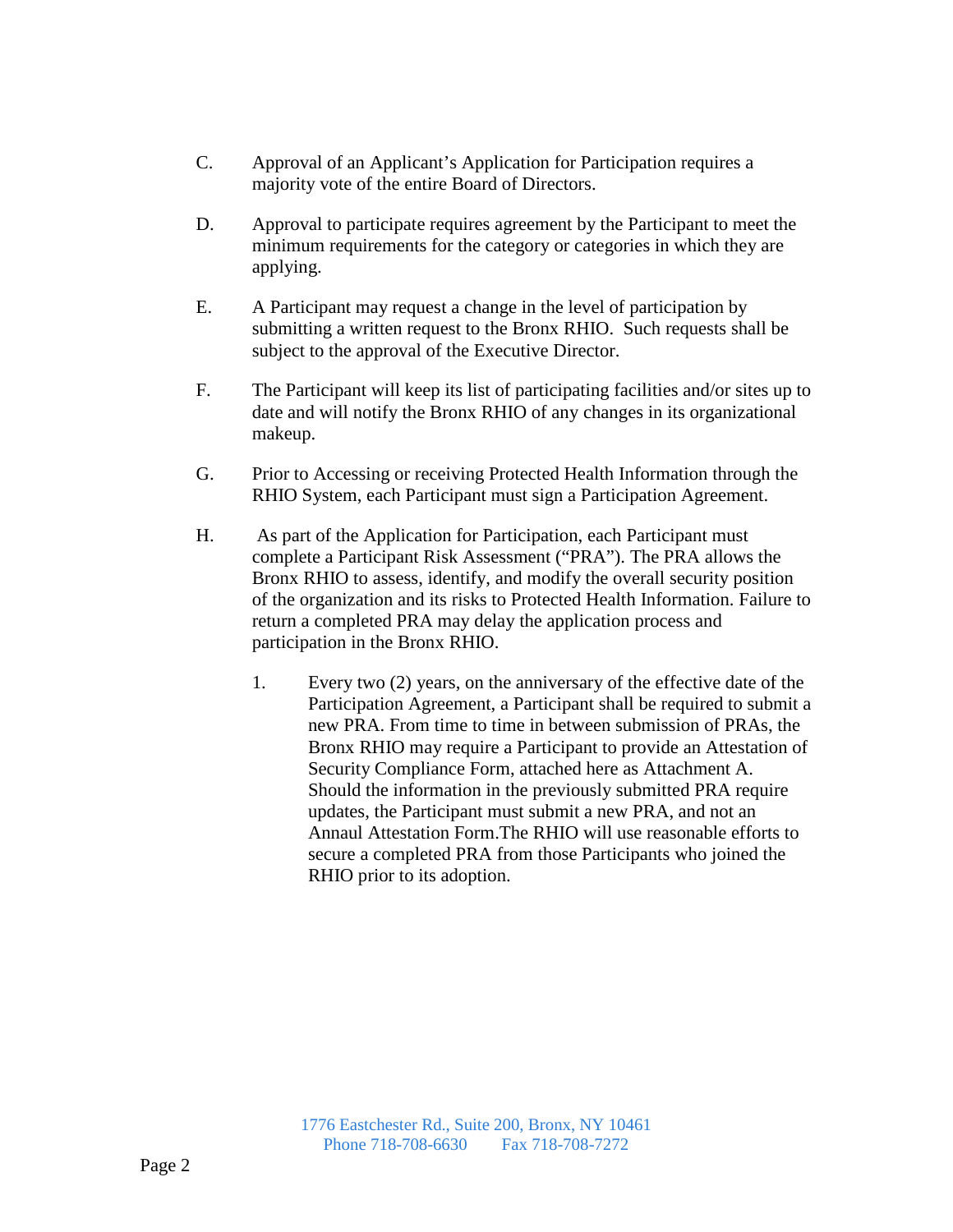#### Attachment A

## **Attestation of Security Compliance Form**

\_\_\_\_\_\_\_\_\_\_\_\_\_\_\_ ("Participant") has entered into a Participation Agreement with Bronx RHIO ("RHIO") on \_\_\_\_\_\_\_\_\_\_\_\_. Participant returned a Participant Risk Assessment to RHIO, which was received on This Attestation of Security Compliance is provided by Participant in accordance with the RHIO Policies and Procedures.

Participant attests to RHIO that it has reviewed the most recently submitted Participant Risk Assessment, its internal process and policies, service providers, vendors, agents, and other providing services, and the following statements are accurate as of the date hereof:

- 1. Any and all risks to Protected Health Information, including, without limitation, any discovered vulnerabilities or gaps, have been mitigated in a manner supported by industry standards.
- 2. Participant has reviewed the RHIO Policies and Procedures, and to the extent necessary and appropriate to comply with applicable law and RHIO Policies and Procedures, Participant has revised its policies and procedures.
- 3. All training with respect to access and use of the Protected Health Information has been documented, and training occurs before any employee, representative, or agent may access the RHIO system.
- 4. All disposed media that stored Protected Health Information has been properly destroyed and documented, in accordance with the Participation Agreement.
- 5. Participant has reported to RHIO all security incidents, including but not limited to a Breach, as required by the Participation Agreement and RHIO Policies and Procedures.
- 6. The most recently submitted Participant Risk Assessment is accurate, and the information contained within requires no updates.

Participant

 $By:$ 

Authorized Officer

Date: \_\_\_\_\_\_\_\_\_\_\_\_\_\_\_\_\_\_\_\_\_\_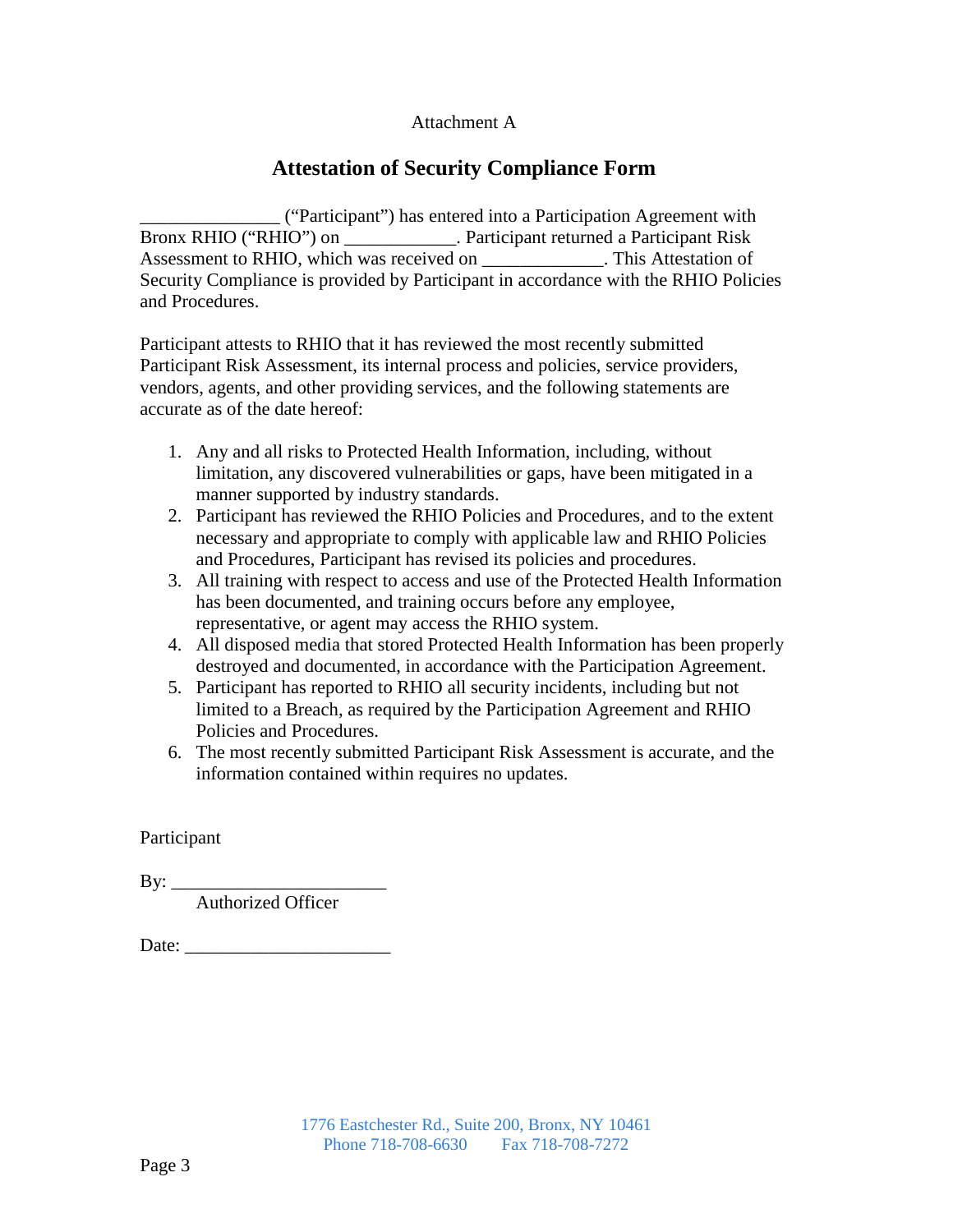

## Bronx RHIO, Inc. Policy and Procedure 1-3 Privacy Policy & Procedure

Originally Adopted February 25, 2008 Amended and Restated as of September 18, 2015 Amended and Restated as of February 28, 2017 Amended and Restated as of September 25, 2017 Amended and Restated as of April 26, 2018 Amended and Restated as of June 27, 2019 Amended and Restated as of October 29, 2020 Amended and Restated as of April 29, 2021 Amended and Restated as of October 28, 2021

### I. Policy

It is the policy of the Bronx RHIO to require that all Participants or other Actors comply with state and federal laws and regulations related to the use and Disclosure of Protected Health Information, and comply with the Information Blocking Rules, which implement the provisions of the 21th Century Cures Act on data sharing compliance and prohibition on Information Blocking, as well as with the QE Privacy & Security Policies & Procedures and all privacy and security policies of the Bronx RHIO.

It is the policy of the Bronx RHIO to ensure that appropriate operational and technical safeguards exist to prevent the improper use and Disclosure of Protected Health Information. It is the policy of the Bronx RHIO that Participants respect a patient's right to withhold, from the patient's Payor Organization, Protected Health Information about services for which the patient pays out of pocket.

In the same way Participants currently have the responsibility to safeguard Protected Health Information contained in records within their facility, they will have the responsibility not to use or Disclose information obtained through the Bronx RHIO inappropriately.

II. Responsible Parties

The Board of Directors of the Bronx RHIO will have primary responsibility for overseeing the execution and revision of this privacy policy and for ensuring audits occur and that results and corrective actions are reported to the Board.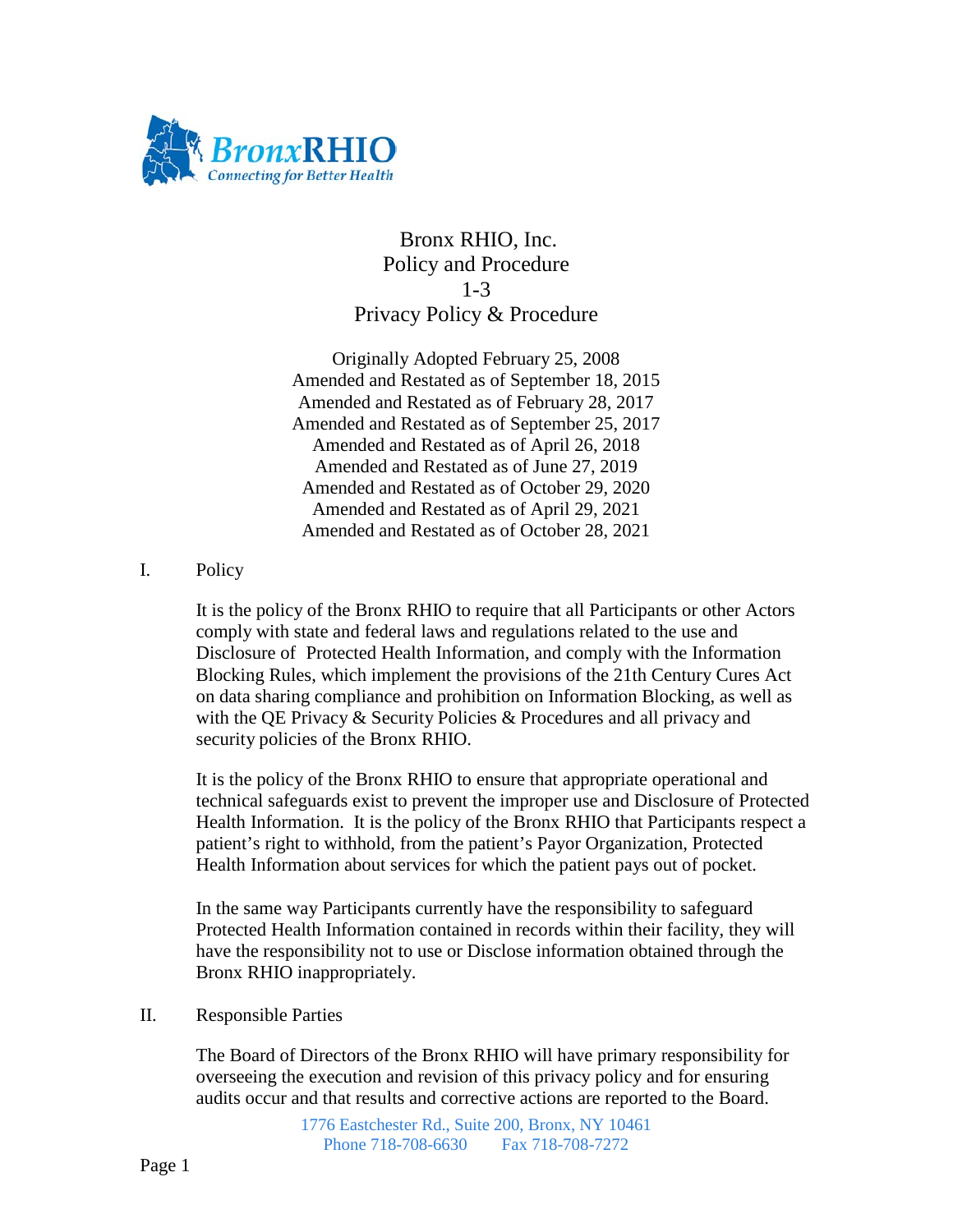The Executive Director will oversee the activities of the Bronx RHIO to evaluate compliance by Participants with this policy and enforce its terms.

Participants will have responsibility for ensuring compliance with this policy at their sites.

#### III. Procedure

- A. Consent
	- 1. Each Participant will, as part of the patient admission or registration process, seek to obtain an Affirmative Consent permitting the Participant to Access or receive the patient's Protected Health Information through the RHIO System. Except as otherwise provided in these Policies, the Bronx RHIO shall not Disclose a patient's Protected Health Information to a Participant unless the patient has provided an Affirmative Consent authorizing the Participant to Access or receive such Protected Health Information. No Participant may modify the terms of the Affirmative Consent without the prior written approval of the Executive Director of the Bronx RHIO.
	- 2. Once a Participant has obtained Affirmative Consent, or has obtained an affirmative denial of consent from a patient, the Participant will be responsible for recording the patient's consent status either in its internal registration system for automatic transmission to the RHIO System or directly into the RHIO System. Participants may not deny or restrict Treatment to a patient due to the patient's refusal to execute an Affirmative Consent nor due to the patient's affirmative denial of consent.
	- 3. Affirmative Consents may not designate that some Protected Health Information may be Disclosed through the RHIO System, while other information will not. If a patient specifies he/she does not wish to have particular Protected Health Information Disclosed through the RHIO System, all information on that patient will be blocked from view through the RHIO System.
	- 4. In no event, even if a patient has provided an Affirmative Consent, may Excluded Health Information be Disclosed through the RHIO System.
	- 5. At the time a Participant seeks to obtain an Affirmative Consent from a patient, the Participant shall: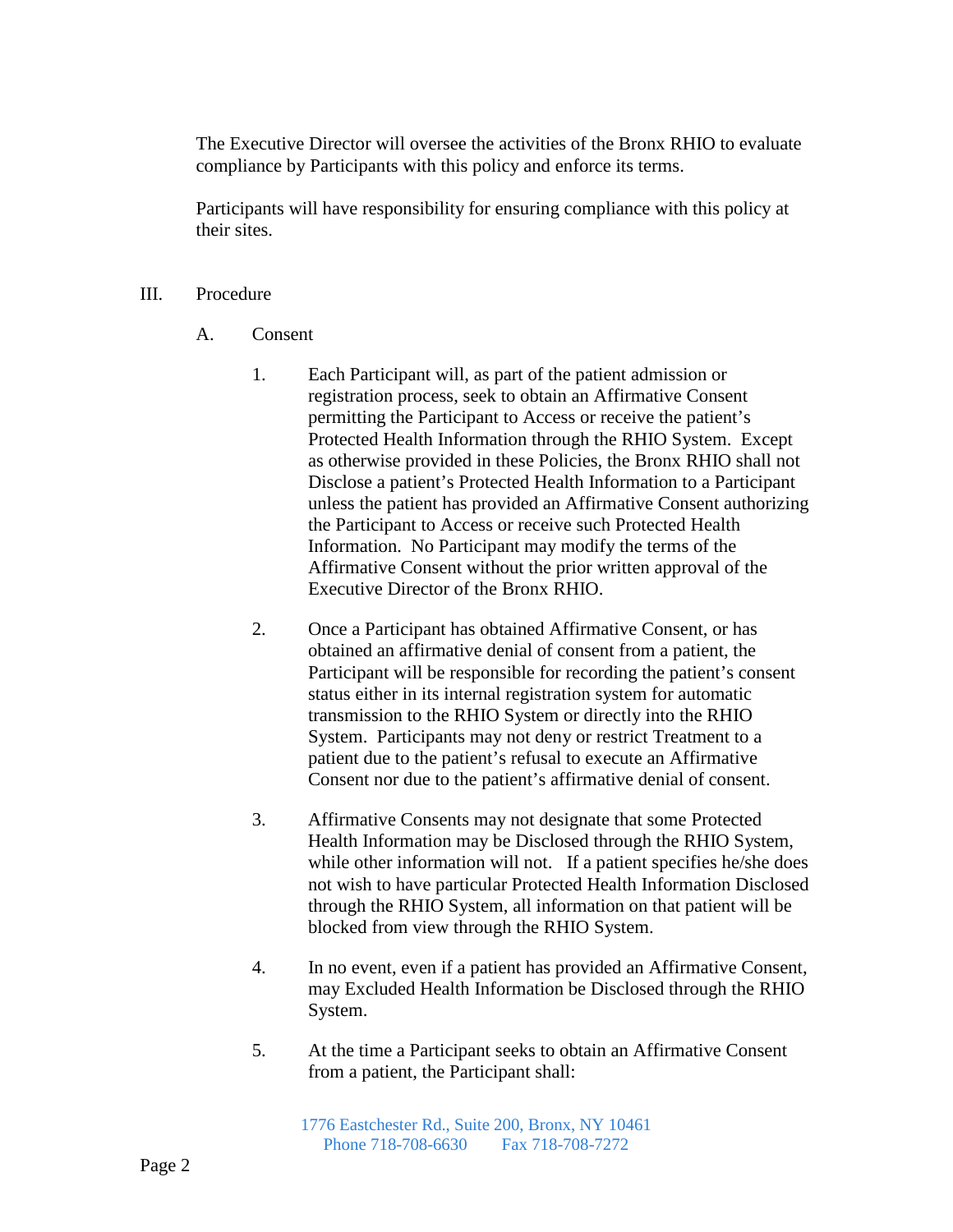- a. Provide the patient with a list or reference to all Data Providers participating in the RHIO at such time, information about how to contact Data Providers, an acknowledgement that Data Providers may change over time, and instructions for the patient to access an up-to-date list of Data Providers through the Bronx RHIO website or other means;
- b. Provide the patient with notice  $-\text{ in a manner easily}$ understood by patients – that their Protected Health Information is being uploaded to the Bronx RHIO, if applicable; and
- c. Provide the patient with a description of how patients may deny consent for all Participants to Access their Protected Health Information through the Bronx RHIO.
- d. If the Affirmative Consent authorizes the Participant to Access Protected Health Information for the purpose of Marketing, provide the patient with information about the nature of such Marketing.
- 6. An Affirmative Consent obtained by a Participant shall apply to an Affiliated Practitioner of the Participant provided that (i) such Affiliated Practitioner is providing health care services to the patient at the Participant's facilities; (ii) such Affiliated Practitioner is providing health care services to the patient in the Affiliated Practitioner's capacity as an employee or contractor of the Participant or (iii) such Affiliated Practitioner is providing health care services to the patient in the course of a cross-coverage or on-call arrangement with the Participant or one of its Affiliated Practitioners.
- 7. Affirmative Consent may be obtained electronically provided that there is an electronic signature that meets the requirements of the federal ESIGN statute, 15 U.S.C. § 7001 et seq., or any other applicable state or federal laws or regulations. See Electronic Signatures and Records Act (State Technology Law Article III, 9 NYCRR Part 540, New York State Office of Information Technology Services ESRA Guidelines NYS-G04-001).
- B. User Access Control
	- 1. Protected Health Information obtained by an Authorized User through the RHIO System may be used or Disclosed by the Authorized User only for the purposes set forth on the applicable Affirmative Consent.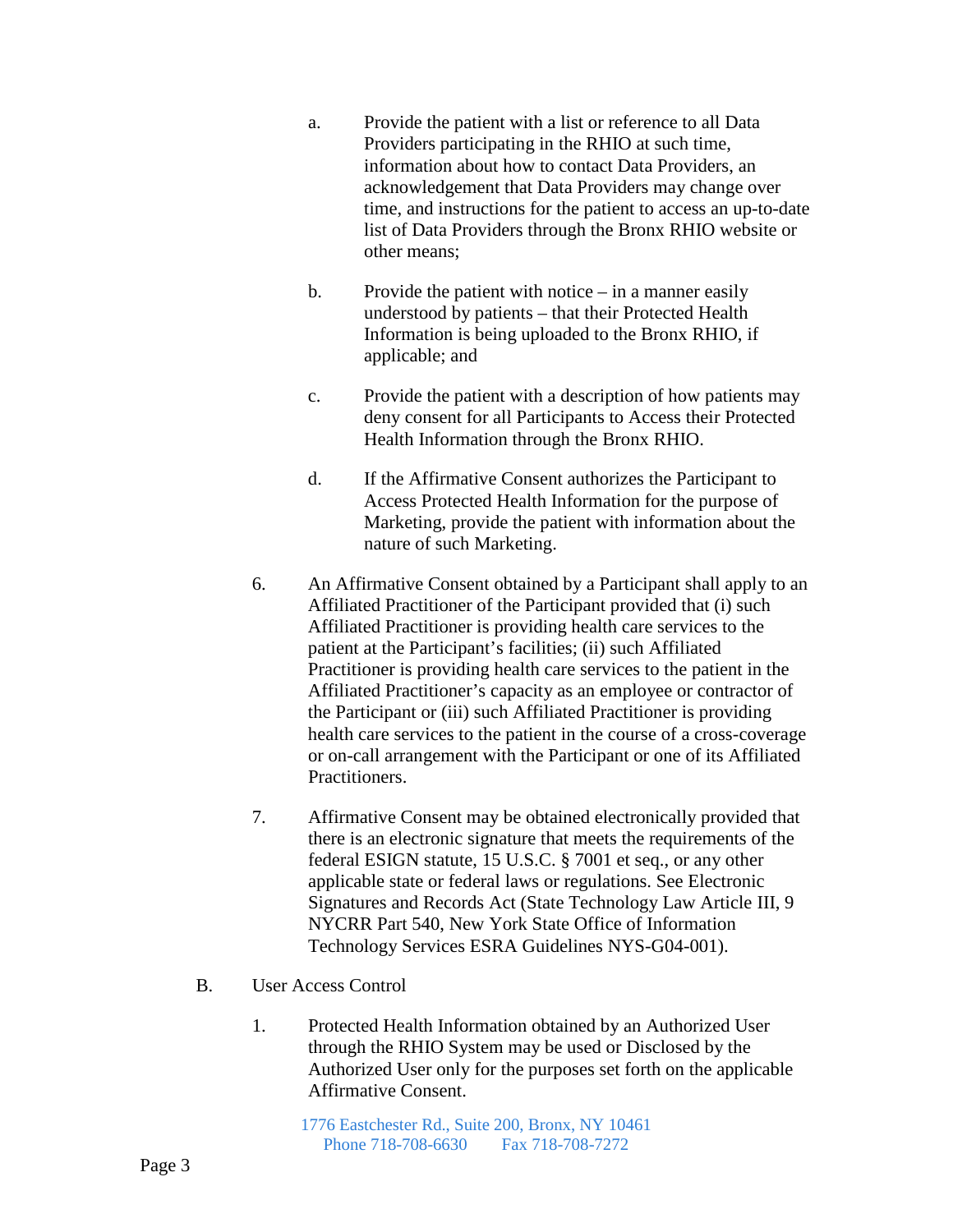- 2. Each Participant is responsible for training all of its Authorized Users on compliance with this policy, the QE Privacy & Security Policies & Procedures, the HIPAA regulations, other applicable privacy laws and rules, and the Participant's privacy and security policies.
- 3. Consistent with Section 1-15 of these Policies and Procedures, each Participant shall be responsible for disciplining any of its Authorized Users who violate the terms of this policy, the QE Privacy & Security Policies & Procedures, HIPAA or other applicable laws and regulations in accordance with its own policies and procedures and any guidelines that may be adopted by majority vote of the Board of Directors. Notwithstanding the foregoing, the Bronx RHIO reserves the right, in its sole discretion, to terminate (or cause the applicable Participant to terminate) the access to the RHIO System of any Authorized User who violates the terms of this policy, the QE Privacy  $\&$  Security Policies  $\&$ Procedures, HIPAA or other applicable laws and regulations.
- 4. The Board of Directors, through its Patient Rights and Member Responsibilities Committee, will be responsible for ongoing review of audits of the use and Disclosure of Protected Health Information through the RHIO System by each Participant and its Authorized Users.
- 5. The Bronx RHIO and its Participants will conduct periodic audits of appropriate Access to Protected Health Information in accordance with Policy and Procedure 1-7 (Audits).
- C. Business Associate Agreements
	- 1. The Bronx RHIO will ensure that all its contracts and contracts of any subcontractors include Business Associate Agreements to the extent required by Section 13408 of HITECH and 45 C.F.R. § 164.502(e).
	- 2. The Bronx RHIO will enter into a Business Associate Agreement with each Data Provider that is a Covered Entity.
	- 3. The Bronx RHIO will not use or Disclose Protected Health Information in any manner that violates the Bronx RHIO's Business Associate Agreements.
- D. Minors' Records
	- 1. Except as otherwise set forth in this Section D, a Participant may Access or receive Protected Health Information about minors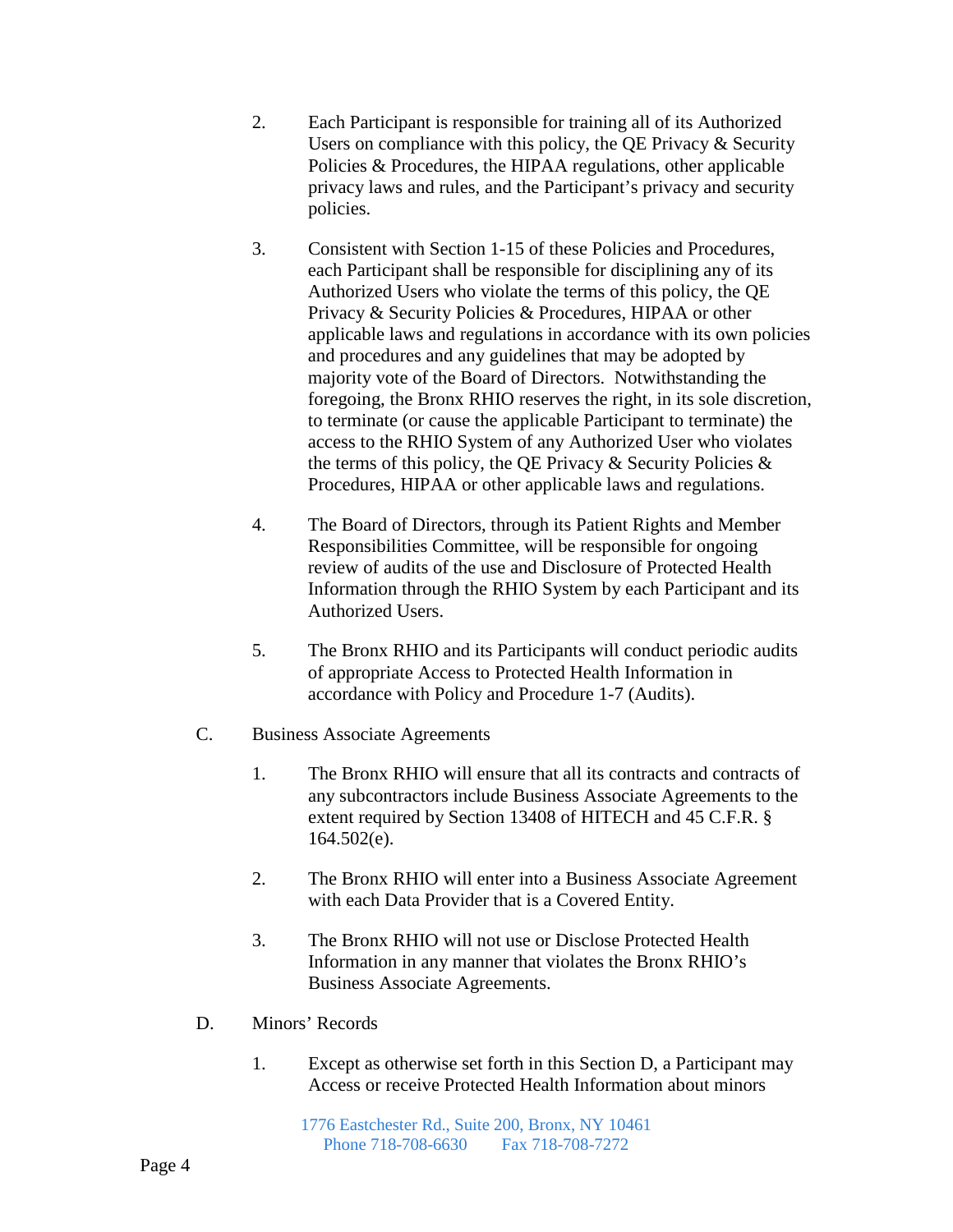based on an Affirmative Consent executed by the minor's Personal Representative.

- 2. To ensure that Minor Consent Information is not inadvertently Disclosed by an Authorized User to a minor's parent or guardian based on the parent or guardian's Affirmative Consent, the RHIO System highlights a minor's records in yellow, and displays the following warning to Authorized Users upon login to the RHIO System: "The records that you are about to access may contain information related to Minor Consented Services. Re-disclosure of this information without the minor's consent to the minor's parents or guardians is generally prohibited by NY State laws and regulations with which you must comply."
- 3. To ensure that Minor Consent Information that is protected under 42 C.F.R. Part 2 is not Disclosed to any third party, including a parent or guardian, without the Affirmative Consent of the minor, the Bronx RHIO excludes any such data from Disclosure through the RHIO System.
- 4. Participants with concerns about Disclosure of their Minor Consent Information because they serve a population consisting primarily of minors may request a waiver from uploading their data to the Bronx RHIO from NYS DOH.
- 5. An Authorized User who is providing Minor Consented Services to a minor may Access the minor's Protected Health Information absent the Affirmative Consent of the minor's parent or guardian if the minor executes a Minor Consent Over-ride Form.
- E. Emergency Disclosures of Protected Health Information When Treating a Patient with an Emergency Condition or "Breaking the Glass"
	- 1. Affirmative Consent shall not be required for the Bronx RHIO to Disclose Protected Health Information to an Authorized User that is a Practitioner, an Authorized User that is acting under the direction of a Practitioner, or an Authorized User that is an Emergency Medical Technician, and these individuals may Break the Glass, if the following conditions are met:
		- a. Treatment may be provided to the patient without informed consent if, in the Practitioner's or Emergency Medical Technician's judgment, an emergency condition exists and the patient is in immediate need of medical attention and an attempt to secure consent would result in delay of treatment which would increase the risk to the patient's life or health;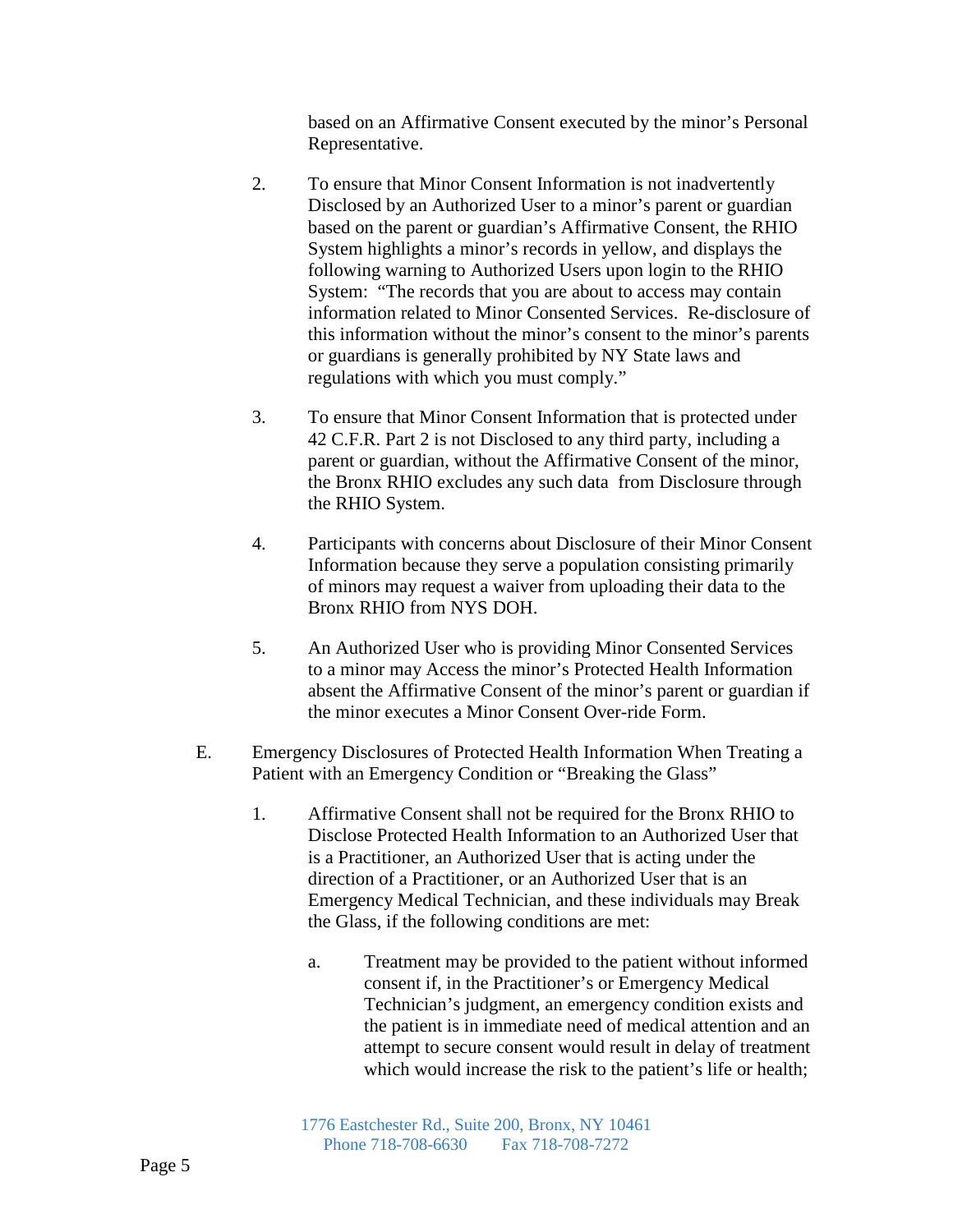- b. The Practitioner or Emergency Medical Technician determines, in such individual's reasonable judgment, that information that may be held by or accessible through the Bronx RHIO may be material to emergency treatment (the individual "Breaking the Glass" may do so in a facility, an ambulance, or another location, provided that such individual accesses Protected Health Information only after the determination in paragraph (a), above, has been made);
- c. No denial of consent to Access or receive the patient's information is currently in effect with respect to the Participant with which the Authorized User is affiliated;
- d. In the event that an Authorized User acting under the direction of a Practitioner Breaks the Glass, such Authorized User records the name of the Practitioner providing such direction; and
- e. The Authorized User that is a Practitioner, Authorized User that is acting under the direction of a Practitioner, or Emergency Medical Technician attests that all of the foregoing conditions have been satisfied.
- 2. Emergency Protected Health Information Access by an Authorized User acting under the direction of a Practitioner must be granted by the Practitioner on a case by case basis.
- 3. Any Access by an Authorized User to Protected Health Information pursuant to the procedures set forth in this Section E will be subject to an audit trail function that allows tracking and auditing of such Access.
- 4. Each Participant must ensure that any Disclosures pursuant to the procedures set forth in this Section E do not occur after the completion of treatment of the emergency condition.
- 5. Notwithstanding anything to the contrary in these Policies and Procedures, the Bronx RHIO and its Participants shall not be required to exclude any Sensitive Health Information from Disclosure where the circumstances set forth in this Section E are met.
- 6. If the Bronx RHIO includes data protected under 42 C.F.R. Part 2, the Bronx RHIO shall promptly notify Data Providers that are federally-assisted alcohol or drug abuse programs when Protected Health Information from the Data Provider's records is Disclosed under this Section E. This notice shall include (i) the name of the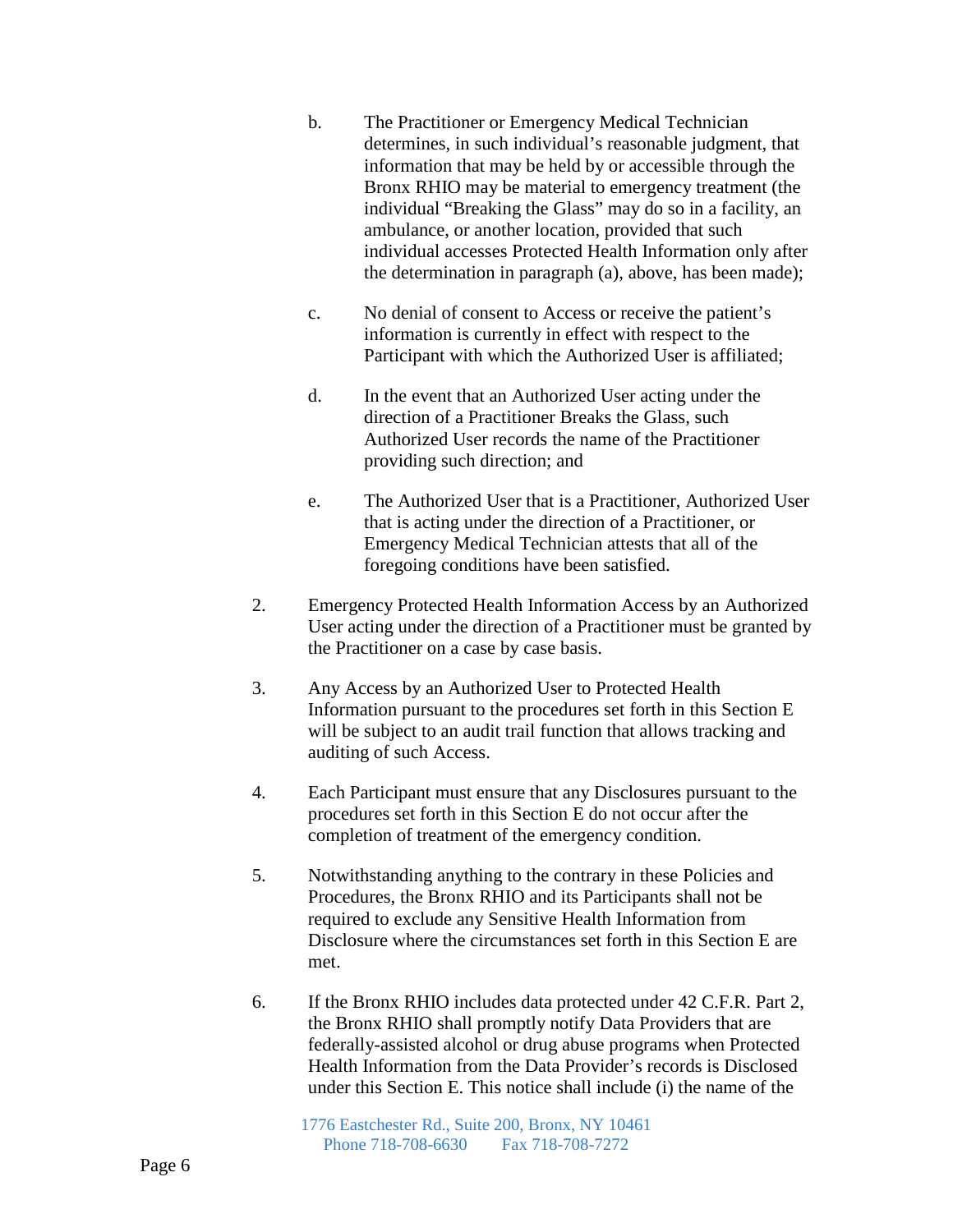Participant that received the Protected Health Information; (ii) the name of the Authorized User within the Participant that received the Protected Health Information; (iii) the date and time of the Disclosure; and (iv) the nature of the emergency.

- 7. If a Participant accesses Protected Health Information under this Section E, the Participant shall notify the patient of such incident and inform the patient how the patient may request an Audit Log of such Disclosure. In lieu of providing such notice, Participants that are hospitals may notify all patients discharged from an emergency room that their Protected Health Information may have been Disclosed during a Break the Glass incident and inform patients how they may request an Audit Log to determine if such Disclosure occurred. The notice required by this Section shall be provided within ten days of the patient's discharge, or, in the case of access that does not relate to a hospital admission, within ten days of the date of such access.
- F. Other Privacy and Security Practices
	- 1. Each Participant shall install, maintain and update on all of its computers used for the purpose of Accessing or receiving Protected Health Information through the RHIO System virus protection software that meets minimum standards established by the Bronx RHIO.
	- 2. Each Participant shall promptly notify the Bronx RHIO of any use or Disclosure of Protected Health Information in violation of this policy or any related Breach of which it becomes aware. Each Participant shall, in consultation with the Bronx RHIO, take reasonable steps to mitigate the potentially harmful effects of any such incident.
	- 3. Each Participant shall adopt and implement any other privacy and security policies and procedures relating to the use, maintenance and Disclosure of Protected Health Information obtained through the RHIO System that are necessary to assure the Participant's compliance with HIPAA, and all other applicable confidentiality laws and regulations.
	- 4. Any Disclosure by the Bronx RHIO of Protected Health Information to an Authorized User through the RHIO System will be subject to an audit trail function that allows tracking and auditing of such Disclosure.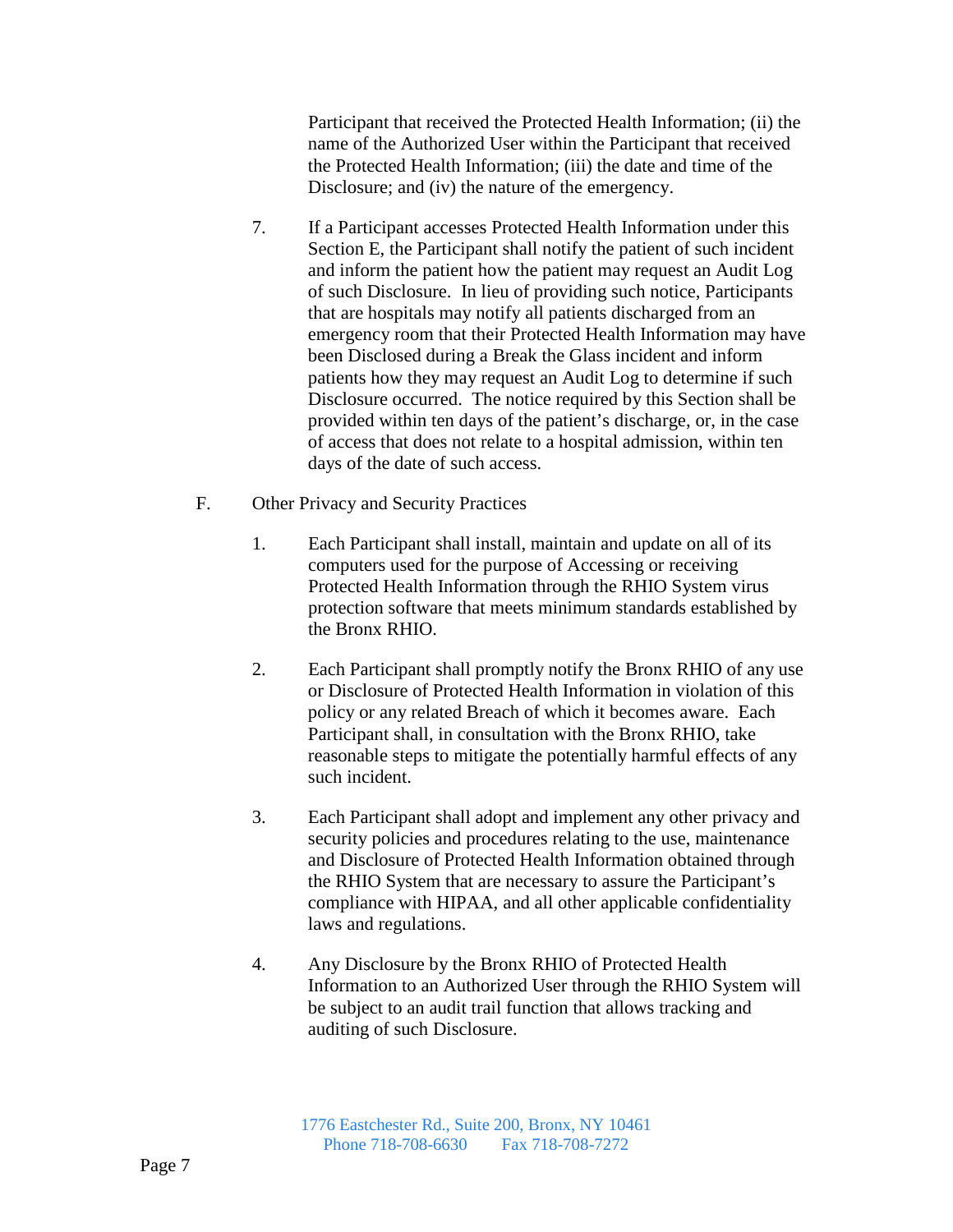- 5. Each Participant shall keep confidential any Protected Health Information obtained through the RHIO System and shall only redisclose such Protected Health Information as authorized by law.
- 6. Prior to re-disclosing Sensitive Health Information, Participants shall implement systems to identify and denote Sensitive Health Information in order to ensure compliance with applicable state and federal laws and regulations governing re-disclosure of such information, including, but not limited to, those applicable to HIV/AIDS, alcohol and substance abuse information, and records of facilities licensed or operated by the New York State Office of Mental Health or the New York State Office for People With Developmental Disabilities.
- 7. The Bronx RHIO shall meet the following requirements with respect to warning statements:
	- a. A warning statement that is viewed by Authorized Users whenever they are obtaining Access to or receiving Transmittals of records of federally-assisted alcohol or drug abuse programs regulated under 42 C.F.R. Part 2 that contains the language required by 42 C.F.R. § 2.32. The Bronx RHIO may satisfy this requirement by placing such a re-disclosure warning on all records that are made accessible through the RHIO.
	- b. A warning statement that is viewed by Authorized Users whenever they are obtaining Access to or receiving Transmittals of HIV/AIDS information protected under Article 27-F of the N.Y. Public Health Law that contains the language required by Article 27-F (see Public Health Law 2782(5)). The Bronx RHIO may satisfy this requirement by (i) placing such a re-disclosure warning on the same screen on which it places the re-disclosure warning required at Section  $7(a)$  above, or (ii) placing such a re-disclosure warning on a log-in screen that Authorized Users must view before logging into their EHR or otherwise Accessing the RHIO System.
	- c. A warning statement that is viewed by Authorized Users whenever they are obtaining Access to or receiving Transmittals of records of facilities licensed or operated by the New York State Office of Mental Health or the New York State Office for People With Developmental Disabilities that contains language notifying the Authorized User that such records may not be re-disclosed except as permitted by the New York Mental Hygiene Law. The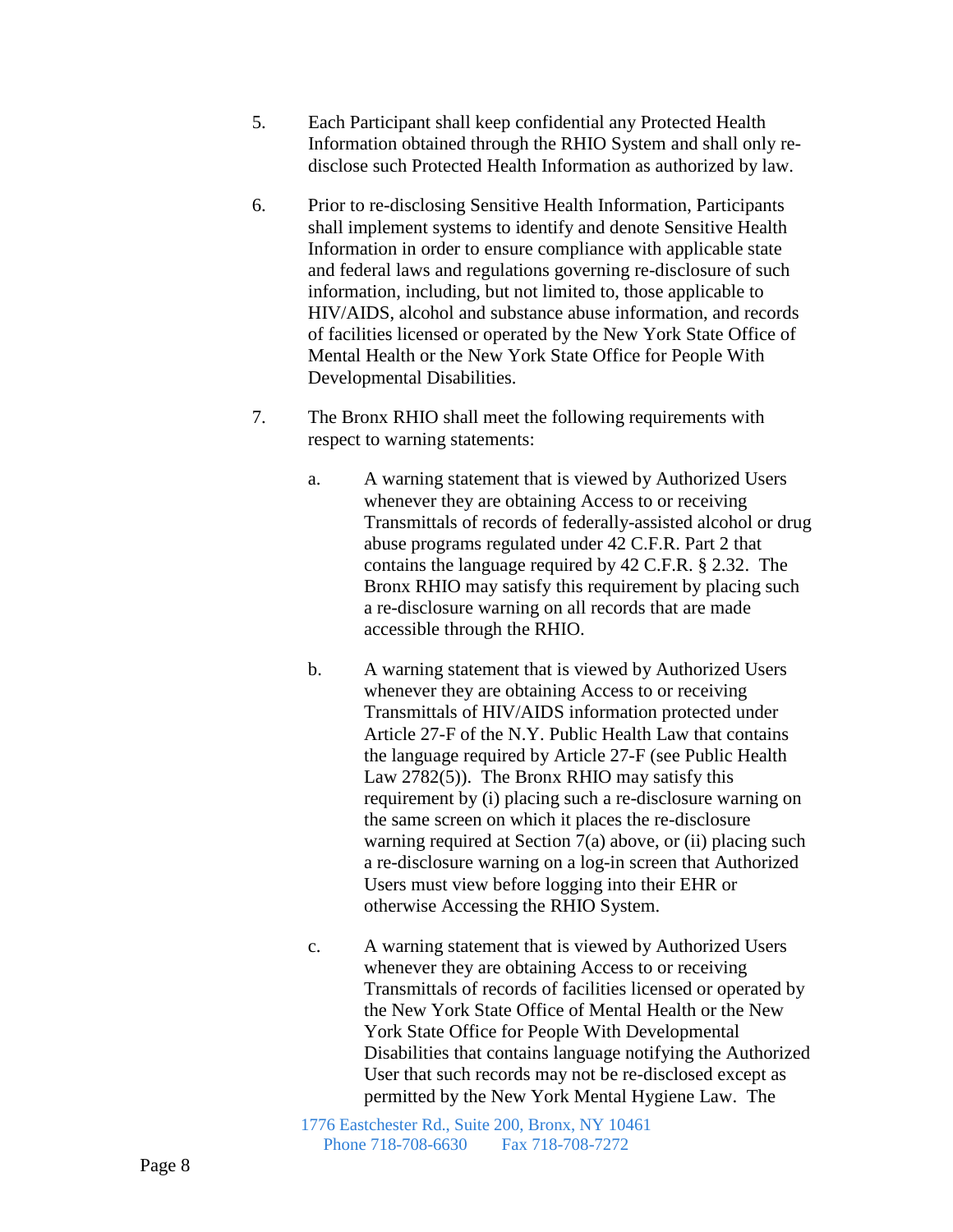Bronx RHIO may satisfy this requirement by (i) placing such a re-disclosure warning on the same screen on which it places the re-disclosure warning required at Section 7(a) above, or (ii) placing such a re-disclosure warning on a login screen that Authorized Users must view before logging into their EHR or otherwise Accessing the RHIO System.

- d. The Bronx RHIO, acting under the authority of a Business Associate Agreement with its Participants, may Disclose Protected Health Information to vendors that assist in carrying out the Bronx RHIO's authorized activities provided (i) the Bronx RHIO requires the vendors to protect the confidentiality of the Protected Health Information in accordance with the Bronx RHIO's Business Associate Agreements with its Participants and (ii) the vendor does not make such information available to a Participant that has not obtained Affirmative Consent.
- e. The Bronx RHIO may note whether a patient has signed a MOLST or other advance directive in a Record Locator Service or Other Comparable Directory without Affirmative Consent.
- G. Services Paid for Out of Pocket
	- 1. If a patient pays for services out of pocket and requests that the Participant that provides such services not Disclose information relating to such services to the patient's Payor Organization, the Participant and the Bronx RHIO will follow the following procedures:
		- a. The Participant will advise the patient that if the Payor Organization is or becomes a Participant in the Bronx RHIO, and the patient signs an Affirmative Consent authorizing the Payor Organization to Access the patient's information through the RHIO System, the information available to the Payor Organization will include all of the patient's information that is available through the Bronx RHIO, since the RHIO System is not capable of blocking Access by a Payor Organization to information about specific services received by a patient from a specific Participant.
		- b. If the patient's Payor Organization is a Participant in the Bronx RHIO, which the Participant can confirm by checking the Bronx RHIO website, then the Participant will advise the patient that if the patient wishes to block Access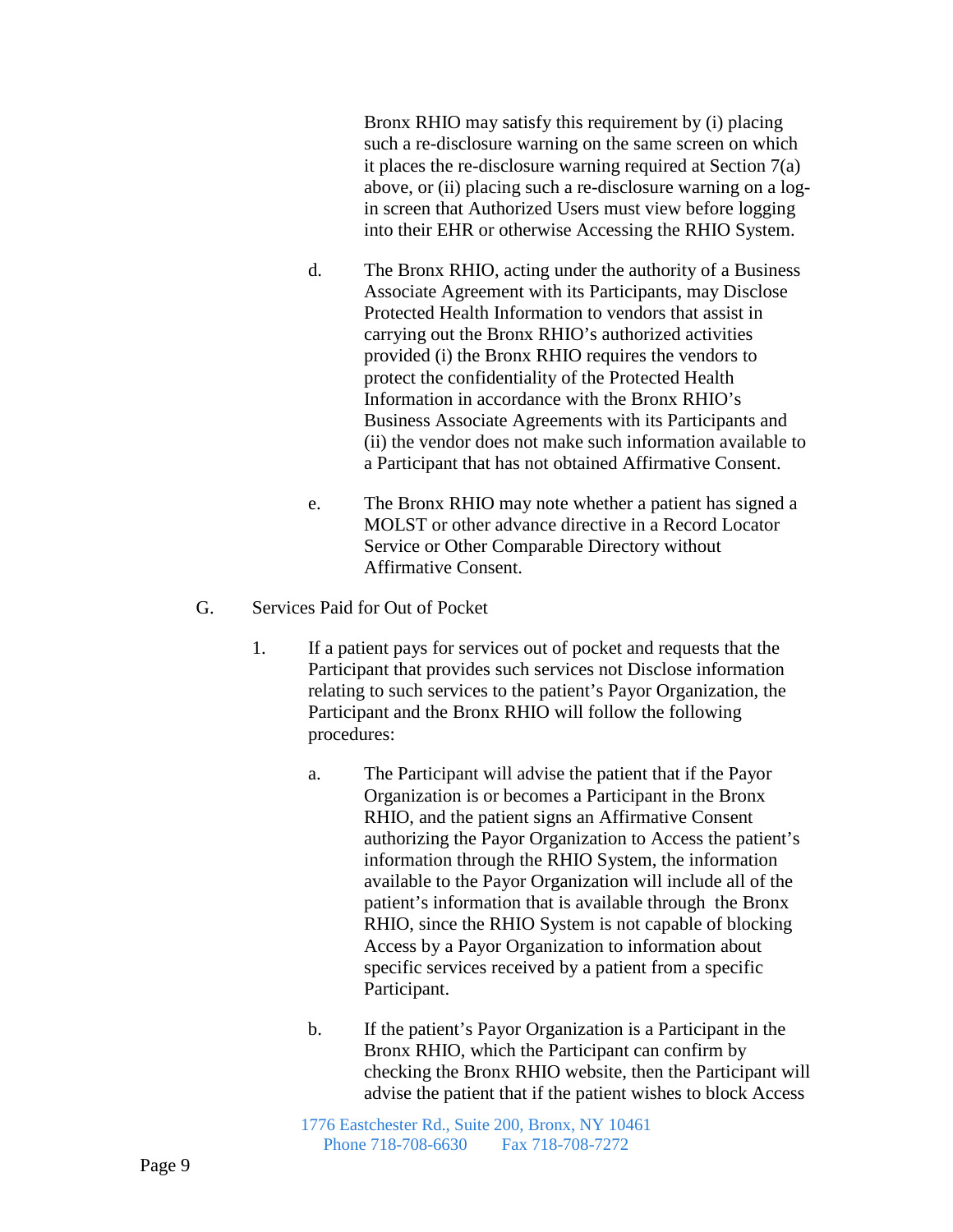by that Payor Organization to information about specific services received by a patient from a specific Participant, the patient must block all Access by the Payor Organization to the patient's information, and that this can be done by completing the No Access for Health Plan consent form ("No Access Form").

- c. If the patient completes the No Access Form, the Participant will forward the completed form to the Bronx RHIO, and the Bronx RHIO will block all Access by the Payor Organization to the patient's information.
- d. The Bronx RHIO will notify the Payor Organization of the patient's decision and will provide the Payor Organization with a copy of the No Access Form for the Payor Organization's records.
- e. If the Payor Organization is not currently a Participant in the Bronx RHIO, the Participant will advise the patient that if their Payor Organization becomes a Participant in the Bronx RHIO, the Payor Organization will need the patient to sign an Affirmative Consent in order for the Payor Organization to be able to Access the patient's data. The patient has the right not to sign an Affirmative Consent, and if the patient does not sign an Affirmative Consent, the Payor Organization will not have Access to any information about the patient through the Bronx RHIO, including information about services that the patient paid for out-of-pocket.
- H. Access by the Bronx RHIO for Operations and Other Purposes.
	- 1. Affirmative Consent is not required for the Bronx RHIO or its contractors to Access or receive Protected Health Information via the RHIO System and the SHIN-NY to enable the Bronx RHIO to perform system maintenance, testing and troubleshooting and to provide similar operational and technical support.
	- 2. Affirmative Consent is not required for the Bronx RHIO or its contractors to Access or receive Protected Health Information via the RHIO System and the SHIN-NY at the request of a Participant in order to assist the Participant in carrying out activities for which the Participant has obtained the patient's Affirmative Consent. Such Access or receipt must be consistent with the terms of the Business Associate Agreement entered into by the Participant and the Bronx RHIO.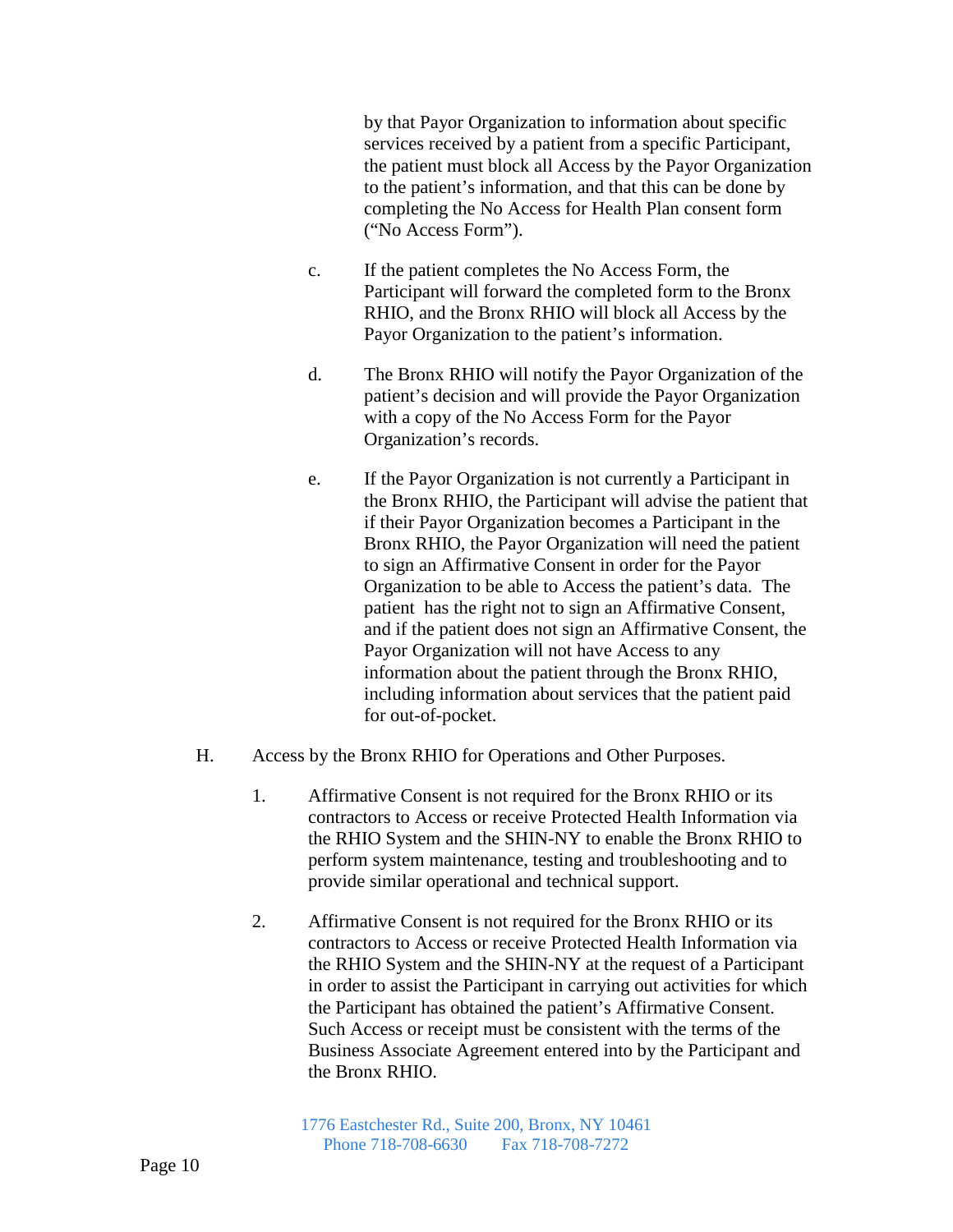- 3. Affirmative Consent is not required for the Bronx RHIO or its contractors to Access or receive Protected Health Information via the RHIO System and the SHIN-NY for the purpose of evaluating and improving RHIO operations.
- I. Access by Government Agencies. Notwithstanding anything to the contrary set forth in these Policies and Procedures, Affirmative Consent shall not be required for government agencies or their contractors to Access or receive Protected Health Information via the RHIO System and the SHIN-NY for the purpose of evaluating and improving RHIO operations.
- J. Public Health Reporting and Access.
	- 1. The Bronx RHIO may Disclose Protected Health Information to a Public Health Agency without Affirmative Consent for public health activities authorized by law, including:
		- a. To investigate suspected or confirmed cases of communicable disease (pursuant to PHL  $\S 2(1)(1)$  and 10 N.Y.C.R.R. Part 2);
		- b. To ascertain sources of infection (pursuant to 10 N.Y.C.R.R. Part 2);
		- c. To conduct investigations to assist in reducing morbidity and mortality (pursuant to 10 N.Y.C.R.R. Part 2);
		- d. As authorized by PHL  $\S 206(1)(d)$  to investigate the causes of disease, epidemics, the sources of mortality, and the effect of localities, employments and other conditions, upon the public health, and by PHL  $\S 206(1)(i)$  for scientific studies and research which have for their purpose the reduction of morbidity and mortality and the improvements of the quality of medical care through the conduction of medical audits;
		- e. For purposes allowed by Article 21, including Article 21, Title 3 and 10 N.Y.C.R.R. Part 63 (HIV) and Article 21, Title 6 and 10 N.Y.C.R.R. Part 66 (immunizations);
		- f. For purposes allowed by PHL  $\S 2(1)(n)$ , Article 23 and 10 N.Y.C.R.R. Part 23 (STD);
		- g. For purposes allowed by PHL § 2401 and 10 N.Y.C.R.R. § 1.31 (cancer);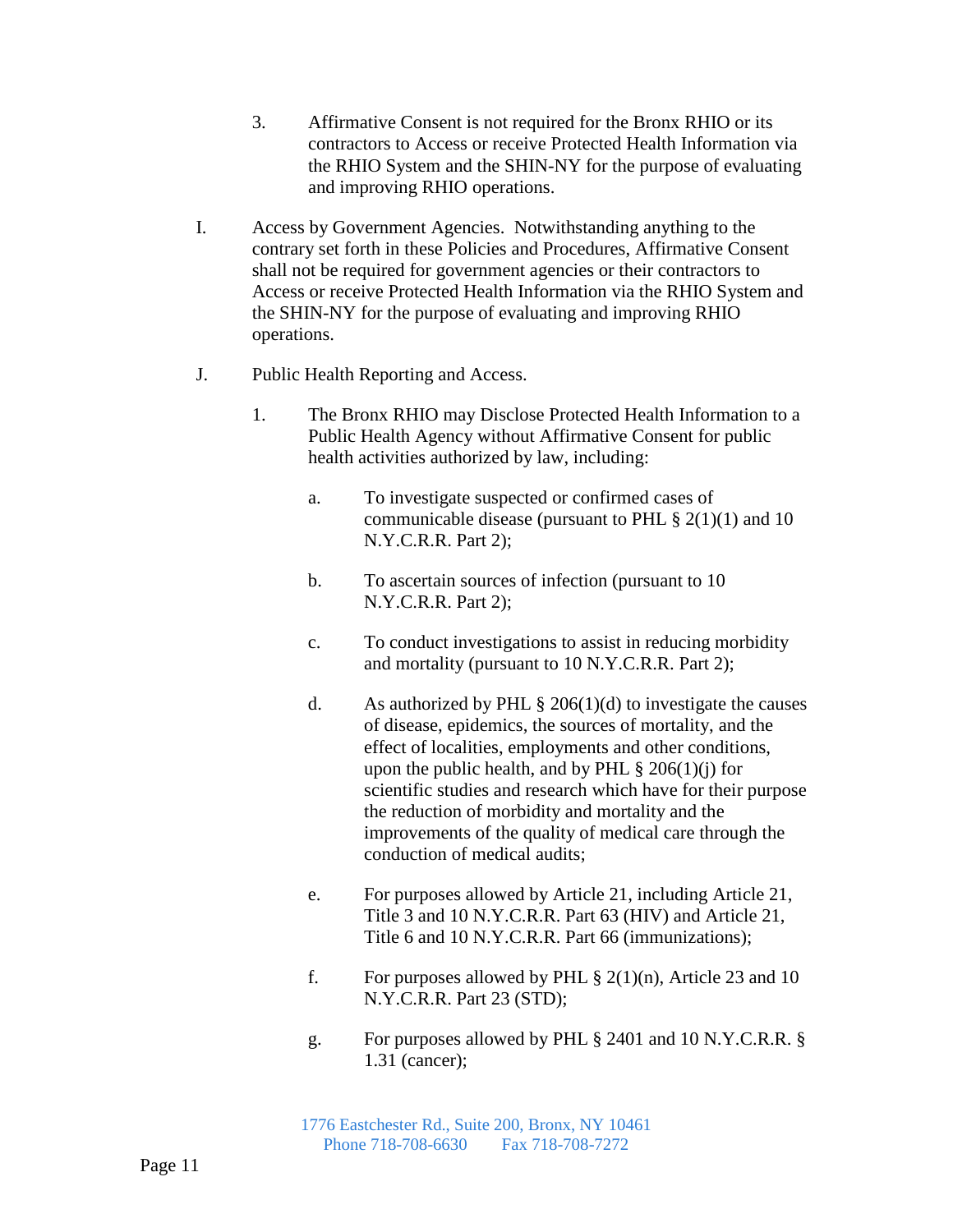- h. For the activities of the Electronic Clinical Laboratory Reporting System (ECLRS), the Electronic Syndromic Surveillance System (ESSS) and the Health Emergency Response Data System (HIERDS);
- i. For purposes allowed by PHL § 2004 and 10 N.Y.C.R.R. Part 62 (Alzheimer's);
- j. For purposes allowed by PHL § 2819 (infection reporting);
- k. For quality improvement and quality assurance under PHL Article 29-D, Title 2, including quality improvement and quality assurance activities under PHL § 2998-e (officebased surgery);
- l. For purposes allowed under 10 N.Y.C.R.R. Part 22 (environmental diseases);
- m. To investigate suspected or confirmed cases of lead poisoning (pursuant to 10 N.Y.C.R.R. Part 67);
- n. For purposes allowed by 10 N.Y.C.R.R. Part 69 (including newborn disease screening, newborn hearing screening and early intervention);
- o. For purposes allowed under 10 N.Y.C.R.R. § 400.22 (Statewide Perinatal Data System);
- p. For purposes allowed under 10 N.Y.C.R.R. § 405.29 (cardiac data); or
- q. For any other public health activities authorized by law. "Law" means a federal, state or local constitution, statute, regulation, rule, common law, or other governmental action having the force and effect of law, including the Charter, Administrative Code and Rules of the City of New York.
- 2. A patient's denial of consent for all Participants in the Bronx RHIO to Access the patient's Protected Health Information under Section  $A(5)(c)$  shall not prevent or otherwise restrict the Bronx RHIO from Disclosing to a Public Health Agency the patient's Protected Health Information through the RHIO System for the purposes set forth in Section  $J(1)(a)-(q)$ .
- 1776 Eastchester Rd., Suite 200, Bronx, NY 10461 Phone 718-708-6630 Fax 718-708-7272 3. The Bronx RHIO may Disclose the reports and information subject to 10 NYCRR §63.4 (HIV clinical laboratory test results), for purposes of linkage to and retention in care, to Participants engaged in Care Management that have a clinical, diagnostic, or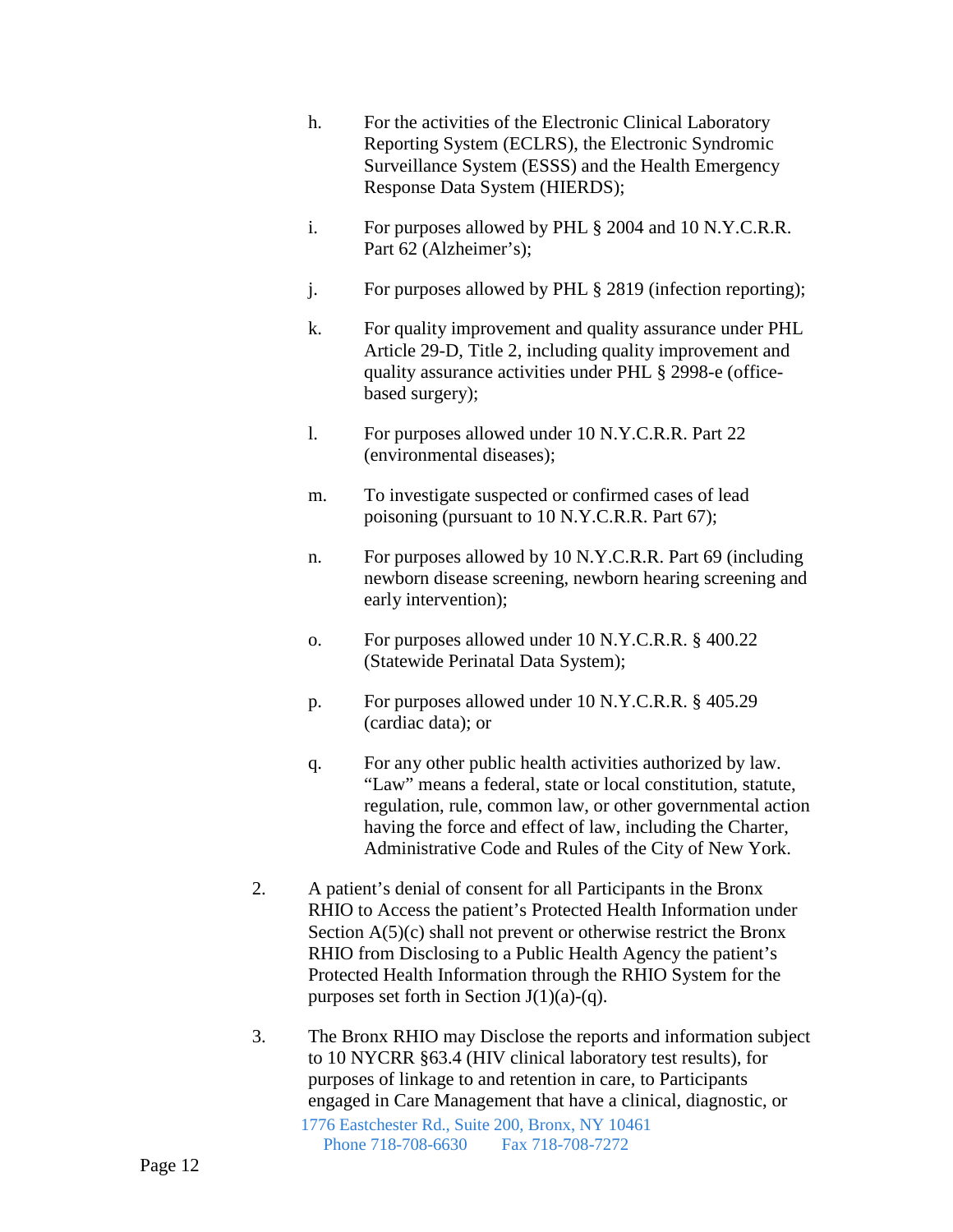public health interest in the patient¸ to the extent permitted under 10 NYCRR §63.4(c)(3). Participants engaged in Care Management with a clinical, diagnostic, or public health interest in a patient may include, but are not limited to, Provider Organizations or Practitioners with a Treatment relationship with a patient, Health Homes, and Payer Organizations providing Care Management to their enrollees. The Bronx RHIO shall work in consultation with the New York State Department of Health, AIDS Institute, prior to implementing any program under this provision.

- 4. If a Data Provider or Participant is permitted to Disclose Protected Health Information to a government agency for purposes of public health reporting, including monitoring disease trends, conducting outbreak investigations, responding to public health emergencies, assessing the comparative effectiveness of medical treatments (including pharmaceuticals), conducting adverse drug event reporting, and informing new payment reforms, without patient consent under applicable state and federal laws and regulations, the Bronx RHIO may make that Disclosure on behalf of the Data Provider or Participant without Affirmative Consent.
- K. Organ Procurement Organization Access. The Bronx RHIO may Disclose Protected Health Information to an Organ Procurement Organization without Affirmative Consent solely for the purposes of facilitating organ, eye or tissue donation and transplantation. A patient's denial of Affirmative Consent for all Participants in the Bronx RHIO to Access the patient's Protected Health Information under Section A(5)(c) shall not prevent or otherwise restrict an Organ Procurement Organization from Accessing or receiving the patient's Protected Health Information through the Bronx RHIO for the purposes set forth in this Section K.
- L. De-Identified Data.
	- 1. Disclosure of De-Identified Data for Specified Uses.
		- a. Affirmative Consent shall not be required for the Bronx RHIO to Disclose De-Identified Data for Research in accordance with Section Q.1.
		- b. Affirmative Consent shall not be required for the Bronx RHIO, a Participant, or a government agency to Access or receive De-Identified Data via the RHIO System for any purpose for which the Bronx RHIO, Participant, or government agency may lawfully Access or receive Protected Health Information under these Policies and Procedures.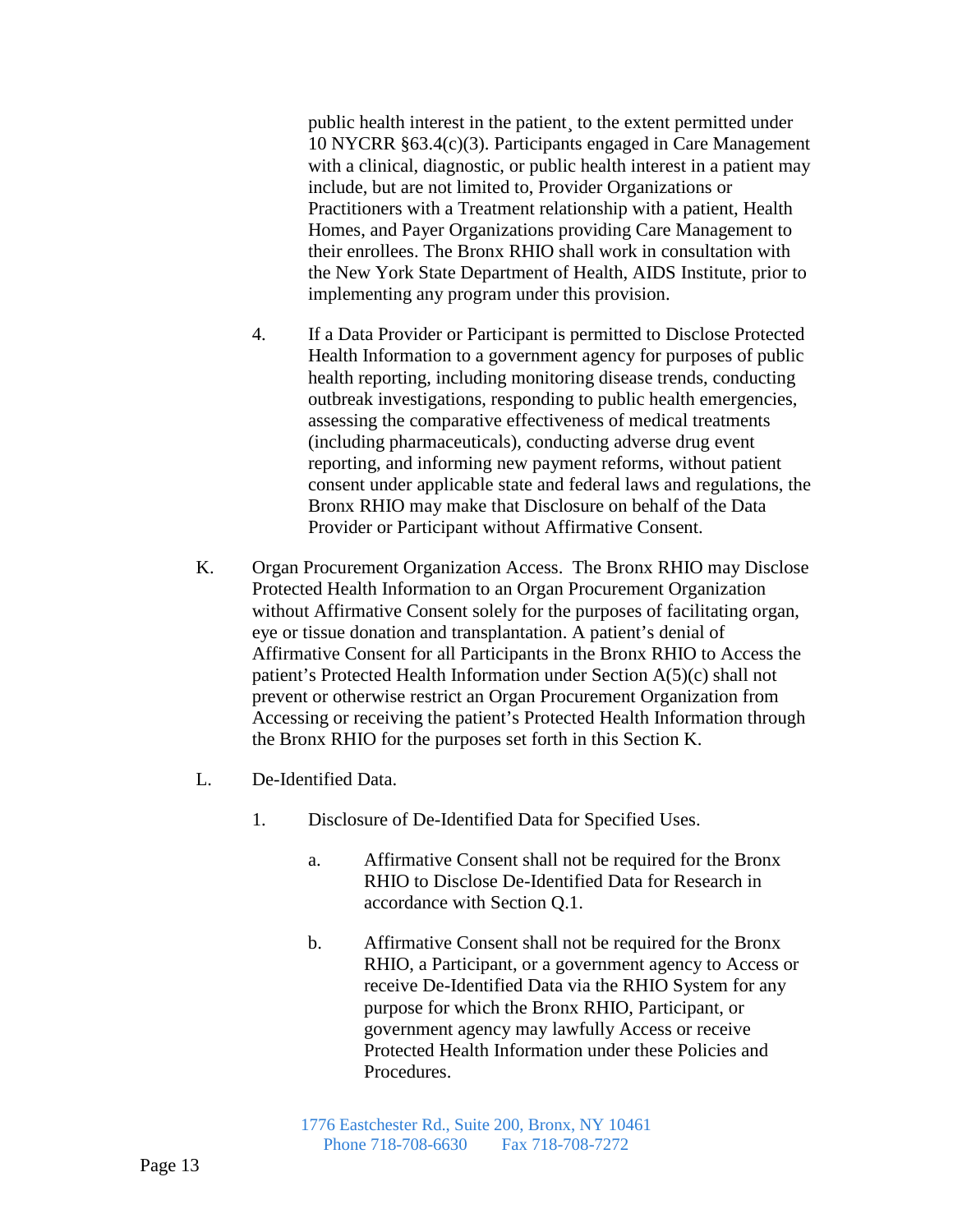- c. Affirmative Consent shall not be required for the Bronx RHIO to Disclose De-Identified Data via the RHIO System for Quality Improvement, provided that a specially designated committee appointed by the Bronx RHIO reviews and approves the Quality Improvement activity in accordance with standards. Participants must make available to the committee the methodology of any proposed Quality Improvement project, which Bronx RHIO shall make accessible to other Participants and the general public.
- d. Affirmative Consent shall not be required for the Bronx RHIO to perform an evaluation of the economic or other value of the Bronx RHIO provided that the methodology and results of any such evaluation are posted on the Bronx RHIO's website.
- e. Affirmative Consent shall not be required for the Bronx RHIO to Transmit to a third party that is designing a clinical trial or other clinical research study a count of the number of patients who appear to meet the inclusion and/or exclusion criteria being considered for such clinical trial or study, so long as there is no reasonable basis to believe that the count, when combined with the qualifying criteria, can be used to identify an individual.
- 2. Creation of De-Identified Data for Specified Uses. The Bronx RHIO may Access Protected Health Information to create and validate the accuracy of De-Identified Data that is used in accordance with Section L(1).
- 3. Other Requirements.
	- a. All other uses of De-Identified Data will require Affirmative Consent.
	- b. The Bronx RHIO will not condition a patient's participation in the Bronx RHIO on the patient's decision to consent or deny Access to De-Identified Data for purposes other than those set forth in Section L(1).
	- c. The Bronx RHIO and its Participants will comply with standards for the de-identification of data set forth in 45 C.F.R. § 164.514.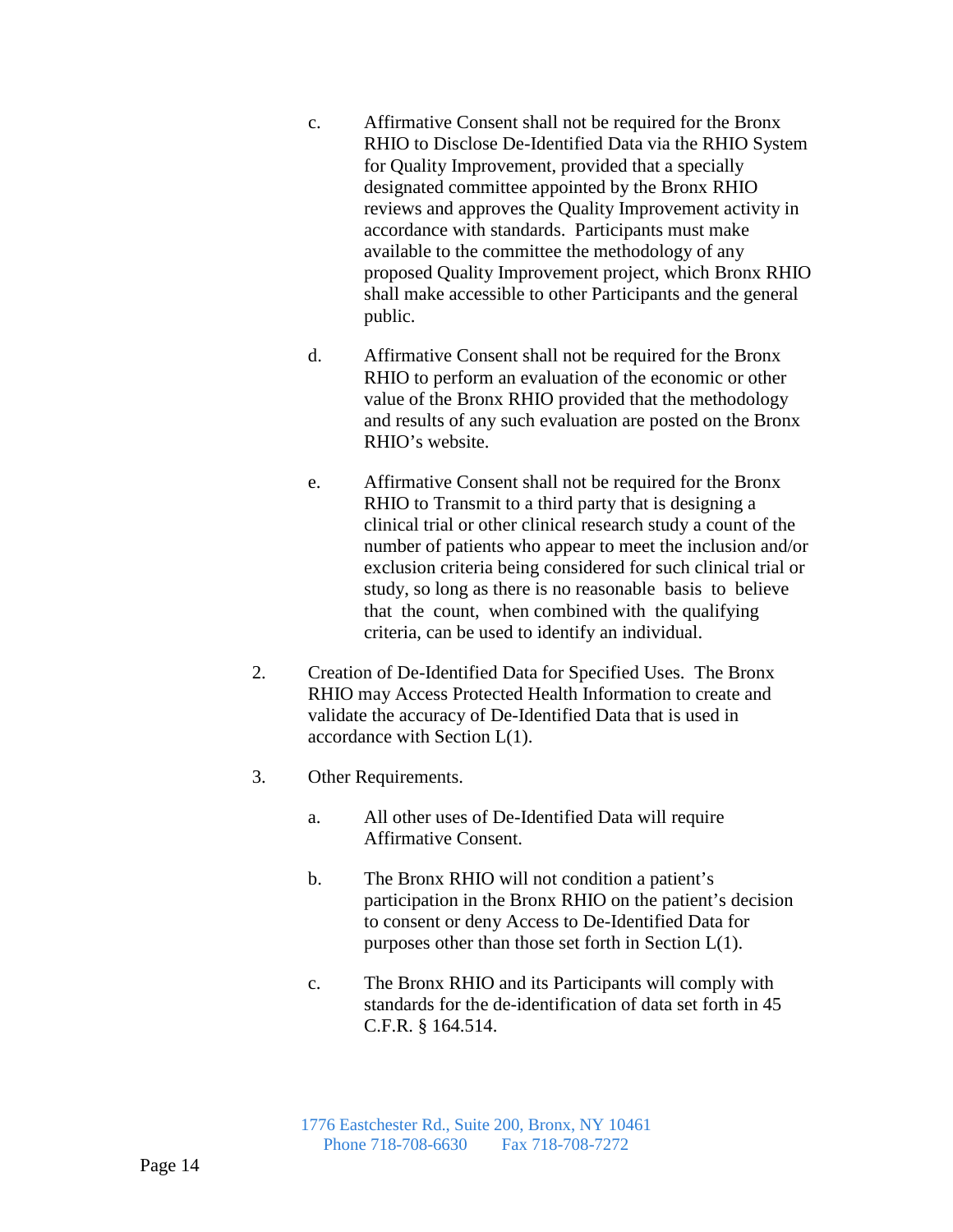- d. The Bronx RHIO, its Participants and government agencies will subject any use of De-Identified Data to adequate restrictions on the re-identification of such data.
- M. Consent for Access by ACOs, IPAs and Health Homes. An Affirmative Consent authorizing Access by an ACO, IPA or Health Home shall cover only the ACO, IPA or Health Home entity itself and not the health care providers participating in the ACO or IPA or Health Home.
- N. Patient Care Alerts.
	- 1. A Patient Care Alert may be Transmitted to a Participant without Affirmative Consent provided that the recipient of such Patient Care Alert is a Participant that provides, or is responsible for providing, Treatment or Care Management to the patient. Such categories of Participants may include, but are not limited to, Practitioners, Accountable Care Organizations, Health Homes, Payer Organizations, PPS Centralized Entities, PPS Partners, and home health agencies who meet the requirements of the preceding sentence. If a patient or a patient's Personal Representative affirmatively denies consent to a Participant to Access the patient's information, then Patient Care Alerts shall not be Transmitted to such Participant.
	- 2. Patient Care Alerts may be Transmitted from facilities subject to the New York Mental Hygiene Law without Affirmative Consent only if such alerts are sent to Payer Organizations, Health Homes, or other entities authorized by the New York State Office of Mental Health and the sending of such alerts otherwise complies with Mental Hygiene Law § 33.13(d).
	- 3. Patient Care Alerts shall be Transmitted in an encrypted form that complies with U.S. Health and Human Services Department Guidance to Render Unsecured Protected Health Information Unusable, Unreadable, or Indecipherable to Unauthorized Individuals.
- O. Access by Certified Applications. In the event that the Bronx RHIO permits Certified Applications to Access Protected Health Information through the RHIO System, such Access will be in accordance with the terms of these Policies and Procedures. The Bronx RHIO's certification process for Certified Applications will satisfy all encryption and other security standards incorporated into the SHIN-NY Policy Guidance.
- P. Disclosures for Disaster Tracking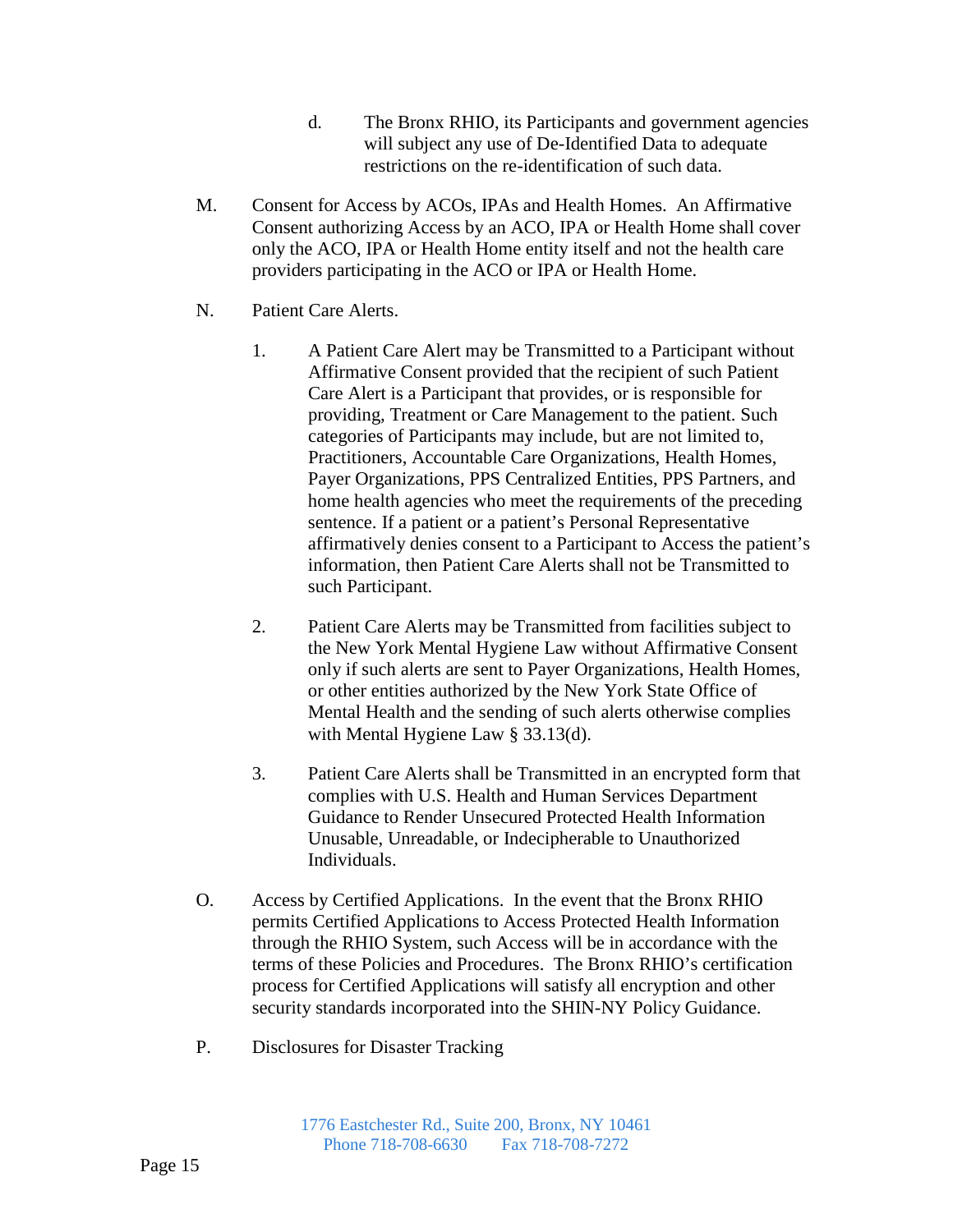- 1. For the purpose of locating patients during an Emergency Event, the Bronx RHIO may Disclose to a Disaster Relief Agency the following information without Affirmative Consent:
	- a. Patient name and other demographic information in accordance with the principles set forth in Section III.F of Policy and Procedure 1-4 (Authorized Users, Access to and Uses of Data); and
	- b. Name of the facility or facilities from which the patient received care during the Emergency Event; dates of patient admission and/or discharge.
- 2. The Bronx RHIO may Disclose information under this section during an Emergency Event only.
- 3. Information Disclosed under this section shall not reveal the nature of the medical care received by the patient who is the subject of the Disclosure unless the Governor of New York, through executive order, temporarily suspends New York State health information confidentiality laws that would otherwise prohibit such Disclosure, as authorized under N.Y. Executive Law Section 29-a.
- 4. A patient's denial of consent for all Participants in the Bronx RHIO to Access or receive the patient's Protected Health Information shall not restrict the Bronx RHIO from Disclosing information to a Disaster Relief Agency as permitted in this section.
- Q. Research
	- 1. Research Involving De-Identified Data. Affirmative Consent shall not be required for the Bronx RHIO to Disclose De-Identified Data for purposes of Research, provided that the Bronx RHIO has adopted policies that inform Data Providers about the circumstances under which De-Identified Data may be Disclosed. The Disclosure of De-Identified Data under this section is subject to the Bronx RHIO's compliance with policies adopted by the Bronx RHIO, which set forth criteria that will be utilized to determine when a proposed Disclosure under this section must be approved by an Institutional Review Board or the Bronx RHIO Research Committee.
	- 2. Research Involving a Limited Data Set. Affirmative Consent shall not be required for the Bronx RHIO to Disclose a Limited Data Set for purposes of Research, provided that (i) the Bronx RHIO has adopted policies that inform Data Providers about the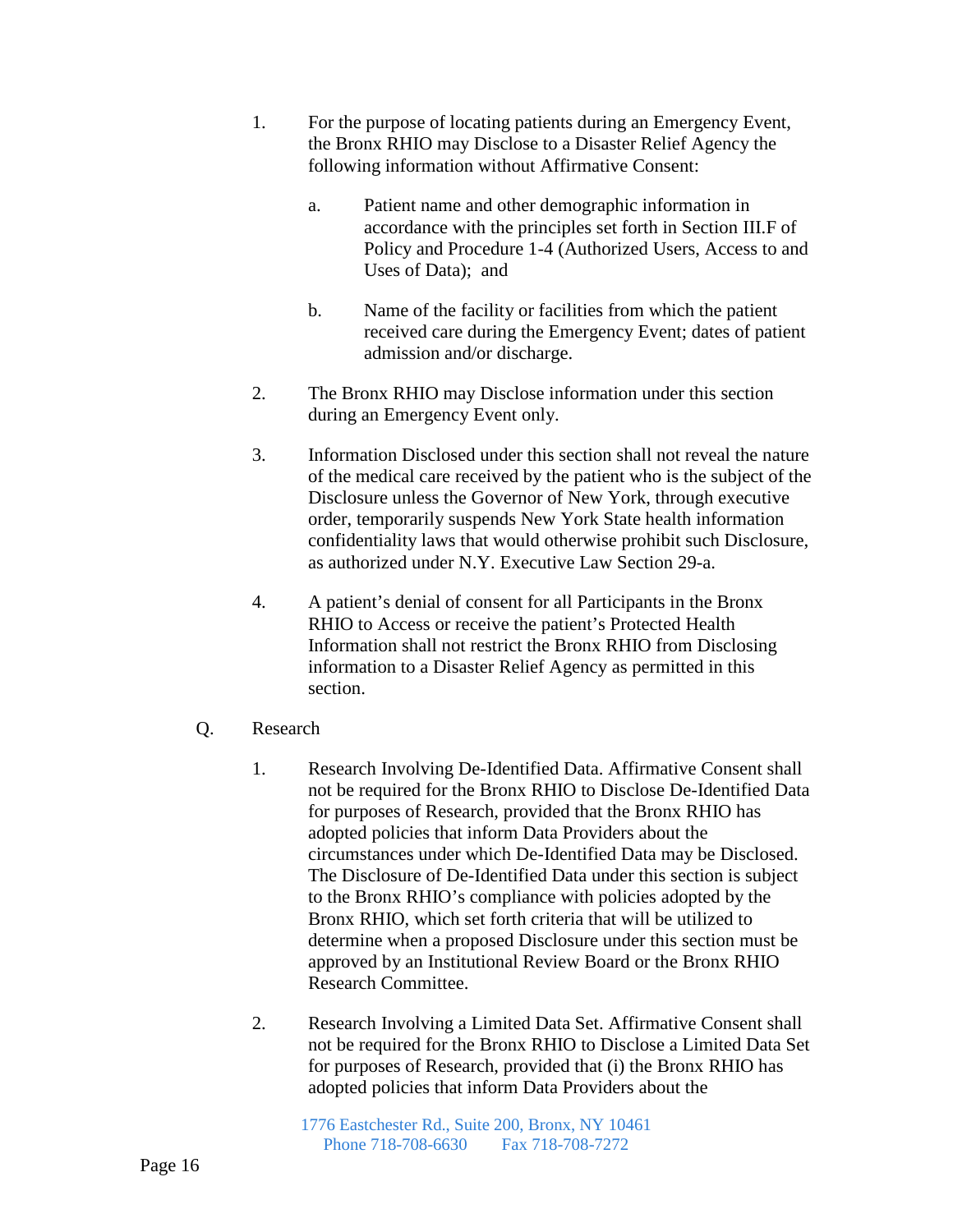circumstances under which a Limited Data Set may be Disclosed; and (ii) the Bronx RHIO enters into a data use agreement with the researcher prior to Disclosing the Limited Data Set in accordance with the HIPAA Privacy Rule. The Disclosure of a Limited Data Set under this section is subject to the Bronx RHIO's compliance with policies adopted by the Bronx RHIO, which set forth criteria that will be utilized to determine when a proposed Disclosure under this section must be approved by an Institutional Review Board or the Bronx RHIO Research Committee.

- 3. Research Involving Protected Health Information.
	- a. Use of Protected Health Information for Patient Recruitment for Research. Affirmative Consent shall not be required for the Bronx RHIO to review Protected Health Information on behalf of a researcher to determine which individuals may qualify for a Research study. In addition, Affirmative Consent shall not be required for the Bronx RHIO to Disclose the name and other identifying information of an individual who may qualify for a Research study to a Participant that has a treating relationship with such individual so that the Participant may contact the individual to determine the individual's willingness to participate in such study, provided that all of the following requirements are met:
		- (1) an Institutional Review Board has approved of such Disclosure;
		- (2) the Bronx RHIO Research Committee has approved of such Disclosure;
		- (3) the Data Provider(s) that are the source of the Protected Health Information have agreed to allow for the Disclosure of their Protected Health Information for purposes of Research; and
		- (4) the Disclosure does not include any mental health clinical information governed by Section 33.13 of the Mental Hygiene Law, unless the recipient of the Disclosure is a facility as defined in the Mental Hygiene Law.
	- b. Use of Protected Health Information for Retrospective Research. Affirmative Consent shall not be required for the Bronx RHIO to Disclose Protected Health Information to a researcher conducting Retrospective Research if: (1) an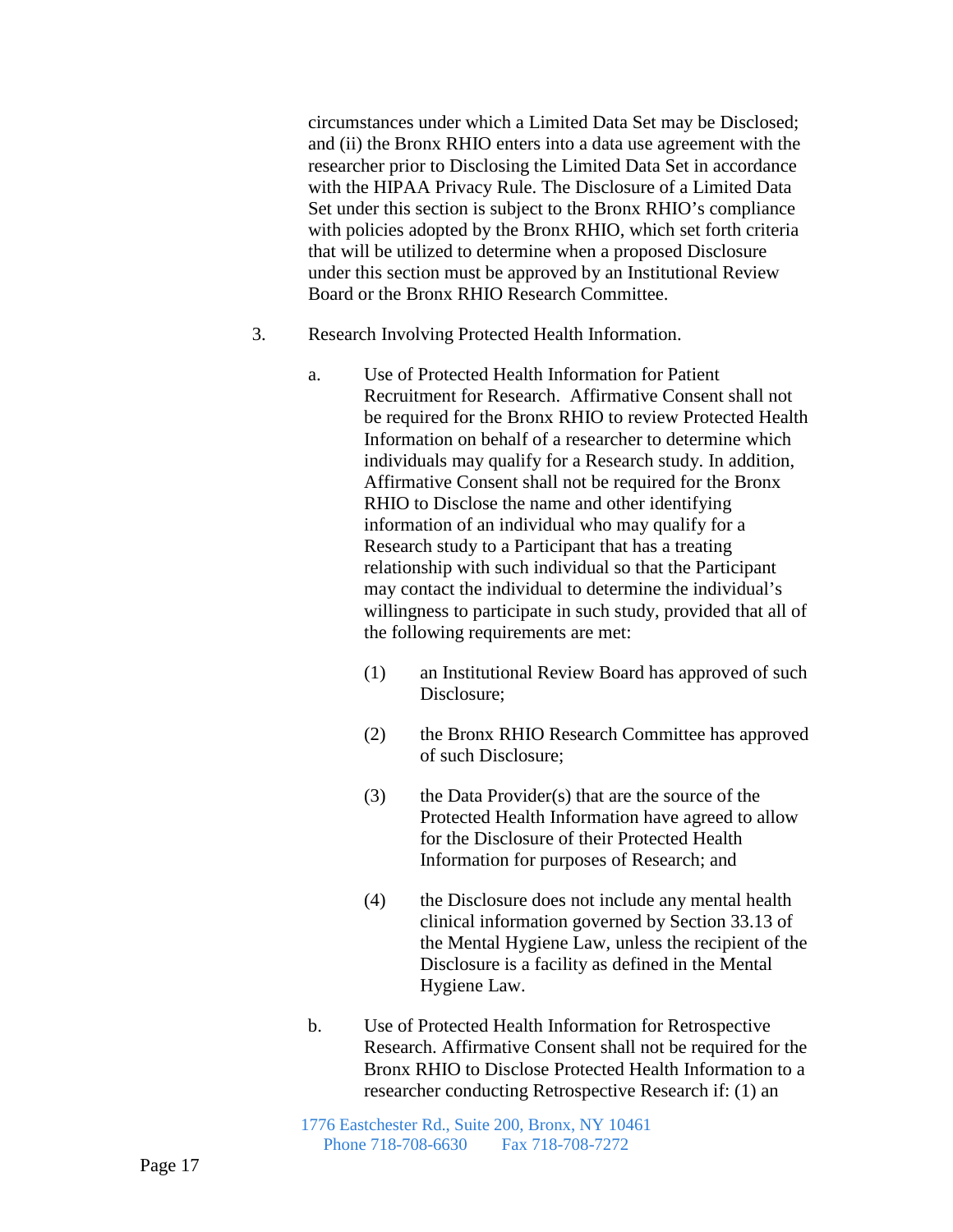Institutional Review Board has approved of such Disclosure; (2) the Bronx RHIO Research Committee has approved of such Disclosure; and (3) the Data Provider(s) that are the source of the Protected Health Information have agreed to allow for Disclosures of their Protected Health Information for purposes of Research

- 4. Other Requirements Relating to Research. The Bronx RHIO shall not allow a Participant to opt out of having its Protected Health Information de-identified or converted into a Limited Data Set and used for Research that complies with paragraphs 1 or 2, above.
- 5. Research Committee. All applications for the Disclosure of Protected Health Information for Research shall be subject to the review and approval of the Bronx RHIO Research Committee.
- R. Form of Patient Consents. Consents shall be obtained through a form approved by the Bronx RHIO. The Bronx RHIO may approve an alternative to a Level 1 Consent or a Level 2 Consent if the Alternative Consent includes the information specified in this Section R. The Bronx RHIO is responsible for ensuring that any approved Alternative Consents comply with applicable federal, state and local laws and regulations. If an Alternative Consent is to be used as a basis for exchanging information subject to 42 C.F.R. Part 2, the Bronx RHIO shall ensure that such form meets the requirements of 42 C.F.R. Part 2.
	- 1. Level 1 Uses. Affirmative Consent to Access or receive information via the SHIN-NY for Level 1 Uses shall be obtained using a Level 1 Consent or an Alternative Consent approved by the Bronx RHIO under this Section R(1), which shall include the following information:
		- a. A description of the information which the Participant may Access or receive, including specific reference to HIV, mental health, alcohol and substance abuse, reproductive health, sexually-transmitted disease, and genetic testing information, if such categories of information may be Disclosed to the recipient;
		- b. The intended uses to which the information will be put by the Participant. A general description, such as "for treatment, care management or quality improvement," shall meet this requirement;
		- c. The name(s) or description of both the source(s) and potential recipient(s) of the patient's information. A general description, such as "information may be exchanged among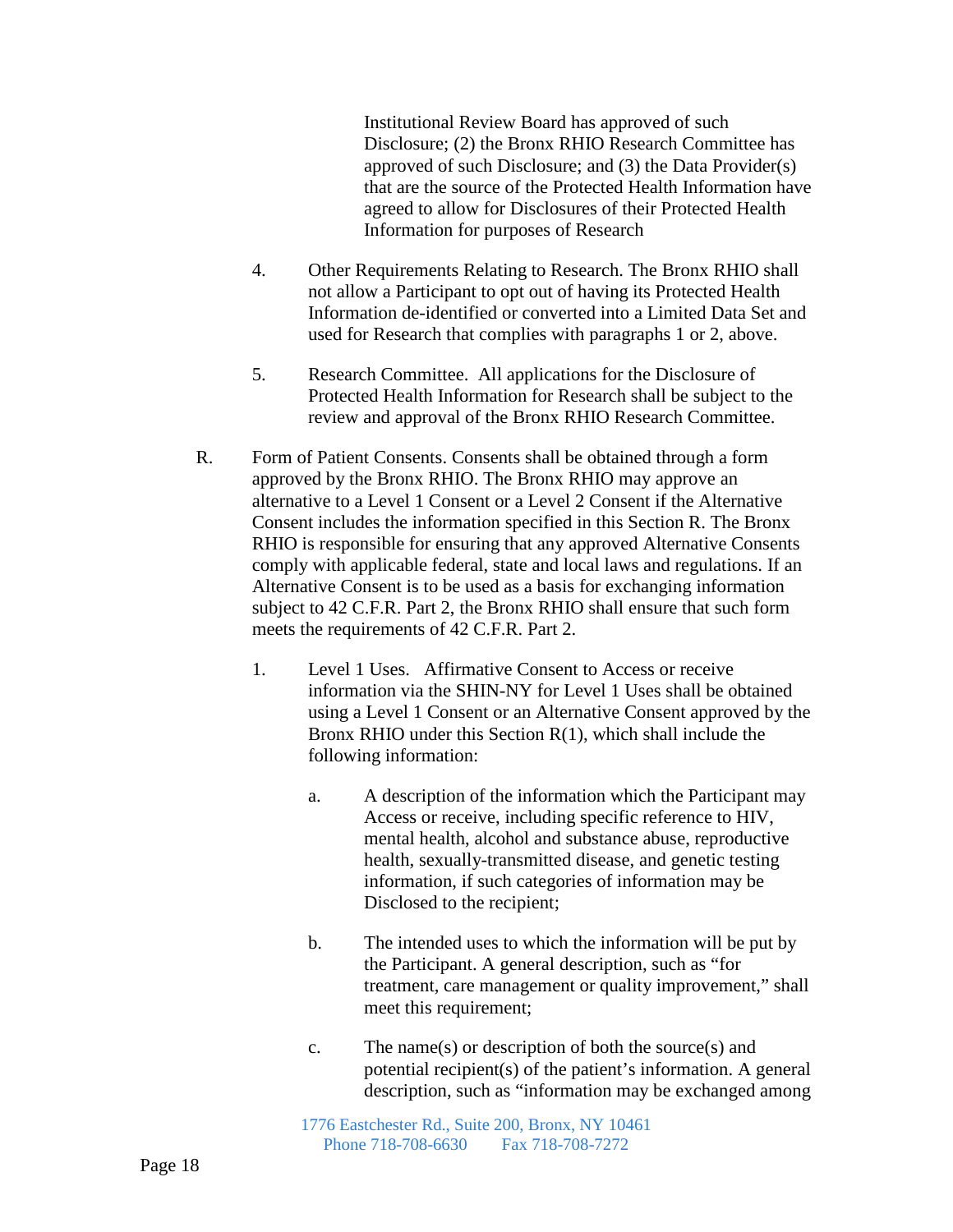providers that provide me with treatment," shall meet this requirement; and

- d. The signature of the patient or the patient's Personal Representative. If the consent language required under subsections (a), (b), and (c) above is incorporated into another document such as a health insurance enrollment form in accordance with Section  $R(3)(c)$ , the signature need not appear on the same page as the language required under subsections (a), (b), and (c) above.
- 2. Level 2 Uses. Consent to Access or receive information via the SHIN-NY for the purposes of Level 2 Uses shall be obtained using a Level 2 Consent or an Alternative Consent approved by the Bronx RHIO under this Section  $R(2)$ , which shall include (i) the information required pursuant to Section  $R(1)$  and (ii) the following information:
	- a. The specific purpose for which information is being Disclosed;
	- b. Whether the Bronx RHIO and/or its Participants will benefit financially as a result of the Disclosure of the patient's information;
	- c. The date or event upon which the patient's consent expires;
	- d. Acknowledgement that payers may not condition health plan enrollment and receipt of benefits on a patient's decision to grant or withhold consent;
	- e. A list of or reference to all Data Providers at the time of the patient's consent, as well as an acknowledgement that Data Providers may change over time and instructions for patients to access an up-to-date list of Data Providers through the Bronx RHIO website or other means; the consent form shall also identify whether the Bronx RHIO is party to data sharing agreements with other QEs and, if so, provide instructions for patients to access an up-to-date list of Data Providers from the Bronx RHIO website or by other means;
	- f. Acknowledgement of the patient's right to revoke consent and assurance that treatment will not be affected as a result;
	- g. Whether and to what extent information is subject to redisclosure; and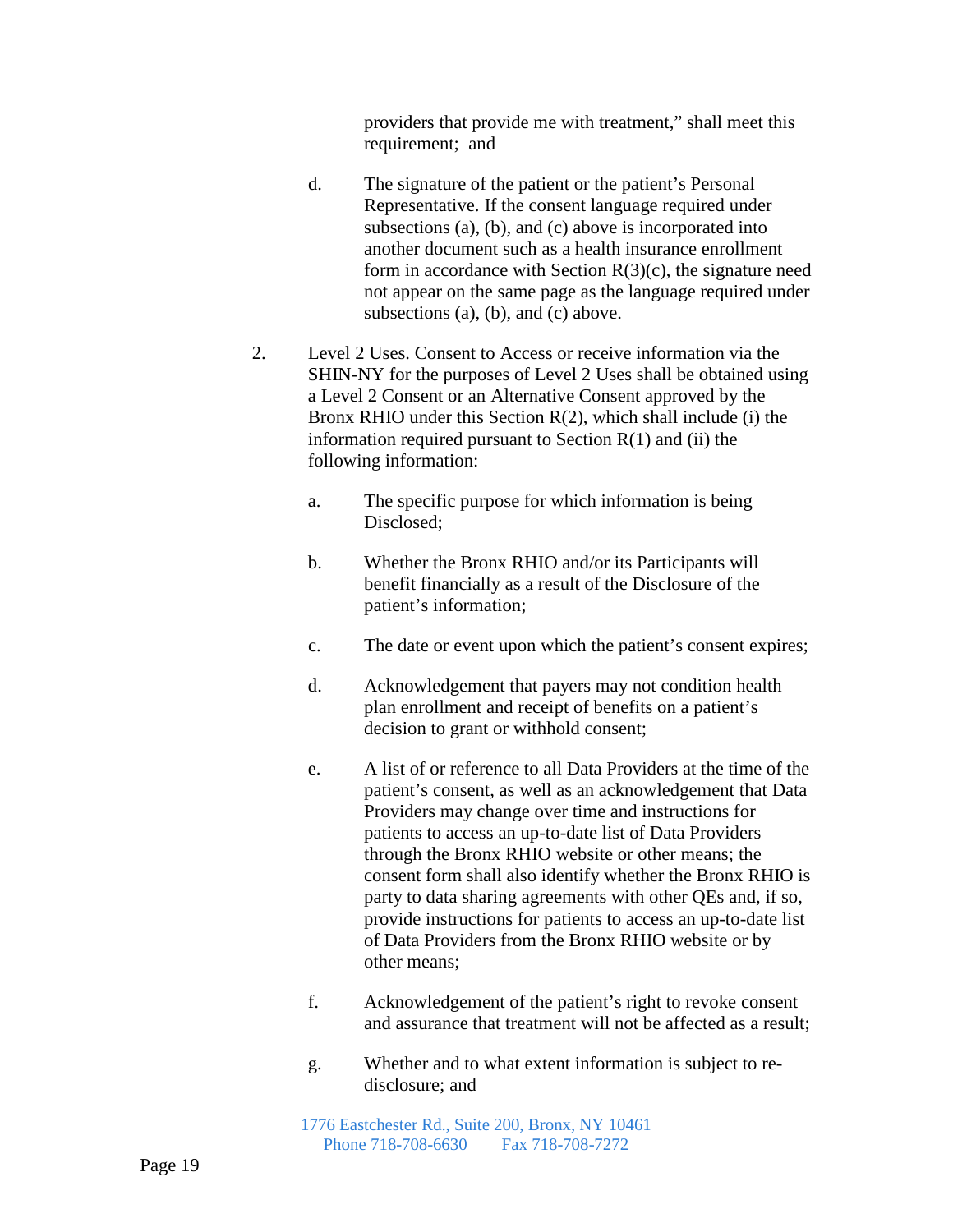- h. The date of execution of the consent.
- 3. Requirement for Separate Consents
	- a. Consent for Level 1 Uses and consent for Level 2 Uses shall not be combined.
	- b. Consent for different Level 2 Uses shall not be combined.
	- c. A consent for a Level 1 or Level 2 Use shall not be combined with any other document except with the approval of the Bronx RHIO. If the Bronx RHIO agrees to allow an Alternative Consent that is combined with a health insurance enrollment form, such Alternative Consent shall expire no later than the date on which the patient's health insurance enrollment terminates.
- 4. Education Requirement for Level 2 Consents Relating to Marketing. When the Bronx RHIO or its Participant obtains a Level 2 Consent to Access or receive Protected Health Information via the SHIN-NY for the purpose of Marketing, the Bronx RHIO or its Participant must provide the patient with information about the nature of such Marketing.
- 5. Naming of QEs and Recognition of Consents.
	- a. An Affirmative Consent form is not required to include the name of a QE.
	- b. Up until a date to be determined by NYSDOH, a QE may continue to use an Affirmative Consent form on which the name of such QE appears.
	- c. In the case where an Affirmative Consent form includes the name of at least one but not all QEs, a QE will Disclose to a Participant a patient's Protected Health Information even if such QE's name does not appear on the Affirmative Consent form so long as: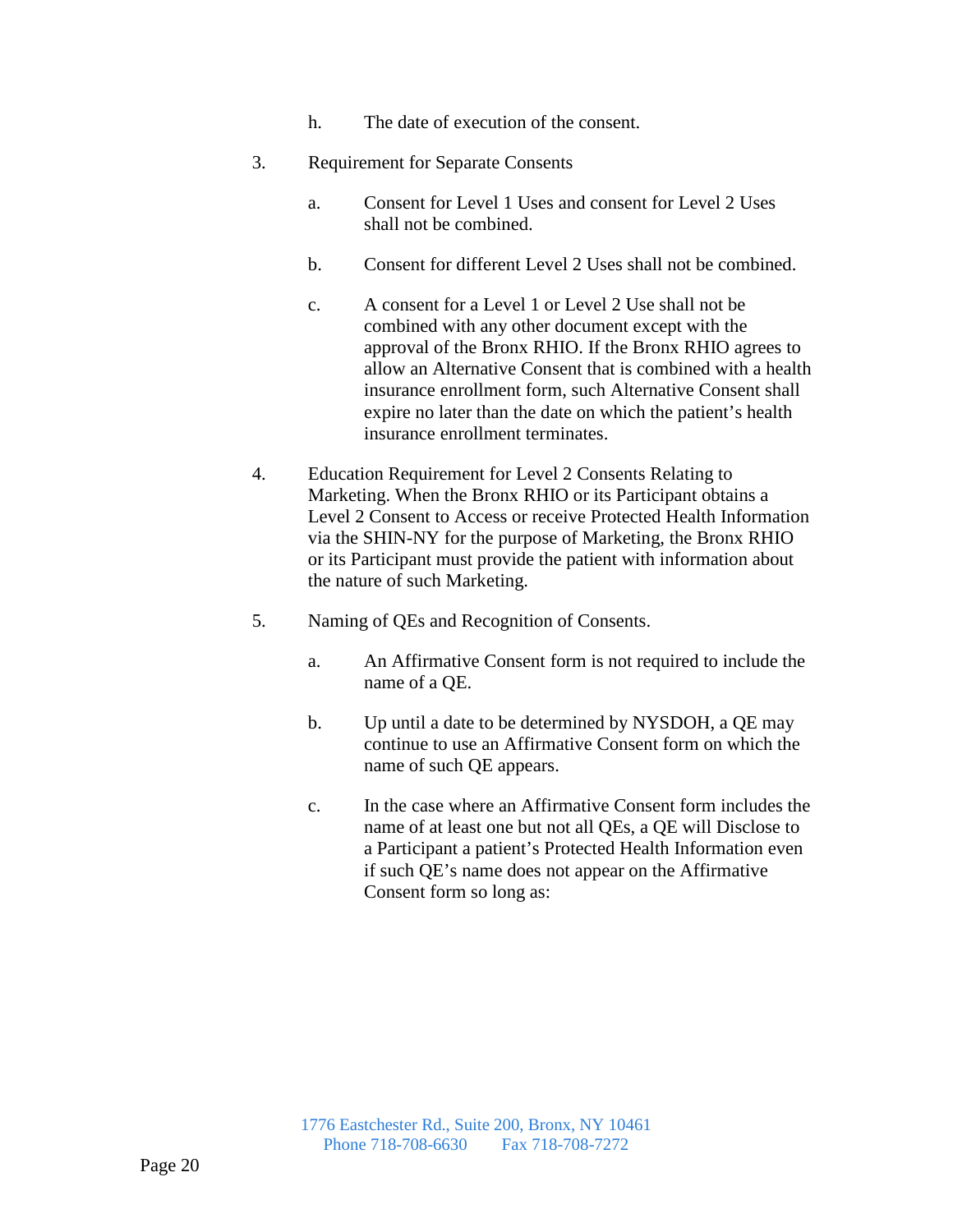- (1) the patient signed the Affirmative Consent form;
- (2) the Affirmative Consent form indicates that the Participant is a potential recipient of the patient's Protected Health Information in accordance with Section  $R(1)(c)$ ; and
- (3) the Disclosure otherwise complies with these Policies and Procedures.
- S. Consents Covering Multiple Participants. In the event that the Bronx RHIO elects to use Affirmative Consents that apply to more than one Participant, the following conditions will apply:
	- 1. The Participant offering the multi-Participant consent to the patient must inform the patient that the patient has an option to sign a consent form that applies only to that Participant.
	- 2. If the multi-Participant consent allows a Participant to Access or receive any patient records that are subject to the rules governing federally-assisted alcohol or drug abuse programs at 42 C.F.R. Part 2, the consent form must comply with all relevant restrictions in 42 C.F.R. Part 2.
	- 3. An Affirmative Consent may apply to Participants who join the Bronx RHIO after the date the patient signs the consent form, provided that: (i) the Bronx RHIO maintains a list of its Participants on the Bronx RHIO website and updates that list within 24 hours of when a new Participant is granted Access to patient information via the RHIO System; (ii) the Bronx RHIO mails a hard copy list of its Participants without charge to any patient who requests that list within 5 business days of the request; (iii) the consent form notifies patients that the list of Participants will be regularly updated on the Bronx RHIO website and that patients have the right to obtain a hard copy of the list, free of charge, upon request, and (iv) Access to any patient records that are subject to the rules governing federally-assisted alcohol or drug abuse programs complies with 42 C.F.R. Part 2.
- T. Transmittals to Non-Participants
	- 1. Transmittals to Business Associates. In any case where a Participant has a right to Access or receive Protected Health Information under these Policies and Procedures, the Participant may request that the Bronx RHIO Transmit such information to a Business Associate of the Participant, and the Bronx RHIO may comply with such request, so long as the conditions set forth in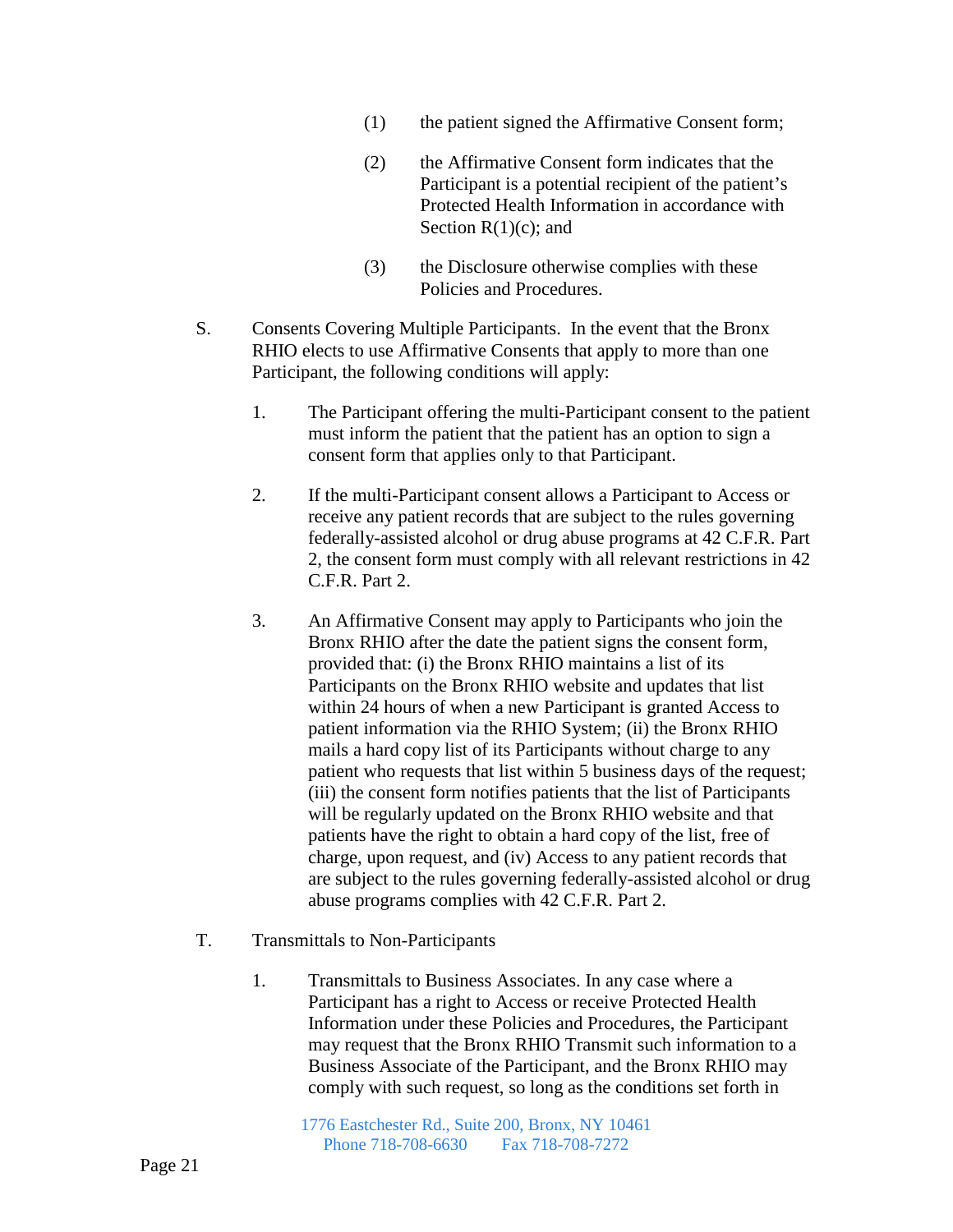subsections (a) through (f) are met. Nothing in this section shall allow the Bronx RHIO to treat a Business Associate as a Participant unless the Business Associate otherwise meets the definition of a Participant.

- a. The Participant and the Business Associate have entered into a Business Associate Agreement under which the Business Associate agrees to protect the confidentiality of the Protected Health Information being Transmitted to the Business Associate.
- b. The Participant represents to the Bronx RHIO in writing that its Business Associate is seeking the Participant's information in accordance with the terms of the Business Associate Agreement between the two parties.
- c. The Business Associate and the Participant agree to provide a copy of their Business Associate Agreement to the Bronx RHIO upon request.
- d. The Bronx RHIO reasonably believes that the Transmittal is in accordance with state and federal law and the terms of the Business Associate Agreement.
- e. The Bronx RHIO either enters into an agreement with the Business Associate requiring the Business Associate to comply with these Policies and Procedures or the Participation Agreement between the Participant and the Bronx RHIO holds the Participant responsible for the actions of the Business Associate.
- f. The Business Associate agrees not to further Disclose the Protected Health Information except where these Policies and Procedures allow for such Disclosure.
- 2. Transmittals to Other Non-Participants. The Bronx RHIO may Transmit a patient's Protected Health Information from the Bronx RHIO (or any other QE that has agreed to such Transmittal) to a health care provider or other entity that is not a Participant or a Business Associate of a Participant only if all of the following conditions are met:
	- a. The patient has granted Affirmative Consent for the Transmittal, provided that Affirmative Consent shall not be required if the Transmittal is provided to a public health authority, as defined at 45 C.F.R. § 164.501. The Affirmative Consent shall meet all the requirements of a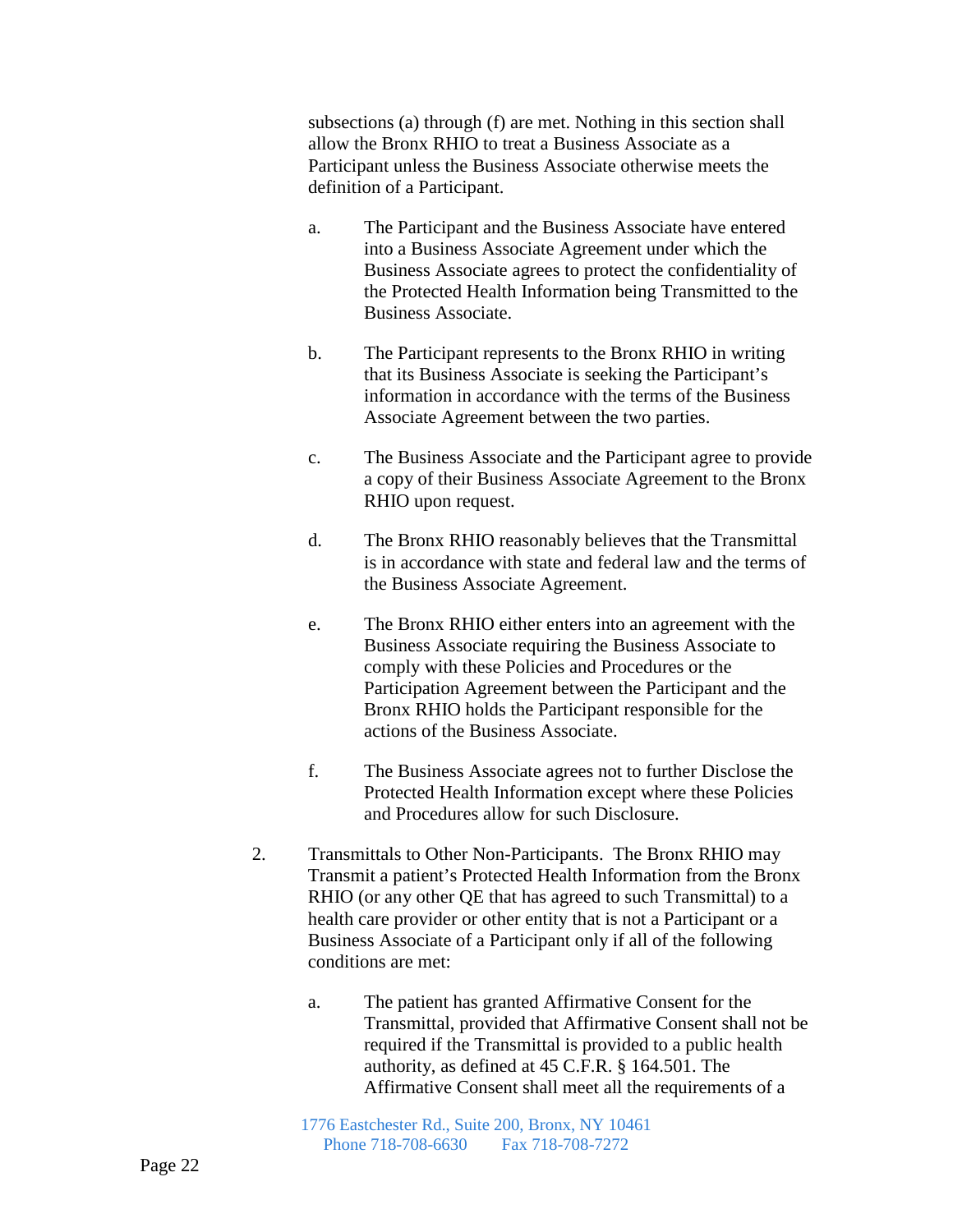Level 1 Consent or Alternative Consent, provided that if the recipient is a life or disability insurer that is not a governmental entity then the form shall have been approved by the applicable department(s) of insurance. For the avoidance of doubt, none of the exceptions to the Affirmative Consent requirement set forth in this Policy other than Section J of this Policy shall apply to Transmittals under this section.

- b. The recipient of the Transmittal is not a Participant and is one of the following:
	- (1) A Covered Entity that does not operate in New York State, or a Business Associate of such Covered Entity.
	- (2) A Health Information Exchange Organization that does not operate in New York State.
	- (3) A public health authority, as defined at 45. C.F.R. § 164.501, that is not located in New York State.
	- (4) A health care facility that is operated by the United States Department of Veteran Affairs or the United States Department of Defense.
	- (5) A disability insurer or life insurer that has (A) issued a disability or life insurance policy to the patient; (B) received an application from the patient for such a policy; or (C) received a claim for benefits from the patient.
- c. The Bronx RHIO takes reasonable measures, or requires the recipient to take reasonable measures, to authenticate that the person who has granted the Affirmative Consent is the patient or the patient's Personal Representative.
- d. The Bronx RHIO takes reasonable measures to authenticate that the recipient is the same individual or entity authorized in the patient's Affirmative Consent to receive the patient's Protected Health Information.
- e. The Bronx RHIO enters into an agreement with the recipient that requires the recipient to: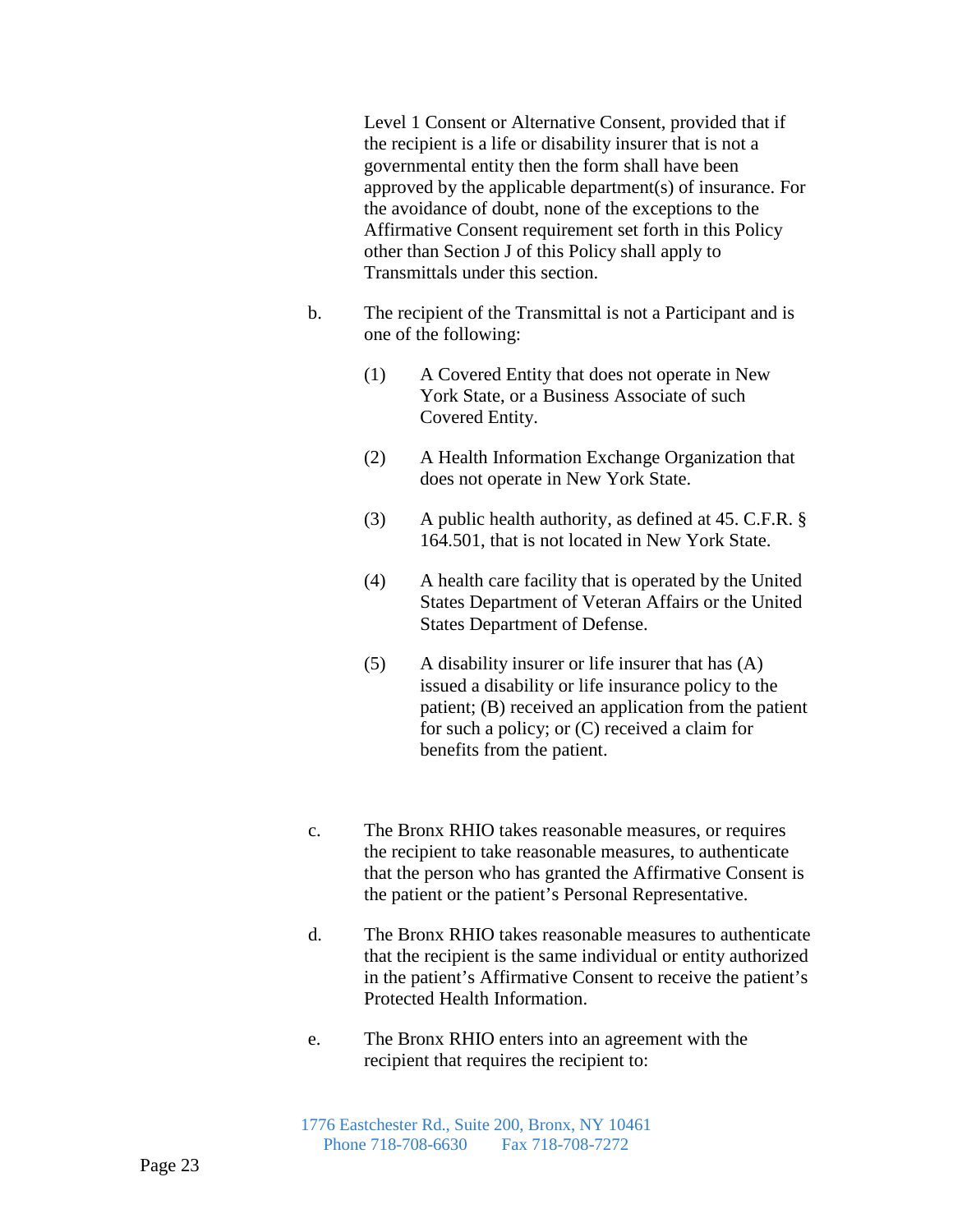- (1) Obtain the Affirmative Consent of the patient that is the subject of the Protected Health Information, or ensure that another entity or organization has obtained such consent;
- (2) Abide by the terms of patients' Affirmative Consents and applicable law (e.g., health privacy laws for a Covered Entity, insurance laws for life and disability insurers), including any restrictions on re-disclosure;
- (3) Notify the Bronx RHIO in writing and in the most expedient time possible if the recipient becomes aware of any actual or suspected Breach of Unsecured Protected Health Information;
- (4) Represent that the recipient is not excluded, debarred, or otherwise ineligible from participating in any federal health care programs; and
- (5) Not engage in the sale of the Protected Health Information provided to the recipient, or the use or disclosure of such Protected Health Information for marketing purposes in a manner that would be prohibited by the HIPAA Privacy Rule if such rule were applicable to the recipient, unless the recipient obtains the patient's authorization to do so in a form that complies with the HIPAA Privacy Rule.
- f. Special requirements applicable to Transmittals to life or disability insurers. When the Bronx RHIO receives a query from a life or disability insurer seeking a patient's Protected Health Information, the Bronx RHIO shall send a confirmation to the applicable patient, via email or otherwise, that the patient has consented to share Protected Health Information with the life or disability insurer. If the patient objects to such disclosure, the Bronx RHIO shall not disclose the Protected Health Information to the life or disability insurer if such objection is received within two business days of the Bronx RHIO's notification of the patient. If the Bronx RHIO does not receive an objection from the patient within two business days, the Bronx RHIO may Transmit the patient's Protected Health Information to the life or disability insurer.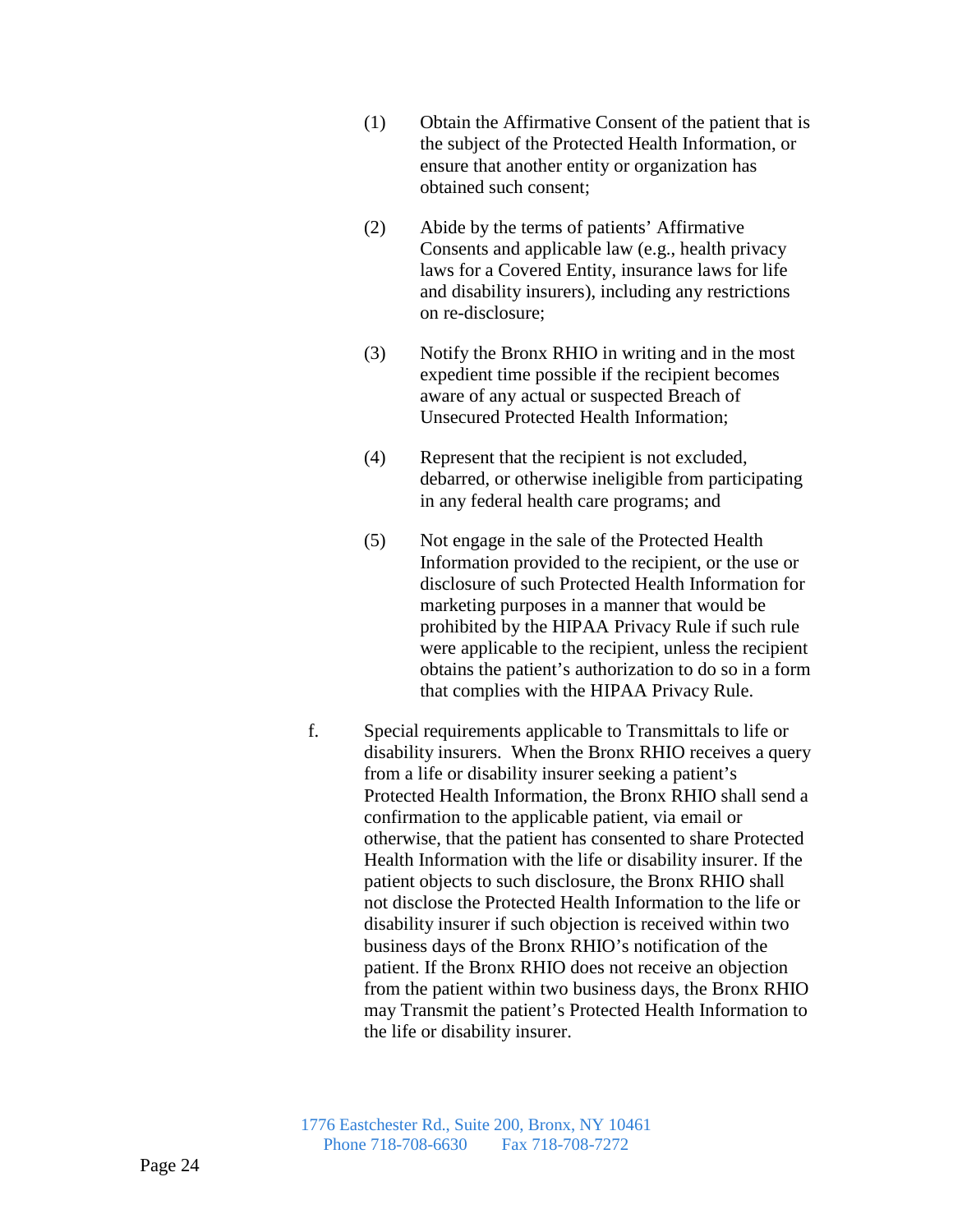Nothing in this section shall be construed to prohibit a patient from Disclosing any of the patient's Protected Health Information the patient has received from the Bronx RHIO under Section III.B or III.C of Policy 1-13 to an individual or entity of the patient's choice.

- U. Disclosures to Payor Organizations for Quality Measures. Affirmative Consent shall not be required for the Bronx RHIO to Disclose Protected Health Information to a Payer Organization (including NYSDOH in regards to its operation of the New York State Medicaid program) or a Business Associate of a Payer Organization to the extent such Disclosure is necessary to (i) calculate performance of HEDIS or QARR measures; or (ii) in the case of disclosures to NYSDOH, determine payments to be made under the New York State Medicaid program.
- V. Death Notifications. Affirmative Consent shall not be required for the Bronx RHIO to Disclose the death of a patient to a Participant that (a) was responsible for providing Treatment or Care Management to such patient prior to the patient's death; or (b) is a Payer Organization that provided health coverage to the patient immediately prior to the patient's death. A death notification may only include Demographic Information and the date and time of death. Cause of death and information on the patient's diagnoses, health conditions, and treatments, as well as location of death, shall not be included in the death notification absent Affirmative Consent.
- W. Disclosures to Death Investigators Affirmative Consent shall not be required for the Bronx RHIO to Disclose Protected Health Information to a Participant for the purposes of determining the cause of a patient's death provided that all of the following are met:
	- 1. The individual accessing or receiving the Protected Health Information is a licensed physician or nurse practitioner whose professional responsibilities include determining the cause of death of a patient, or an individual acting under the supervision of such Practitioner. Such individuals may include Medical Examiners and Coroners who are licensed as physicians or nurse practitioners, or individuals acting under the supervision of such a Medical Examiner or Coroner.
	- 2. The Bronx RHIO and the Participant abide by the minimum necessary standard set forth at Section III.E of Policy 1-4.
	- 3. Protected Health Information originating from a facility subject to the New York Mental Hygiene Law is Disclosed only if the facility has requested that an investigation be conducted into the death of a patient and the recipient is a Medical Examiner or Coroner that is licensed as physician or nurse practitioner.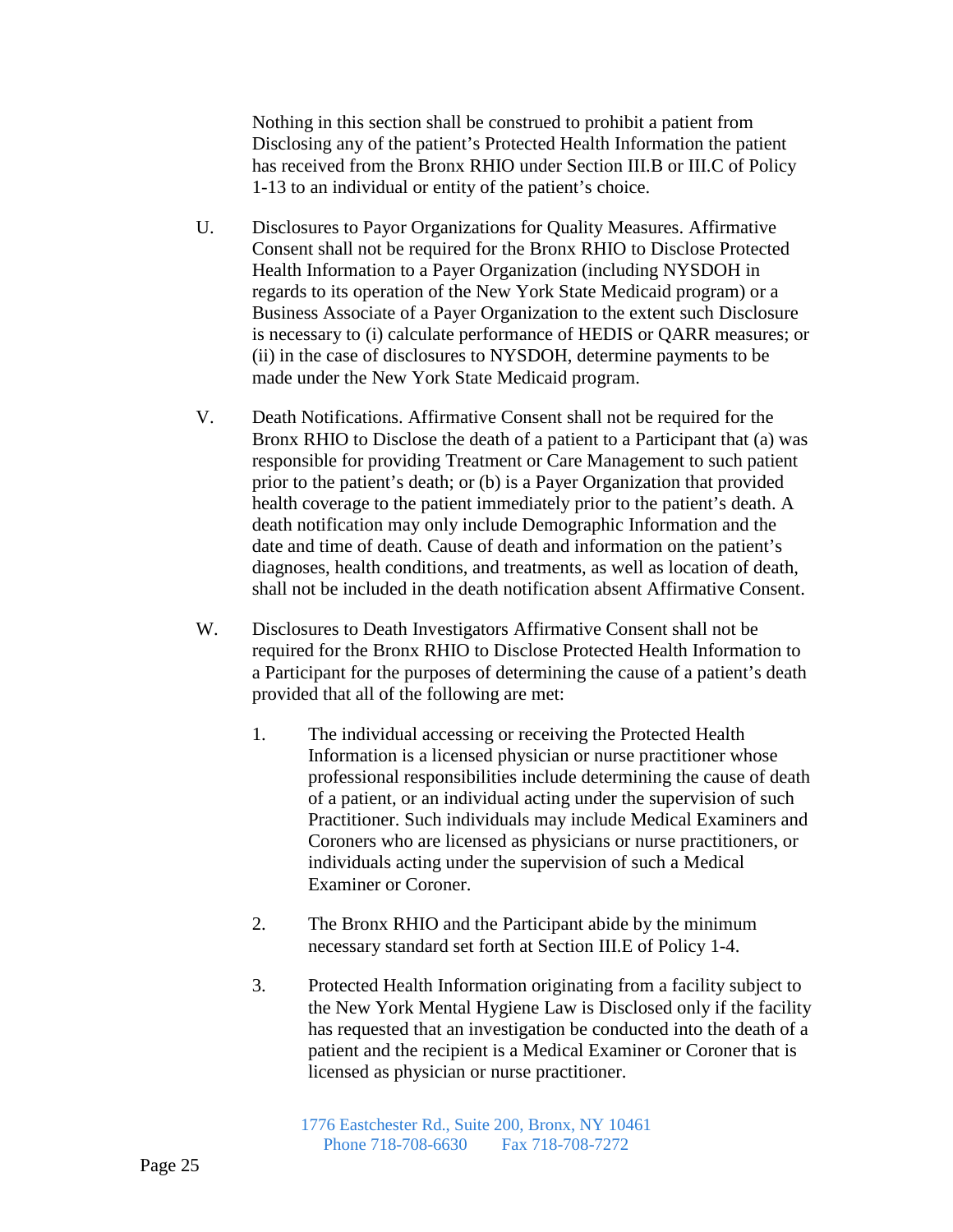## X. Telehealth

- 1. Generally. Affirmative Consent shall not be required for the Bronx RHIO to disclose a patient's Protected Health Information to a Participant that provides telehealth services to such patient if:
	- a. The Participant has asked the patient if the Participant may Access or receive the patient's Protected Health Information, and the patient has verbally consented to such request;
	- b. The Participant uses the Protected Health Information only for Level 1 Uses;
	- c. The Participant keeps a record of the patient having provided verbal consent, which may take the form of a notation in the electronic record of such consent, an oral recording of the consent, or another appropriate means of recording consent;
	- d. The Participant does not Access or receive any Protected Health Information subject to 42 C.F.R. Part 2 or Mental Hygiene Law § 33.13 unless the patient has provided consent in written or electronic form and a signature that is recognized by the Electronic Signatures and Records Act, including an oral signature recording to the extent recognized under that act; and
	- e. The Participant Accesses or receives the patient's Protected Health Information only during the time period specified in Paragraph 2, below.
- 2. Duration of telehealth verbal consent. The patient's verbal consent shall remain valid until the patient has an in-person encounter with the Participant or revokes consent, provided that the Participant:
	- a. Informs the patient that the consent will persist until the patient has an in-person encounter with the Participant or revokes consent;
	- b. Informs the patient of the patient's right to revoke consent by notifying the Participant of such revocation either verbally or in writing; and
	- c. Provides the patient with access to a written consent form that documents the terms of the verbal consent by either providing the patient with a copy of the form (via email, text, mail or otherwise) or an electronic link to such form.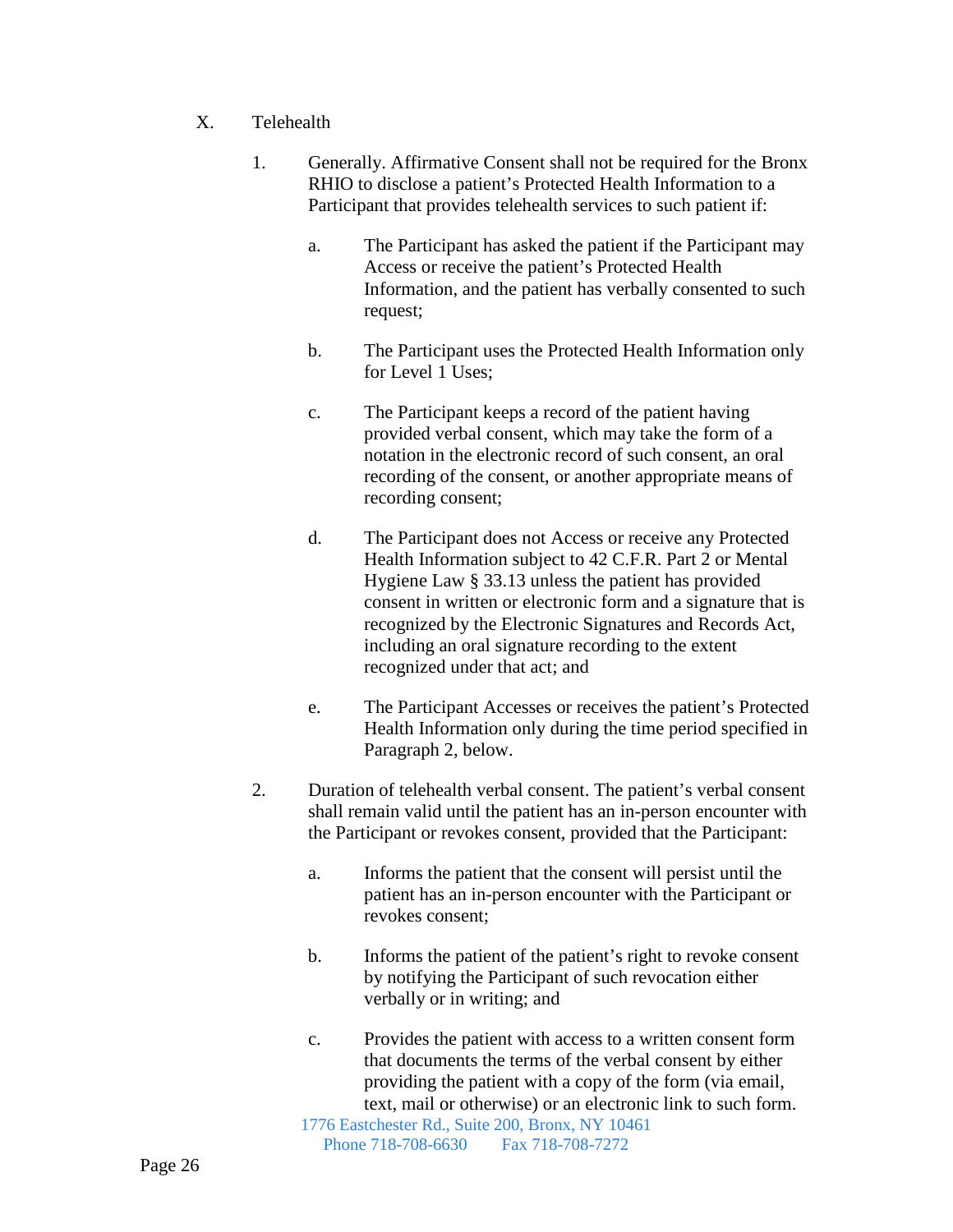- 3. The Participant shall keep a record of having provided such information to the patient. If the Participant fails to comply with requirements (a) through (c) above, the verbal consent shall remain valid only for 72 hours.
- Y. Waivers During a Public Health Emergency. NYSDOH may waive provisions in this Policy and Procedure 1-3 and other provisions of these Policies and Procedures during a public health emergency under Section 319 of the Public Health Services Act if (i) the waiver assists QEs and/or their Participants in their response to the public health emergency; (ii) NYSDOH provides public notice of such waiver; and (iii) the waiver complies with applicable state and federal law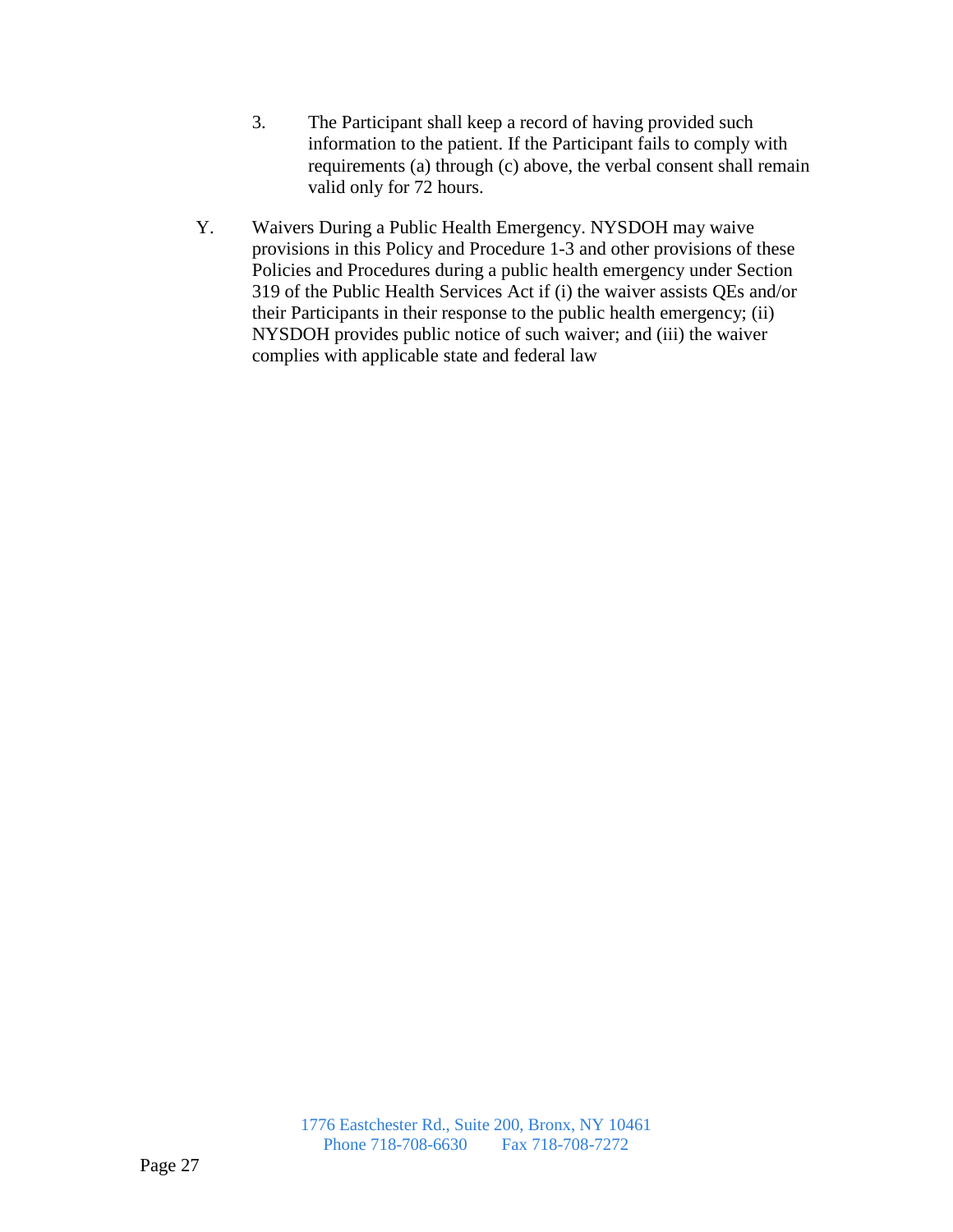

# Bronx RHIO, Inc. Policy and Procedure 1-4 Authorized Users, Access to and Uses of Data

Originally Adopted February 25, 2008 Amended and Restated as of December 15, 2014 Amended and Restated as of February 28, 2017 Amended and Restated as of September 25, 2017 Amended and Restated as of April 26, 2018 Amended and Restated as of June 27, 2019

# I. Policy

It is the policy of the Bronx RHIO that Participants' Authorized Users must be authorized and trained in accordance with these Policies and Procedures in order to Access Protected Health Information through the RHIO System. Data may only be used for the purposes set forth in the applicable Affirmative Consent. Any other use of the data is a violation of these Policies and Procedures. Authorized Users may only Access and use Protected Health Information through the RHIO System in accordance with these Policies and Procedures.

### II. Responsible Parties

Each Participant will be responsible for designating its Authorized Users and establishing the level of Access each Authorized User will have based, at a minimum, on the Authorized User's job function and relationship to patients of the Participant.

Participants utilizing a local authentication system (as opposed to the Bronx RHIO's central authentication system) will be responsible for designating an individual who will be responsible for activating each Authorized User's account in the Participant's local authentication system.

Participants utilizing the Bronx RHIO's central authentication system will be responsible for designating an individual who will be responsible for approving the application for each Authorized User's account and the Bronx RHIO will be responsible for entering information from the Authorized User Registration Form for such Participant's Authorized Users into the Bronx RHIO's central

> 1776 Eastchester Rd., Suite 200, Bronx, NY 10461 Phone 718-708-6630 Fax 718-708-7272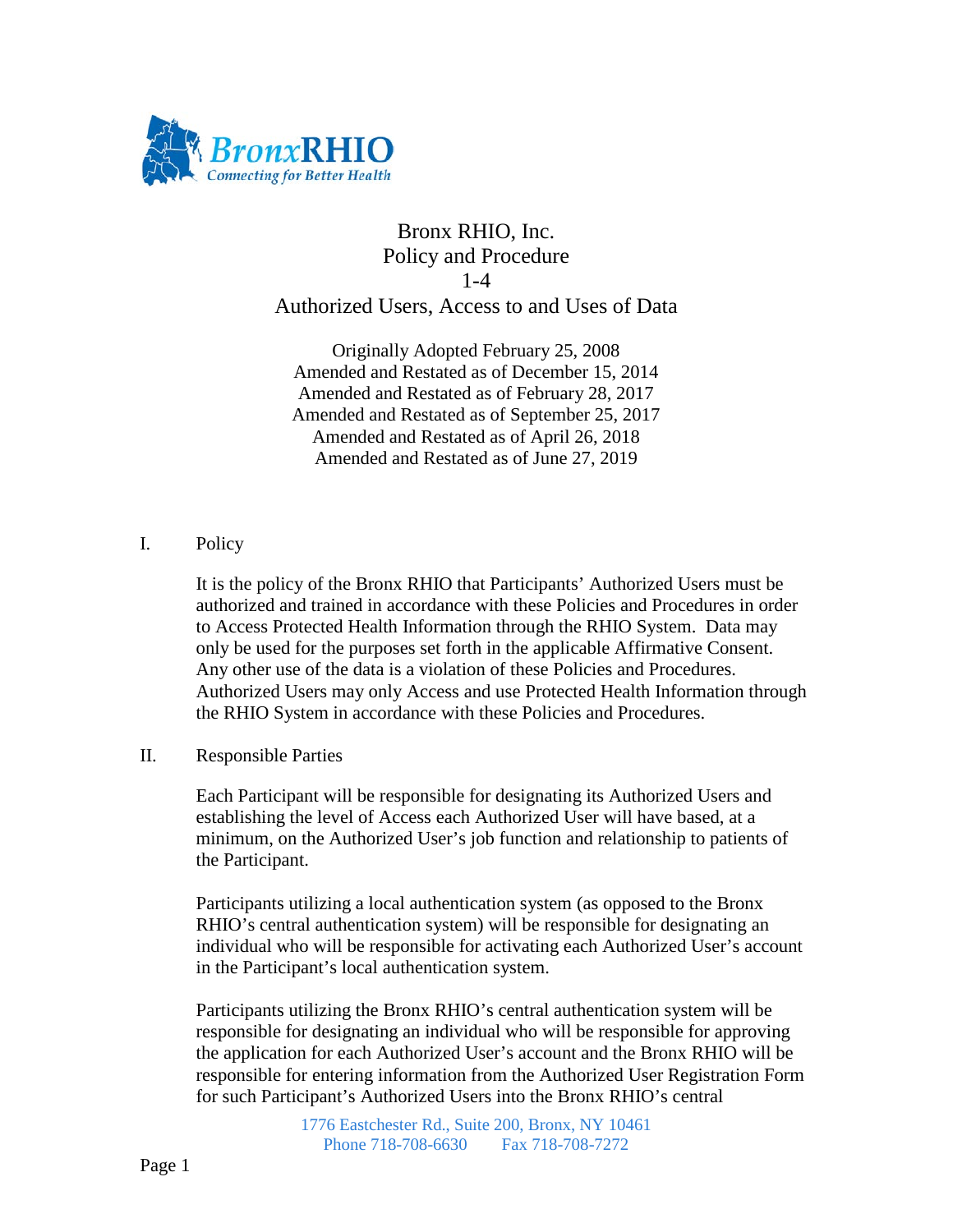authentication system and for activating those Authorized Users in the Bronx RHIO's central authentication system.

All Participants and the Bronx RHIO, as applicable, will be responsible for ensuring that Authorized Users only Access and use Protected Health Information through the RHIO System in accordance with these Policies and Procedures.

### III. Procedure

- A. Each Participant utilizing a local authentication system must establish a Policy for User Authorization, Access and Authentication that:
	- 1. Determines who may Access clinical data through the RHIO System and the level of Access such individual may have based, at a minimum, on the individual's job function and relationship to the patient. Such Policy for User Authentication shall assign rolebased Access rights in accordance with those set forth in Section  $A(13)$  below.
	- 2. Assigns a unique user identifier to each Authorized User. Group or temporary user identifiers are prohibited.
	- 3. Assigns a password to each Authorized User that meets the password strength requirements set forth in National Institute of Standards and Technology Special Publication 800-63, requires that the Authorized User change the password at least every 90 calendar days, and prohibits the Authorized User from reusing passwords.
	- 4. Provides that user identifiers and passwords may not under any circumstances be conveyed using any electronic method (including email) unless adequate security measures have been put into place to ensure that the user identifiers and passwords will not be intercepted or otherwise accessed by anyone other than the person to whom such user identifiers and passwords are intended to be conveyed.
	- 5. Prohibits Authorized Users from sharing their identifiers, passwords or other authentication tools (e.g., tokens) with others, and directs Authorized Users to always use their own identifiers, passwords or other authentication tools to log into the RHIO System.
	- 6. Provides that an Authorized User's right to Access clinical data through the RHIO System will be terminated upon termination of the Authorized User's employment with the Participant or upon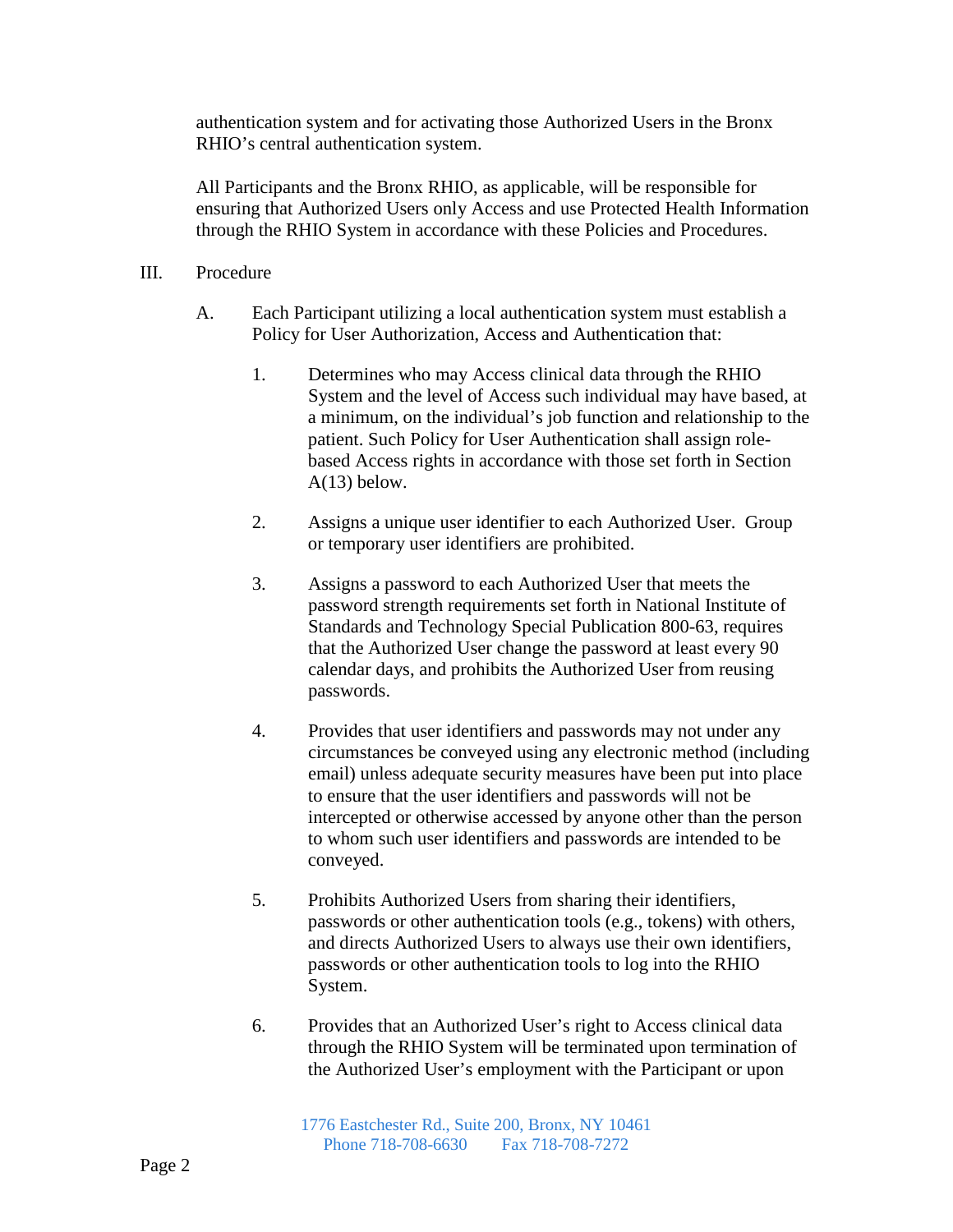any violation by the Authorized User of these Policies and Procedures.

- 7. Provides that each Authorized User shall sign an acknowledgement that the Authorized User recognizes and understands the requirement to keep the Authorized User's identifier and password secret, and understands the Authorized User's obligations under these Policies and Procedures, including but not limited to the Privacy Policy and Procedure.
- 8. Requires utilization of an authentication methodology that meets the minimum technical requirements for Authentication Assurance Level 2 set forth in National Institute of Standards and Technology Special Publication 800-63. If a Participant exceeds this requirement and authenticates its Authorized Users using multifactor authentication, which queries Authorized Users for something they know (e.g., a password) and something they have (e.g., an ID badge or a cryptographic key), then such Authorized Users are able to connect directly to the RHIO System. If a Participant does not authenticate its Authorized Users using multifactor authentication, then such Authorized Users must utilize the Bronx RHIO's multi-factor authentication system. Participants that use multi-factor authentication may use a combination of tokens (authentication secrets to which an Authorized User's identity is bound), including soft cryptographic tokens with the key stored on a general-purpose computer, hard cryptographic tokens, which have the key stored on a special hardware device like a key FOB, or one-time password device tokens, which have a symmetric key stored on a personal hardware device (e.g., a cell phone) in a manner that protects against protocol threats, including eavesdropper, replay, online guessing, verifier impersonation, and man-in- the-middle attacks.
- 9. Provides that each Authorized User shall complete Training prior to activation of the Authorized User's access to the RHIO System and that each Authorized User shall undergo continuing and/or refresher training on an annual basis.
- 10. Requires the Participant to track when Authorized Users log in and log out and enforce a limit of five Failed Access Attempts by an Authorized User.
- 11. Requires the Participant to ensure that Authorized Users are automatically logged-out of the RHIO System after a period of inactivity specified in the Participant's Policy for User Authorization, Access, and Authentication.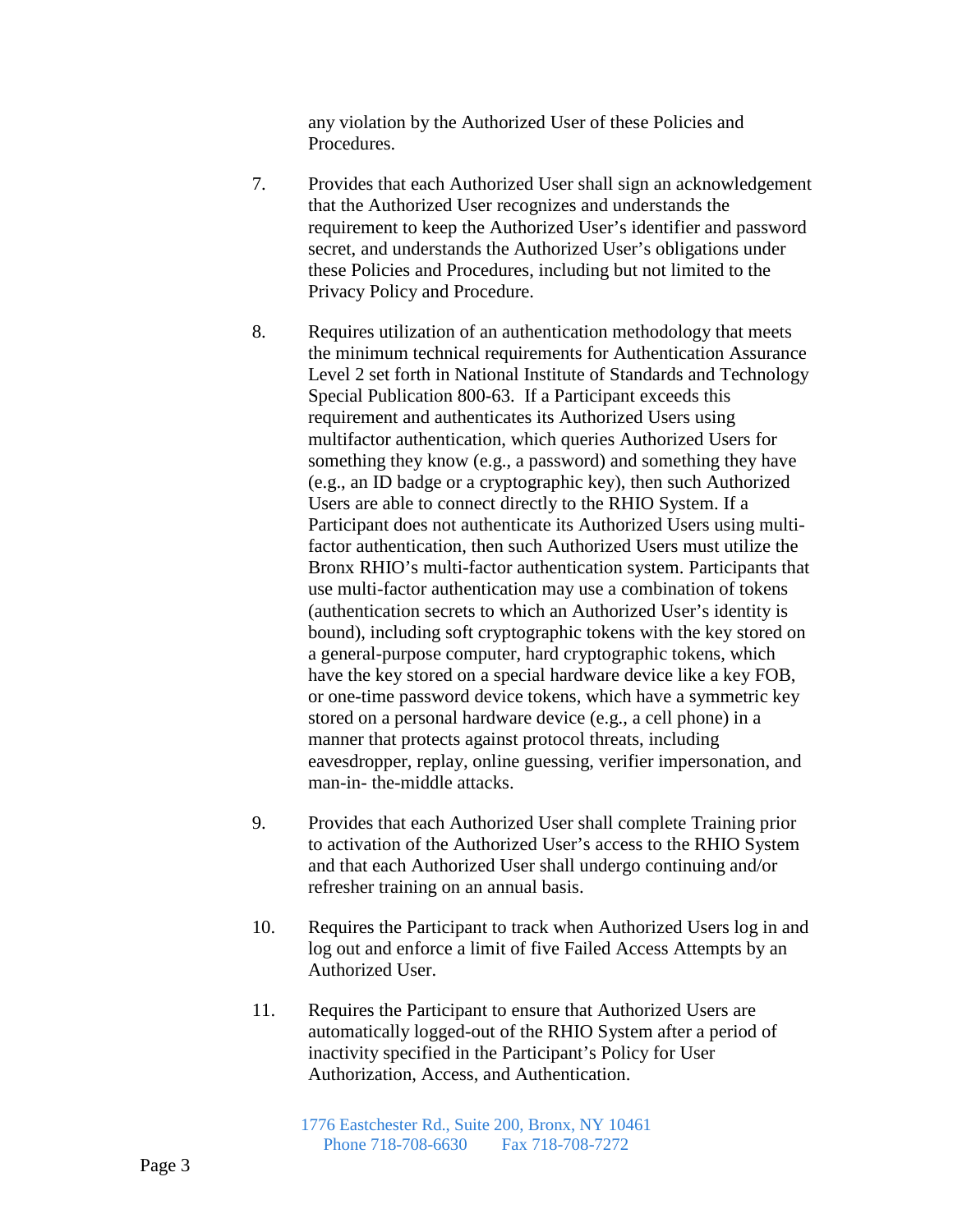- 12. Requires the Participant to ensure that each Authorized User complies with any other authentication requirements developed through the SCP.
- 13. Assigns one of the following roles to each of its Authorized Users:
	- a. Authorized User with Break the Glass authority (limited to (i) Practitioners practicing in the Emergency Room, the Labor and Delivery Department, the Intensive Care Unit, and other Practitioners providing emergent care), (ii) Authorized User acting under the direction of a Practitioner and (iii) Emergency Medical Technician with Break the Glass authority.
	- b. Practitioner with Access to clinical and non-clinical information.
	- c. Non-Practitioner with Access to clinical and non-clinical information.
	- d. Non-Practitioner with Access to non-clinical information. These individuals will have Access only to patient search and consent status screens in order to enter consents and/or demographic information into the RHIO System.
	- e. Bronx RHIO administrators with Access to non-clinical information.
	- f. Bronx RHIO administrators with Access to clinical information in order to engage in public health reporting in accordance with Section III.J of Policy 1-3 or other activities authorized under these Policies.
	- g. Bronx RHIO administrators with Access to clinical and non-clinical information for the purpose of system maintenance and testing, trouble shooting and similar operational and technical support purposes.

Prior to permitting any of its Authorized Users to Access the RHIO System, the Participant must provide a copy of such Policy for User Authorization, Access and Authentication to the Bronx RHIO and such Policy for User Authorization, Access and Authentication must be approved by the Executive Director of the Bronx RHIO.

B. Each Participant utilizing the Bronx RHIO's central authentication system must submit to the Bronx RHIO an Authorized User Registration Form for each of the individuals it wishes to activate as Authorized Users. Each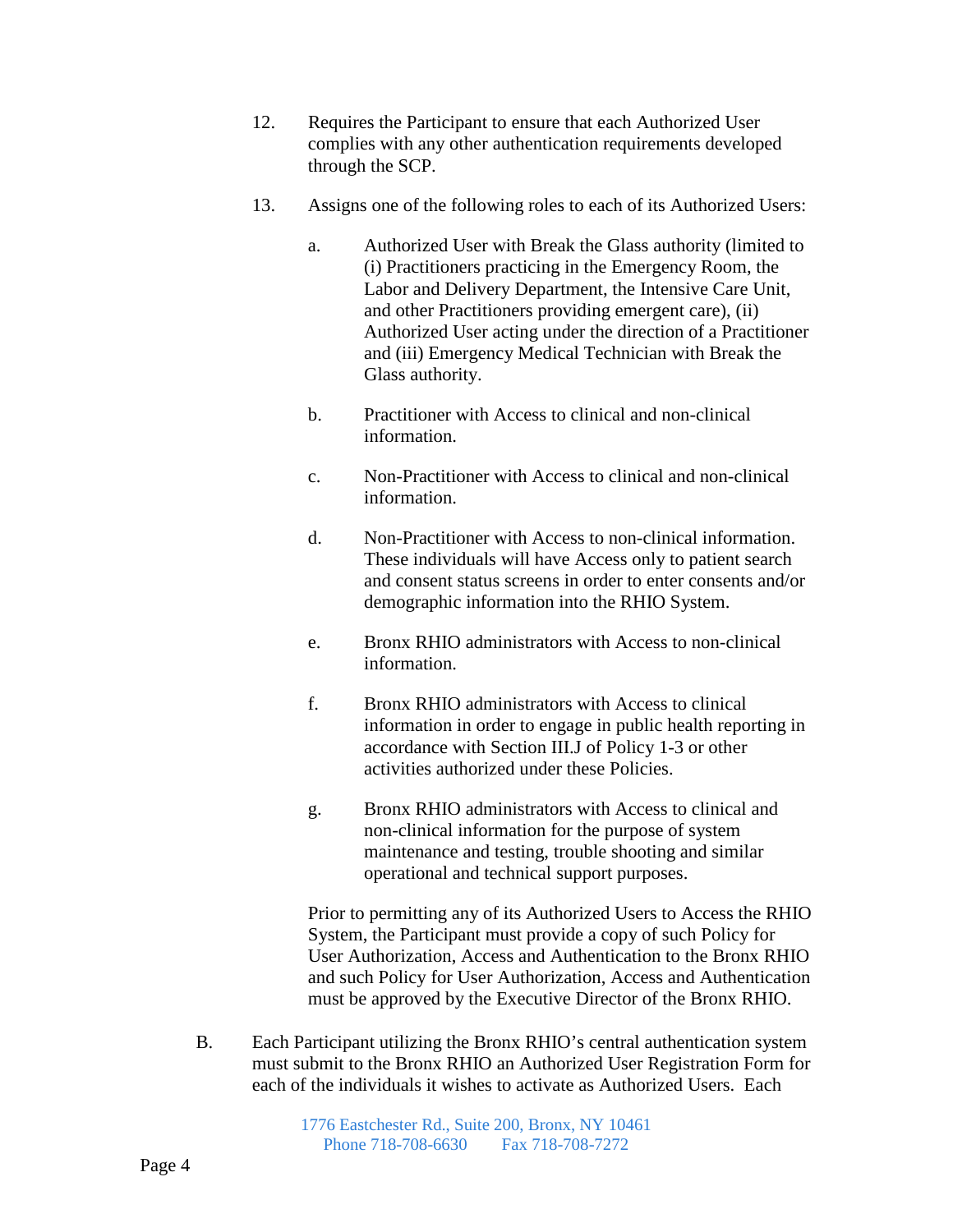Participant shall notify the Bronx RHIO (i) of termination of an Authorized User's employment or affiliation with the Participant immediately or as promptly as reasonably practicable but in any event within one business day of termination and (ii) of a change in an Authorized User's role with the Participant that renders the Authorized User's continued access to the RHIO System inappropriate under the rolebased Access standards as promptly as reasonably practicable.

- C. When performing authorization, access and authentication activities on behalf of Participants using its central authentication system, the Bronx RHIO will comply with the requirements set forth at Sections A(1)-(13) above.
- D. Each Participant must ensure the physical security of locations where Authorized Users access the RHIO System and compliance with privacy and security requirements of HIPAA and all other applicable confidentiality laws and regulations.
- E. The Bronx RHIO and each Participant will make reasonable efforts, except in the case of Access for Treatment, to limit information Disclosed by the Bronx RHIO to the minimum amount necessary to accomplish the intended purpose for which it is being Disclosed.
- F. During the process of identifying a patient and locating a patient's medical records through a Record Locator Service or other comparable directory, the Bronx RHIO and each Participant will (i) implement reasonable safeguards to minimize unauthorized incidental Disclosures of Protected Health Information, (ii) include the minimum amount of Demographic Information reasonably necessary to enable Authorized Users to successfully identify a patient through the Record Locator Service, and (iii) prohibit Authorized Users from Accessing Protected Health Information in any manner inconsistent with these Policies and Procedures and with the QE Privacy and Security Policies and Procedures.
- G. Should the Bronx RHIO include Payer Organizations as Participants, it will ensure that a Payer Organization may not Access Protected Health Information through the RHIO System if a patient has requested, in accordance with the HIPAA Privacy Rule and HITECH, that the Participant creating such information not Disclose it to the Payer Organization.
- H. Unless required by law or court order, the Bronx RHIO will not Disclose Protected Health Information to government agencies for health oversight purposes, such as Medicaid audits, professional licensing reviews, and fraud and abuse investigations.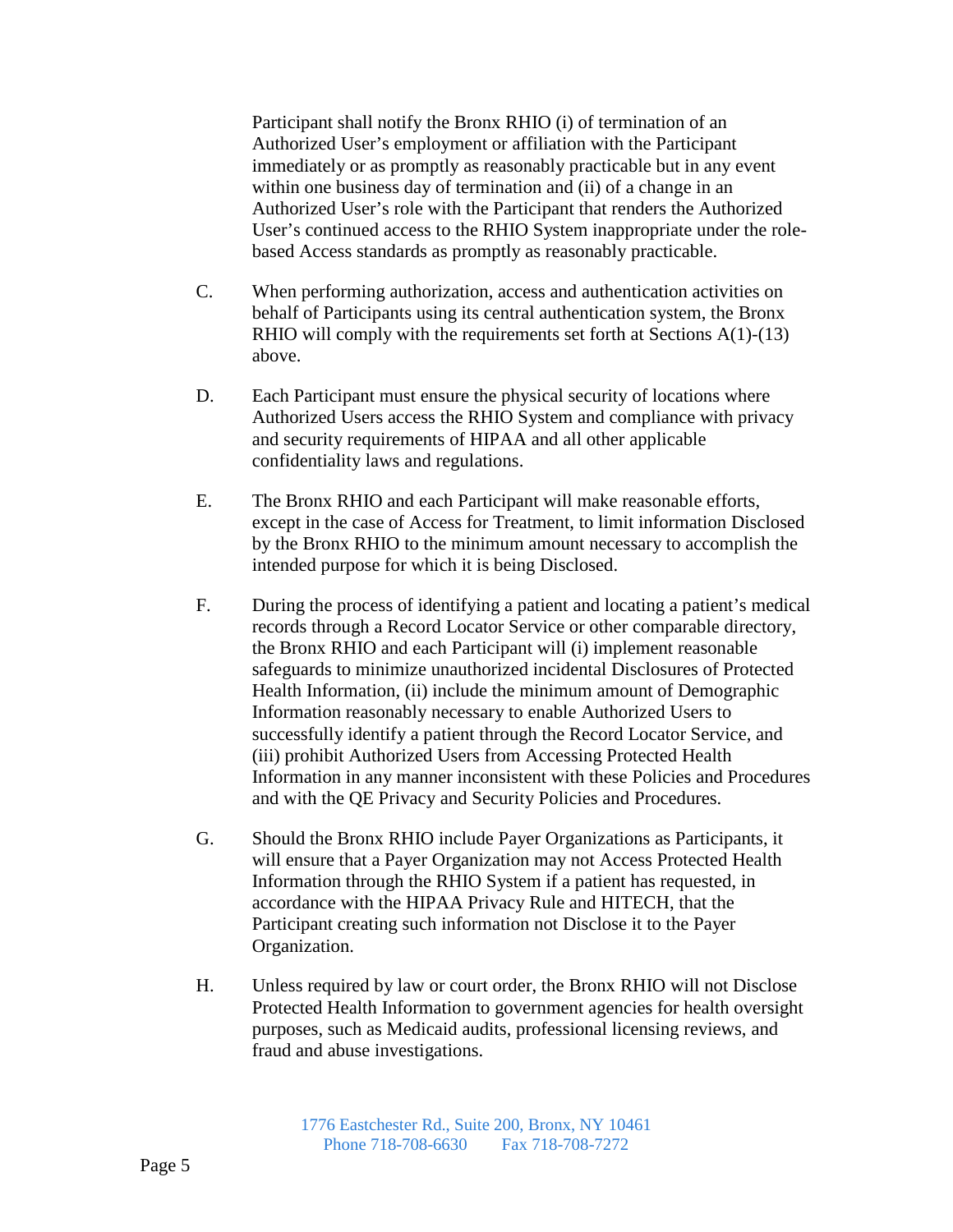- I. The Bronx RHIO and its Participants shall identify individuals whose access to data may bypass or enable circumvention of activity logging, access controls, or other security controls. These Authorized Users shall be subject to heightened scrutiny both in hiring and in ongoing auditing and monitoring of their activities. Such heightened scrutiny may include pre-employment (or pre-engagement for contractors) background checks; mandatory privacy and security training and annual retraining; a formal termination procedure more stringent and timely than that set forth for other Authorized Users; regular review of access privileges, user accounts; or other measures as the Bronx RHIO or Participant may deem appropriate given their security risk assessment.
- J. Certified Applications.
	- 1. In the event that the Bronx RHIO permits Access to the RHIO System by Participants through one or more Certified Applications, the Bronx RHIO will implement systems consistent with the SHIN-NY Policy Guidance for authenticating each Certified Application's credentials in connection with each Access request.
	- 2. Each Participant Accessing Protected Health Information through a Certified Application shall authenticate the Participant's users in a manner consistent with these Policies and Procedures.
	- 3. Participant using a Certified Application shall provide the Bronx RHIO with (i) the name and contact information of the individual responsible for requesting Access through the Certified Application on the Participant's behalf and (ii) a certification signed by such individual acknowledging that such individual is personally responsible for the use of the Certified Application for this purpose. The Participant shall update this information and provide a new certification prior to changing the individual responsible for the use of the Certified Application.
	- 4. Each Participant using a Certified Application shall limit Access to any Protected Health Information obtained through the Certified Application to individual users of the Participant's information system who would be eligible to be Authorized Users of the Participant under these Policies and Procedures if they were Accessing Protected Health Information directly through the Bronx RHIO. Each Participant shall credential, train and otherwise manage the Access of such users to Protected Health Information obtained through the Bronx RHIO in accordance with the provisions of this Section 4 applicable to Authorized Users.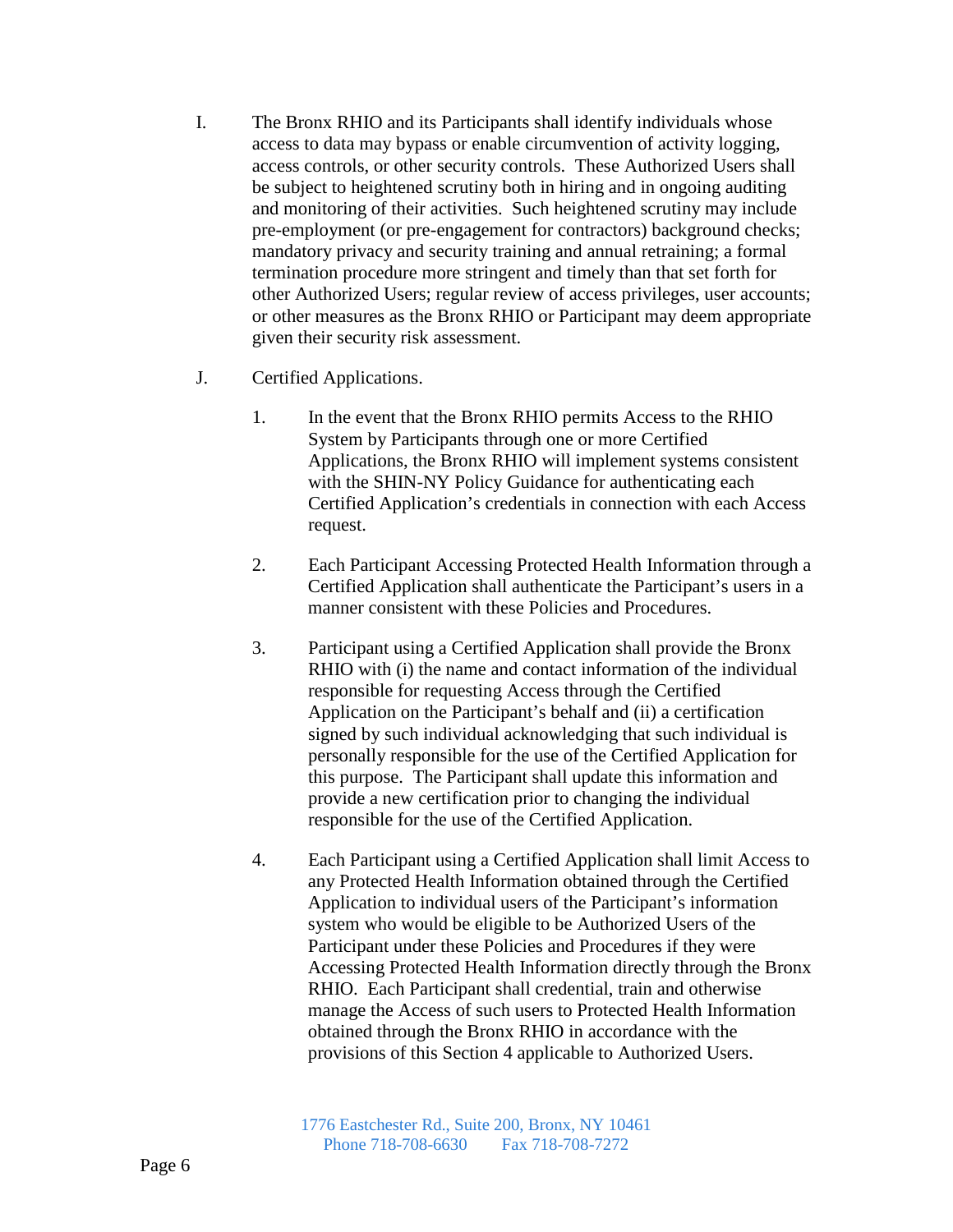

# Bronx RHIO, Inc. Policy and Procedure 1-5 **Training**

Originally Adopted February 25, 2008 Amended and Restated as of December 15, 2014 Amended and Restated as of February 28, 2017 Amended and Restated as of June 27, 2019

## I. Policy

It is the policy of the Bronx RHIO to assure that in building and operating the RHIO System the focus is maintained on the welfare, safety and concerns of the patient. For this reason it is important that all users be very aware of the privacy and confidentiality concerns of patients and be thoroughly trained in the appropriate use of the RHIO System.

# Accordingly:

- It is the policy of the Bronx RHIO to allow only individuals who are trained and certified through the Bronx RHIO training program to qualify as Authorized Users and Access clinical data through the RHIO System;
- It is the policy of the Bronx RHIO to allow only individuals who are trained and certified through the Bronx RHIO training program to qualify as Authorized Users for the limited purpose of entering consents and/or demographic information into the RHIO System; and
- It is the policy of the Bronx RHIO to allow only individuals who are trained and certified through the Bronx RHIO training program to collect and record patients' Affirmative Consent.

### II. Responsible Parties

The Bronx RHIO will be responsible for developing and maintaining training programs for: (i) Authorized Users; and (ii) those who collect and record patients' Affirmative Consent. The Bronx RHIO will be responsible for determining the modality of the training programs, e.g., online tutorial, "face-toface" training to designated individuals at each site, or train-the-trainer. Such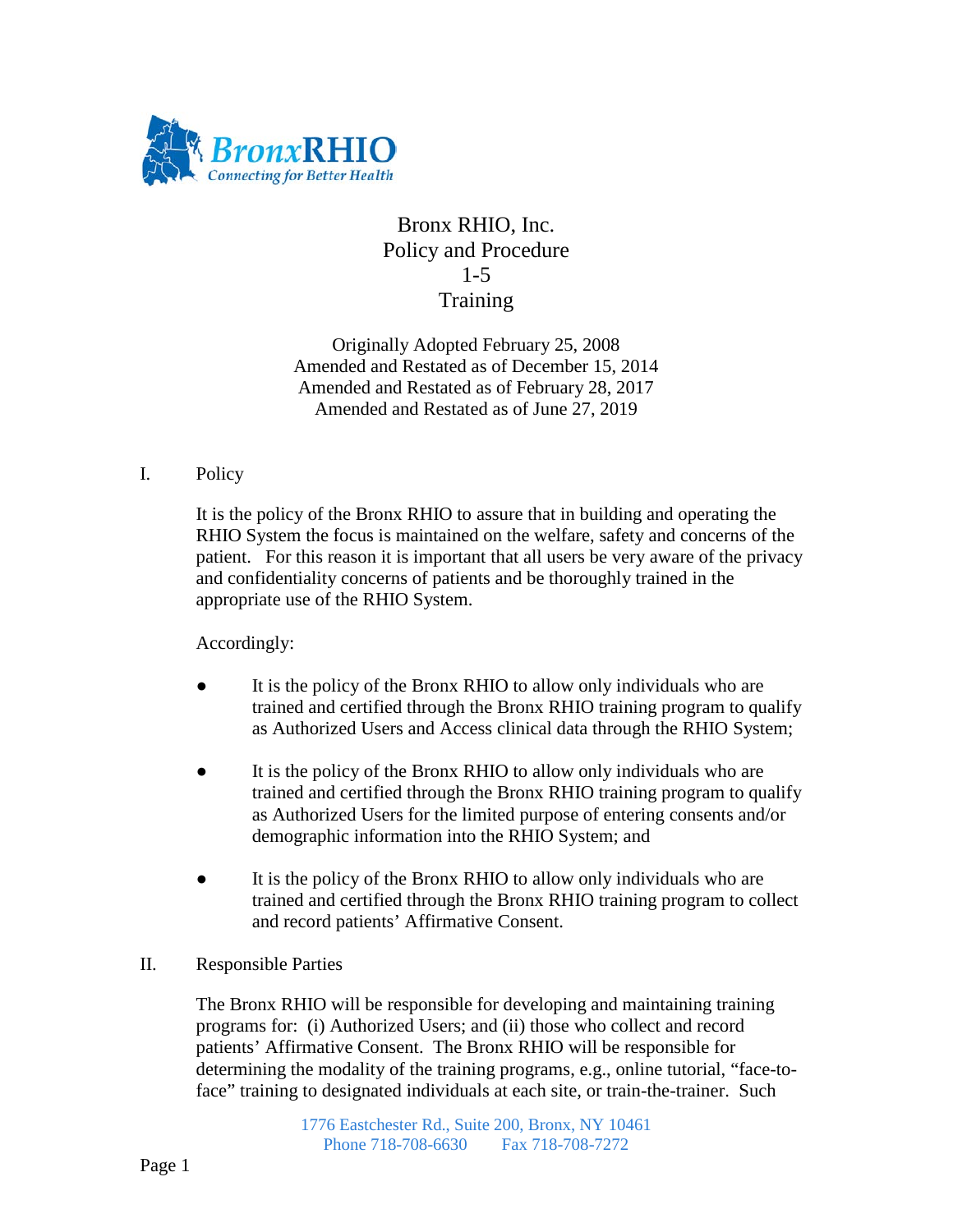training may be tailored to reflect the purposes for which an Authorized User is authorized to Access Protected Health Information through the RHIO System as well as the nature and scope of the Protected Health Information Accessed.

Each Participant will be responsible for coordinating the training of designated individuals to become Authorized Users and/or to collect consent forms, and if a train-the-trainer model is used, each Participant will be responsible for designating the trainer(s) at the site to be trained by the Bronx RHIO, and for implementing the training.

Each Participant will be responsible for assuring that all individuals that wish to become Authorized Users and/or to collect consent forms have met the Bronx RHIO's standard that defines when learners have mastered the material and can demonstrate the ability to perform the training objectives. The standard will be distributed along with the training materials.

Each Participant will be responsible for designating a Training Program Administrator to be responsible for the registration, tracking and results reporting processes for their respective sites, in coordination with the Bronx RHIO office.

The Bronx RHIO will be responsible for training and supporting the Participants' Training Program Administrators in performing their roles.

#### III. Procedure

A. Training and Certification of Authorized Users.

The Bronx RHIO will deploy a face to face or Online Training Program for individuals who wish to become Authorized Users and Access clinical information through the RHIO System.

B. Training and Certification of Personnel Who Collect and Record Patients' Affirmative Consent.

The Bronx RHIO will deploy a face to face or Online Training Program for Participant personnel who wish to collect and record patients' Affirmative Consent. Such Training Program may be combined with the Training Program for Authorized Users described in Section III (A).

C. Implementation of Online Training Programs.

In implementing any face to face or Online Training Programs, the Bronx RHIO will:

1. Determine the schedule for implementing the programs and announce the program and implementation schedule to the Participants;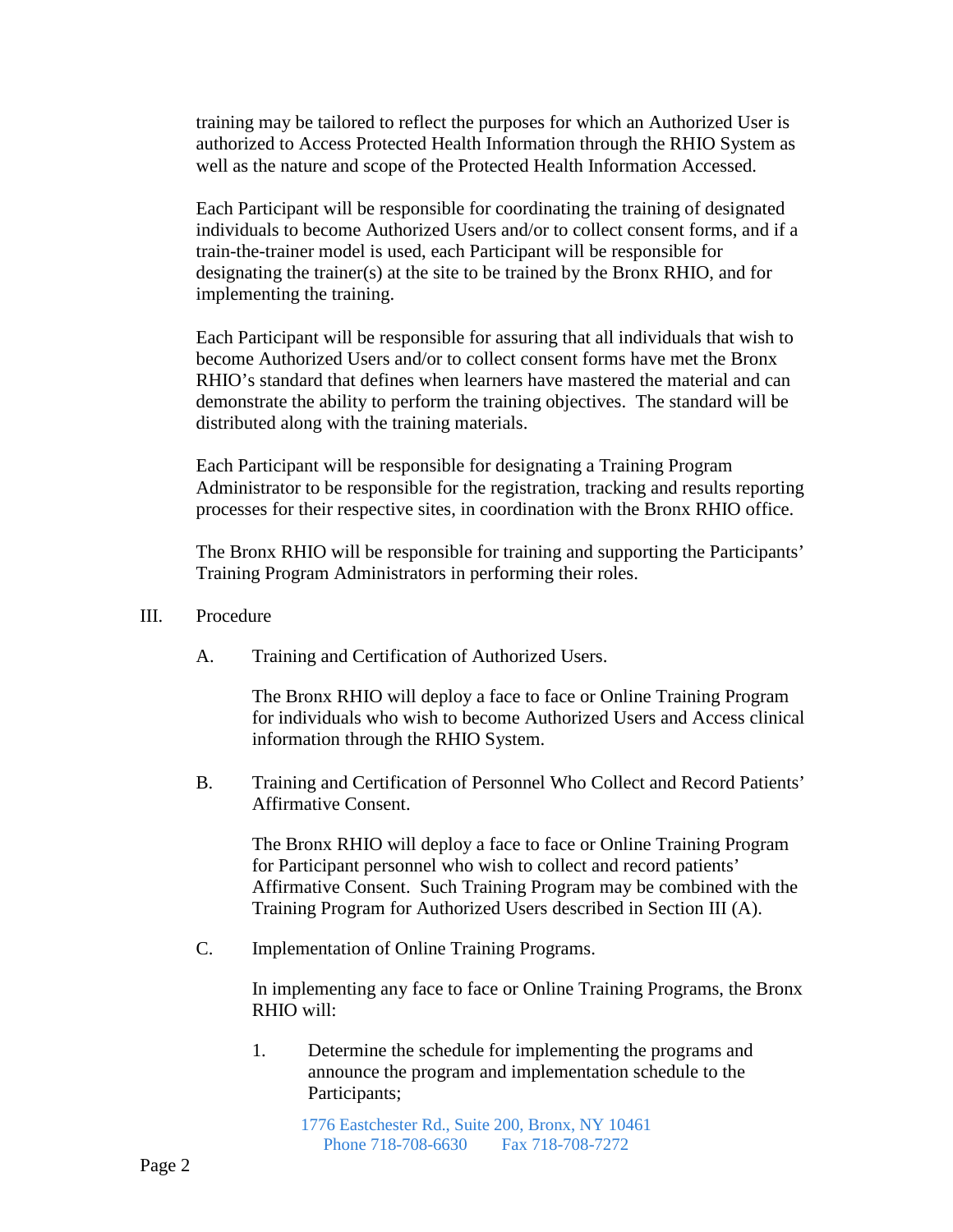- 2. Inform Participants on how the programs will work, who should be trained and how to use the decentralized administration software for scheduling and managing training;
- 3. Where applicable, train each Participants' Training Program Administrator, whose role is to:
	- a. Ensure that individuals who wish to become Authorized Users and/or to collect consent forms participate in the programs;
	- b. Track who passes the tests included as part of the programs and receives certification to become an Authorized User and/or to collect and record patients' Affirmative Consent.
	- c. Provide reports to the Bronx RHIO identifying who completed the training programs, passed the tests and received certification;
	- d. For Participants utilizing a local authentication system, arrange for activation of the accounts of Authorized Users who have completed the necessary training programs, passed the tests, and received necessary certifications in the Participant's local authentication system;
	- e. Ensure that each Authorized User undergoes refresher training on an annual basis (or as needed based on any policy or procedure change) and maintain records of such training for audit for a period of at least six years; and
	- f. Provide reports to the Bronx RHIO identifying who completed the annual refresher or as needed training programs.
- 4. Review and finalize the training program content.
- 5. Conduct user acceptance testing of the program.
- 6. Implement and monitor the program.
- 7. Coordinate with and support each Participant's Training Program Administrator to address and resolve administrative issues that may arise.
- D. Appointment of Training Program Administrators.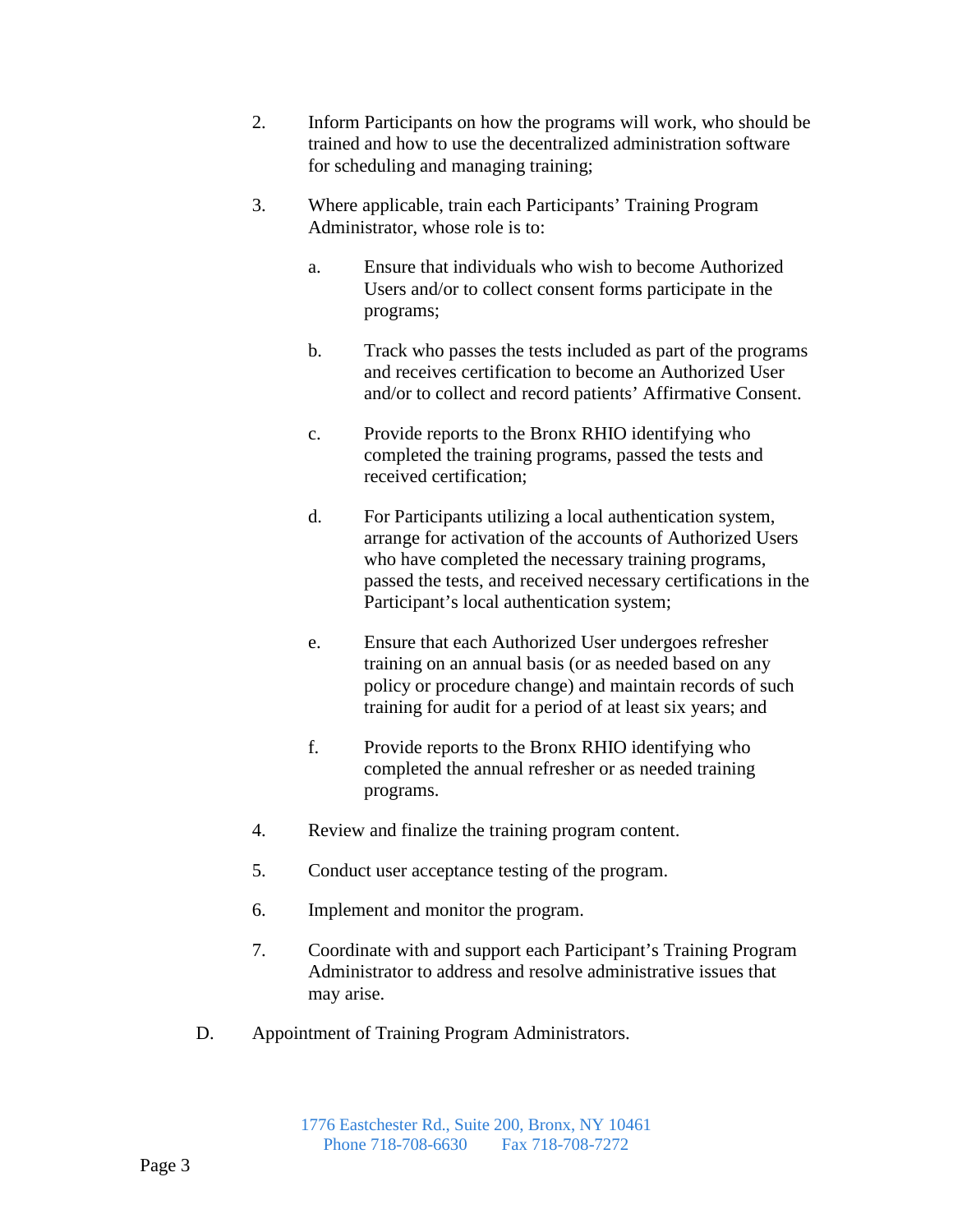- 1. Each Participant shall assign one individual to perform the role of Training Program Administrator as described in procedure C.3 above.
- E. Other Responsibilities of the Bronx RHIO
	- 1. The Bronx RHIO shall periodically review the Online Training Programs for quality and implement corrections and improvements as needed.
	- 2. The Bronx RHIO shall provide ongoing training to train existing Authorized Users on upgrades and enhancements to the RHIO System resulting from new releases of software and the availability of new types of data.
	- 3. The Bronx RHIO shall perform self-audits that ensure that if training is delegated to Participants, the Bronx RHIO regularly collects attestations by Participants that specifies for which of their Authorized Users annual refresher training has occurred. If training is completed by the Bronx RHIO, the Bronx RHIO shall be able to attest for which of its Participants and/or Authorized Users annual refresher training has occurred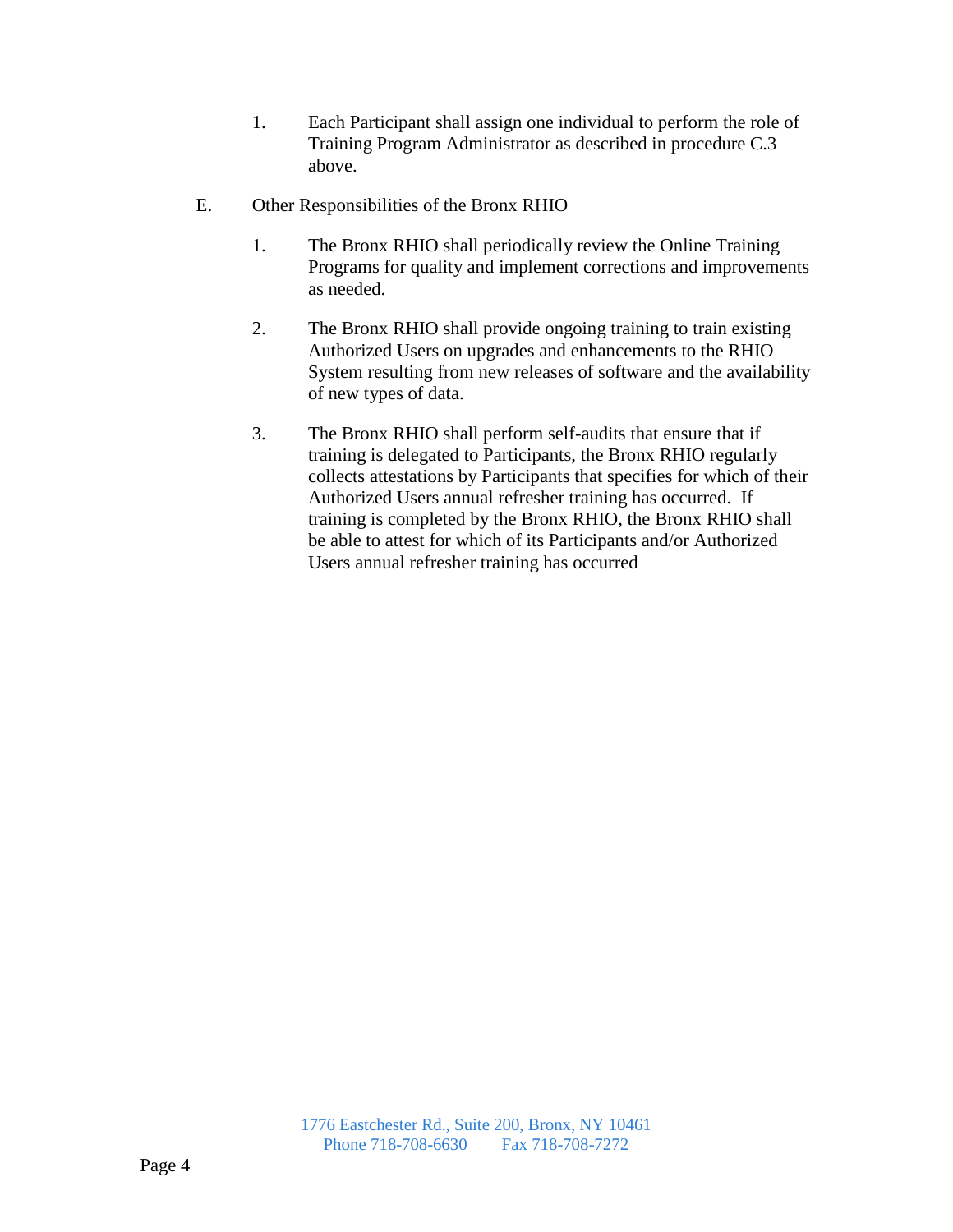

# Bronx RHIO, Inc. Policy and Procedure 1-6 System and Data Security

Originally Adopted February 25, 2008 Amended and Restated as of June 30, 2014 Amended and Restated as of April 26, 2018

## I. Policy

It is the policy of the Bronx RHIO that appropriate physical security will be maintained by the Bronx RHIO and the Participants for all hardware used in connection with the RHIO System. It is the policy of the Bronx RHIO to store all Protected Health Information in the United States.

## II. Responsible Parties

Participants will have responsibility for maintaining the security of the workstations through which their Authorized Users access the RHIO System.

The Executive Director of the Bronx RHIO will have responsibility for maintaining the security of the hardware, if any, located at the Bronx RHIO's offices and used in connection with the RHIO System.

The Executive Director of the Bronx RHIO will have responsibility for ensuring that its technology vendor maintains the security of the hardware located in the technology vendor's data center (the "Data Center").

The Executive Director of the Bronx RHIO will have responsibility for ensuring that the Bronx RHIO and its technology vendor store all Protected Health Information in the United States.

# III. Procedure

A. Participants are expected to comply with all applicable laws and regulations regarding system security, including, meeting the standards established by HIPAA pertaining to system security and workstation security.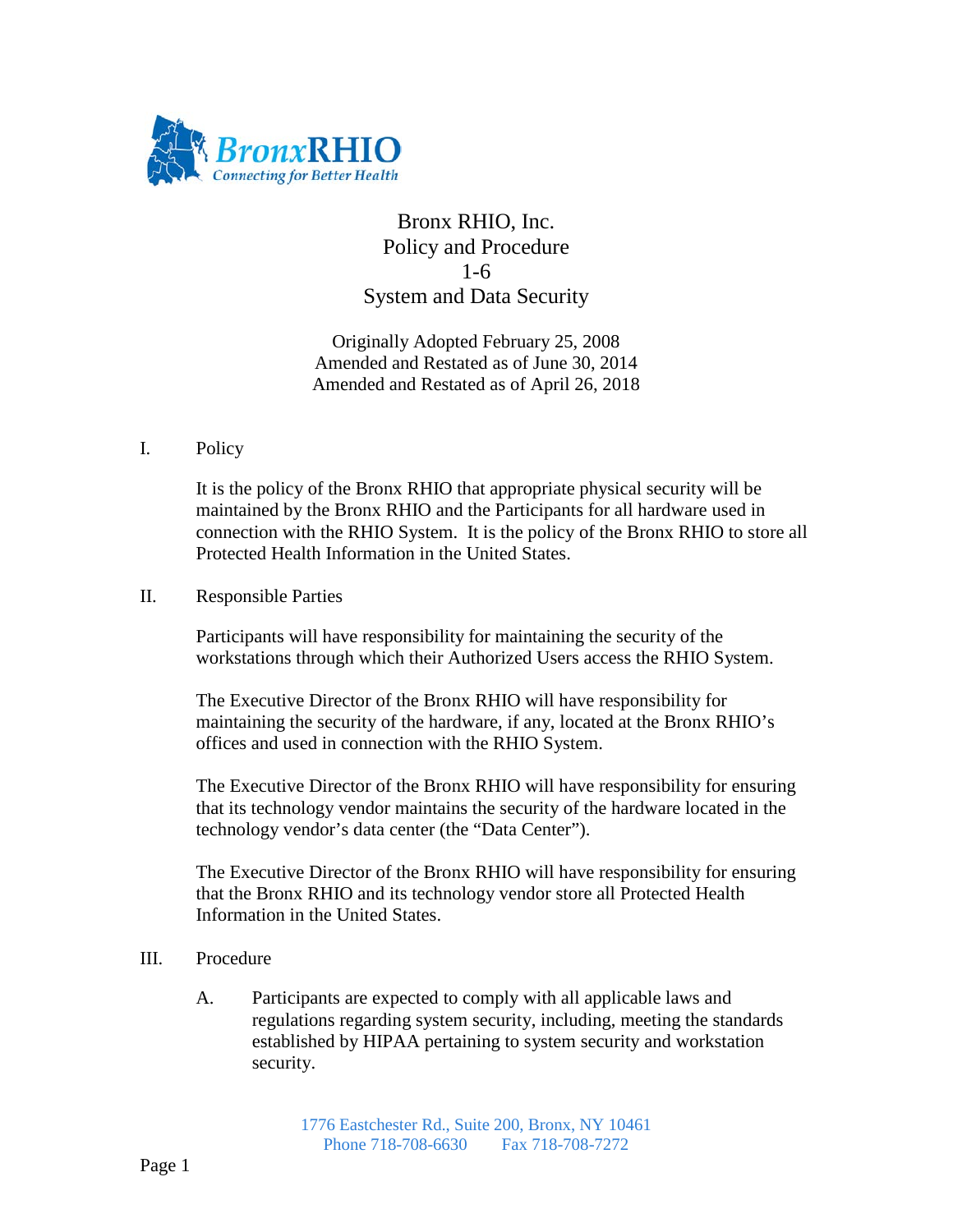- B. The Bronx RHIO will comply with all applicable laws and regulations regarding system security, including (a) meeting the standards established by HIPAA pertaining to system security and workstation security, if applicable and (b) complying with the provisions of Section D below with respect to the hardware, if any, located at the Bronx RHIO's offices and used in connection with the RHIO System.
- C. The Bronx RHIO will ensure that its technology vendor complies with all applicable laws and regulations regarding system security, including, at a minimum (a) meeting the standards established by HIPAA pertaining to system security and workstation security, if applicable and (b) complying with the provisions of Section D below with respect to Bronx RHIO hardware located in the Data Center.
- D. The Bronx RHIO and the Participants will comply with, and the Bronx RHIO will ensure that its technology vendor complies with, the following system security standards:
	- 1. To protect the confidentiality, integrity and availability of the RHIO System by taking reasonable steps to protect the RHIO System hardware, as well as the facilities in which it is located, from unauthorized physical access, tampering and theft.
	- 2. To physically locate RHIO System hardware in locations where physical access can be controlled in order to minimize the risk of unauthorized access.
	- 3. To take reasonable steps to ensure that the perimeter of facilities containing RHIO System hardware is physically sound, the external walls are properly constructed and the external doors have the appropriate protections against unauthorized access.
	- 4. To prevent against unauthorized access to the facilities at which RHIO System hardware is located by ensuring that doors and windows of all facilities are locked when unattended and that external protections, such as window guards or bars, are installed on all windows at ground level and any other windows as reasonably necessary to prevent unauthorized entry.
	- 5. To establish and document detailed rules to determine which workforce members are granted physical access rights to specific areas where the RHIO System is maintained and to provide such physical access rights to the work area only to workforce members having a need for access to such an area in order to complete job responsibilities.
	- 6. To store all Protected Health Information in the United States.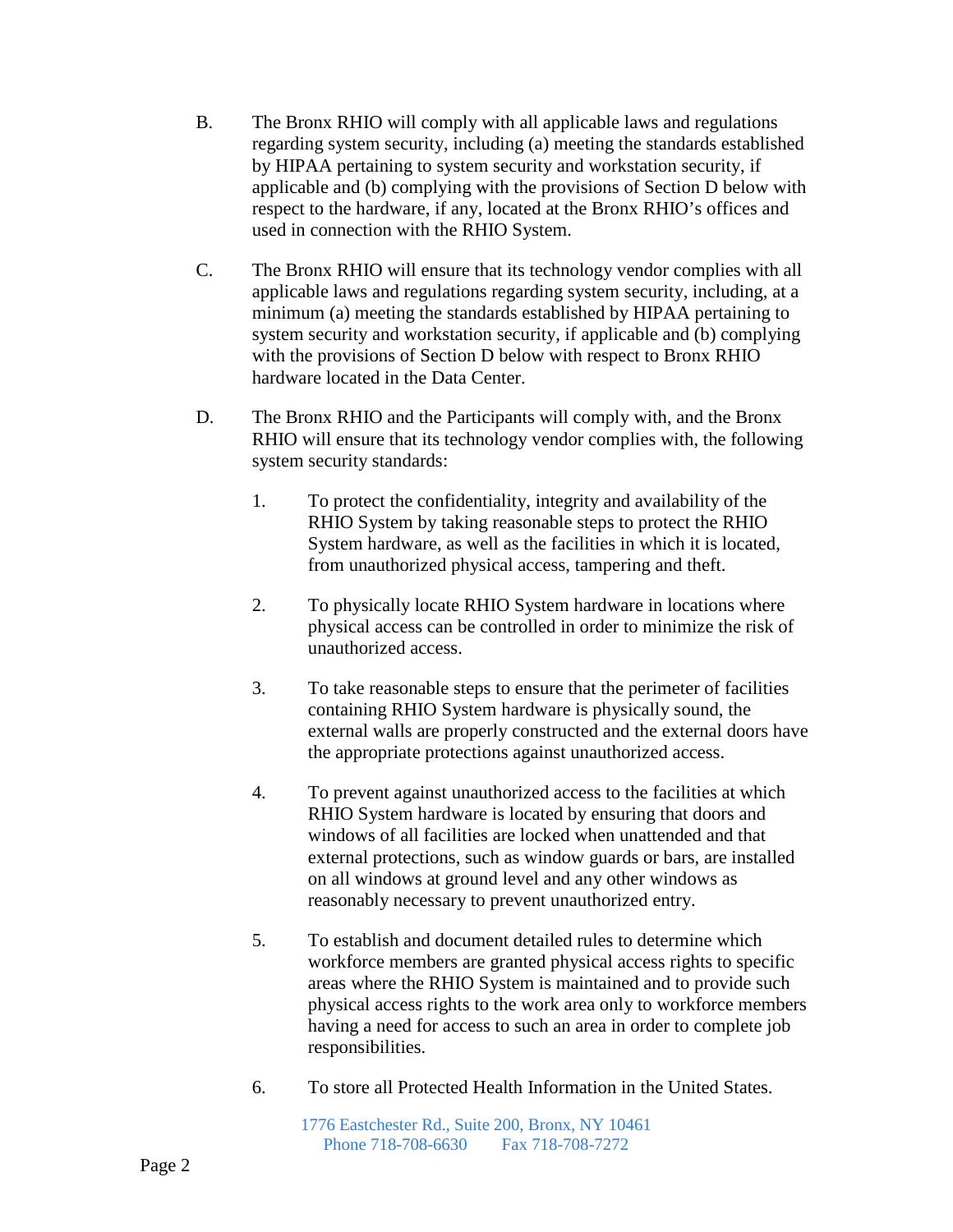- E. In addition, the Bronx RHIO will ensure that its technology vendor complies with the following system security standards with respect to the Data Center:
	- 1. To use the following controls at all delivery and loading areas to prevent unauthorized access to its facilities:
		- a. Restrict access to a holding area from outside the building to identified and authorized workforce members.
		- b. Design the holding area so supplies can be unloaded without delivery staff gaining access to other areas of the building.
		- c. Secure the external doors of the holding area when the internal door of the area is open.
	- 2. To take reasonable steps to ensure that the level of protection provided for the RHIO System, as well as the facilities in which they are housed, is commensurate with that of the identified threats and risks to the security of the RHIO System and its facilities. The technology vendor shall perform a periodic risk analysis in order to assess the level of physical access risk and adjust procedures accordingly.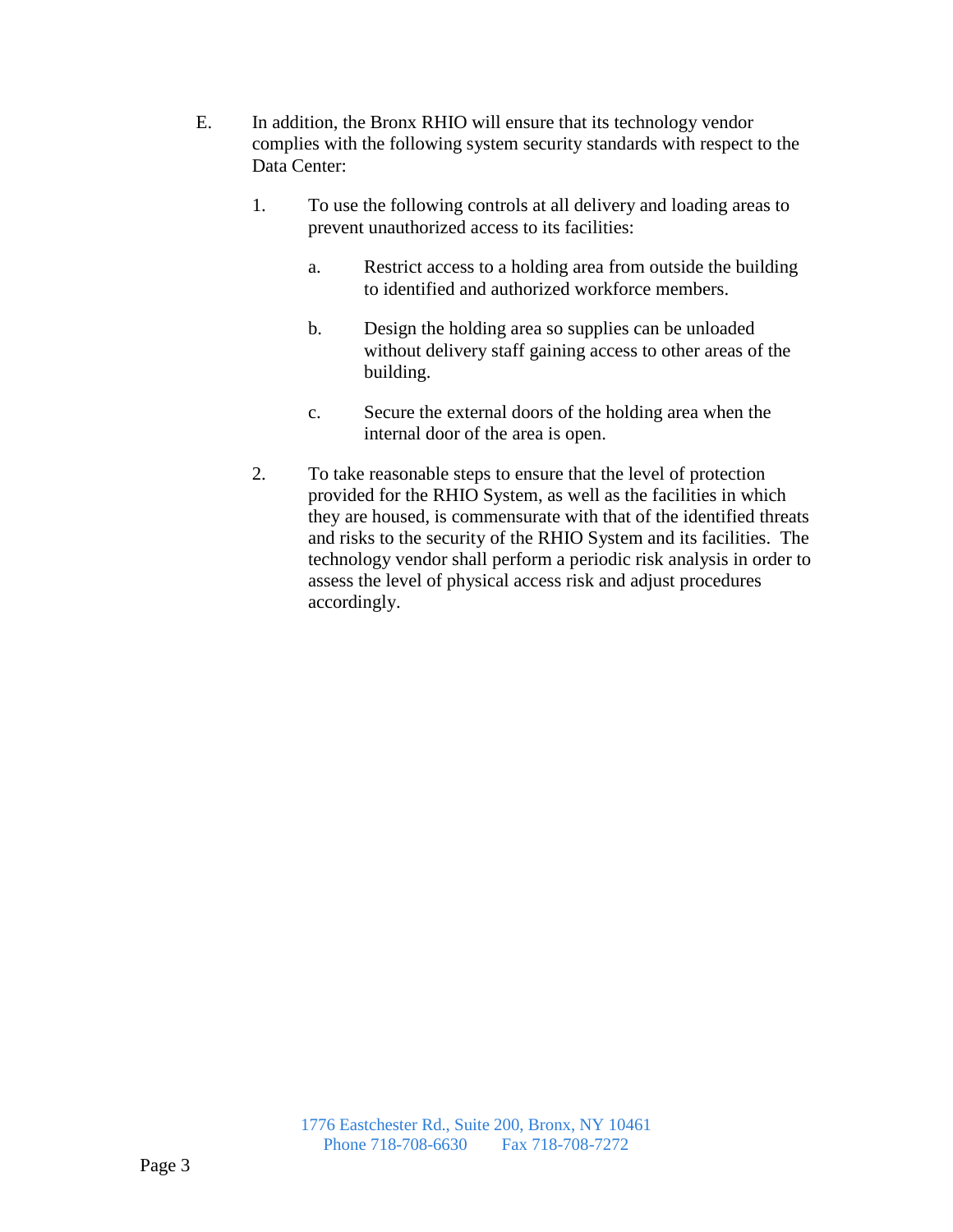

# Bronx RHIO, Inc. Policy and Procedure 1-7 Audit Policy and Procedure

Originally Adopted February 25, 2008 Amended and Restated as of June 30, 2014 Amended and Restated as of February 28, 2017 Amended and Restated as of September 25, 2017 Amended and Restated as of April 26, 2018 Amended and Restated as of June 27, 2019

# I. Policy

It is the policy of the Bronx RHIO to require that all Participants participate in audits on a regular basis in order to ensure that the RHIO System is being used only for purposes authorized by the Participation Agreement and these Policies and Procedures, and that each individual who views the data through the RHIO System is doing so in a manner consistent with the Participation Agreement and these Policies and Procedures, including but not limited to the Privacy Policy and Procedure. In addition, it is the policy of the Bronx RHIO to require that all Participants cooperate with the Bronx RHIO and/or other Participants with respect to any audits.

### II. Responsible Parties

- A. The Patient Rights and Member Responsibilities Committee of the Bronx RHIO is responsible for recommending to the Board of Directors the audits to be performed, the specific controls to be audited and the frequency and sample size for each audit. The Patient Rights and Member Responsibilities Committee is also responsible for reviewing the results of the audits and any corrective action to be taken as a result of problems uncovered during the audits. The Patient Rights and Member Responsibilities Committee will make recommendations to the Board of Directors as to whether the specified corrective action should be accepted.
- B. The RHIO staff is responsible for assembling the list of cases to be sampled for each audit, for maintaining the audit schedule, for notifying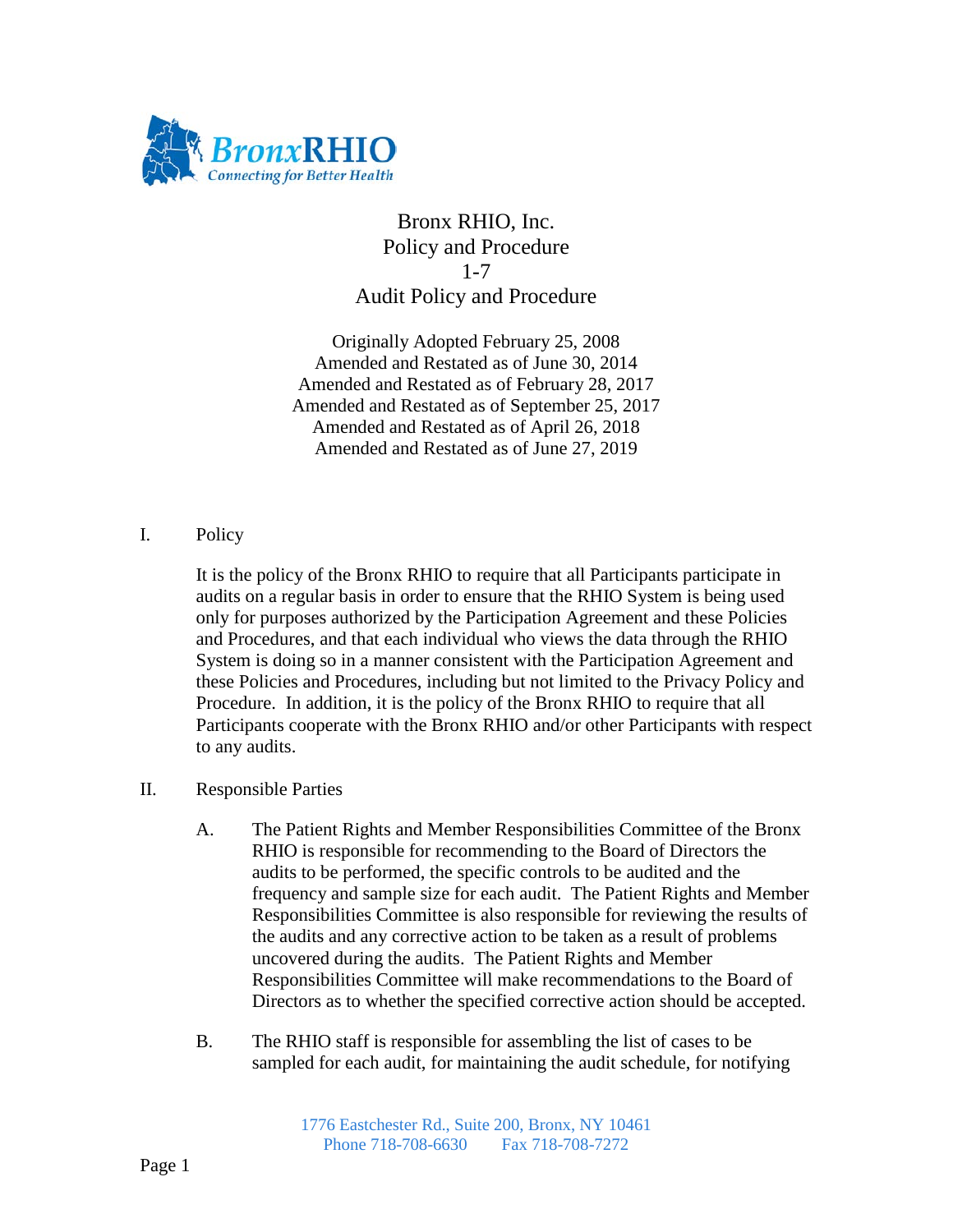Participants when audits are due and for keeping the Patient Rights and Member Responsibilities Committee informed of all audit activity.

- C. The Participants are responsible for carrying out audits on the sample of cases given to them by the RHIO staff in accordance with this Audit Policy and Procedure. In addition, each Participant is responsible for reviewing the results of its audits and determining whether corrective action is necessary, and reporting such results and any required corrective action plans to the Patient Rights and Member Responsibilities Committee.
- D. The Participants are responsible for providing patients with information about who Accessed or received their Protected Health Information, in accordance with these Policies and Procedures and the QE Privacy & Security Policies & Procedures.
- E. The RHIO staff is responsible for providing Participants with information about who Accessed or received their patients' information, including information to enable Participants to respond to patient requests for such information, in accordance with these Policies and Procedures and the QE Privacy and Security Policies and Procedures.

### III. Procedure

- A. The Bronx RHIO will maintain, for a period of at least six years from the date on which the information is Disclosed, immutable Audit Logs that document all Disclosures of Protected Health Information through the RHIO System.
	- 1. Audit Logs will include, at a minimum, the following information regarding each instance of Access to Protected Health Information through the RHIO System:
		- a. The identity of the patient whose Protected Health Information was Accessed;
		- b. The identity of the Authorized User Accessing the Protected Health Information;
		- c. The identity of the Participant with which such Authorized User is affiliated;
		- d. The type of Protected Health Information or record Accessed (e.g., pharmacy data, laboratory data, etc.);
		- e. The date and time of Access;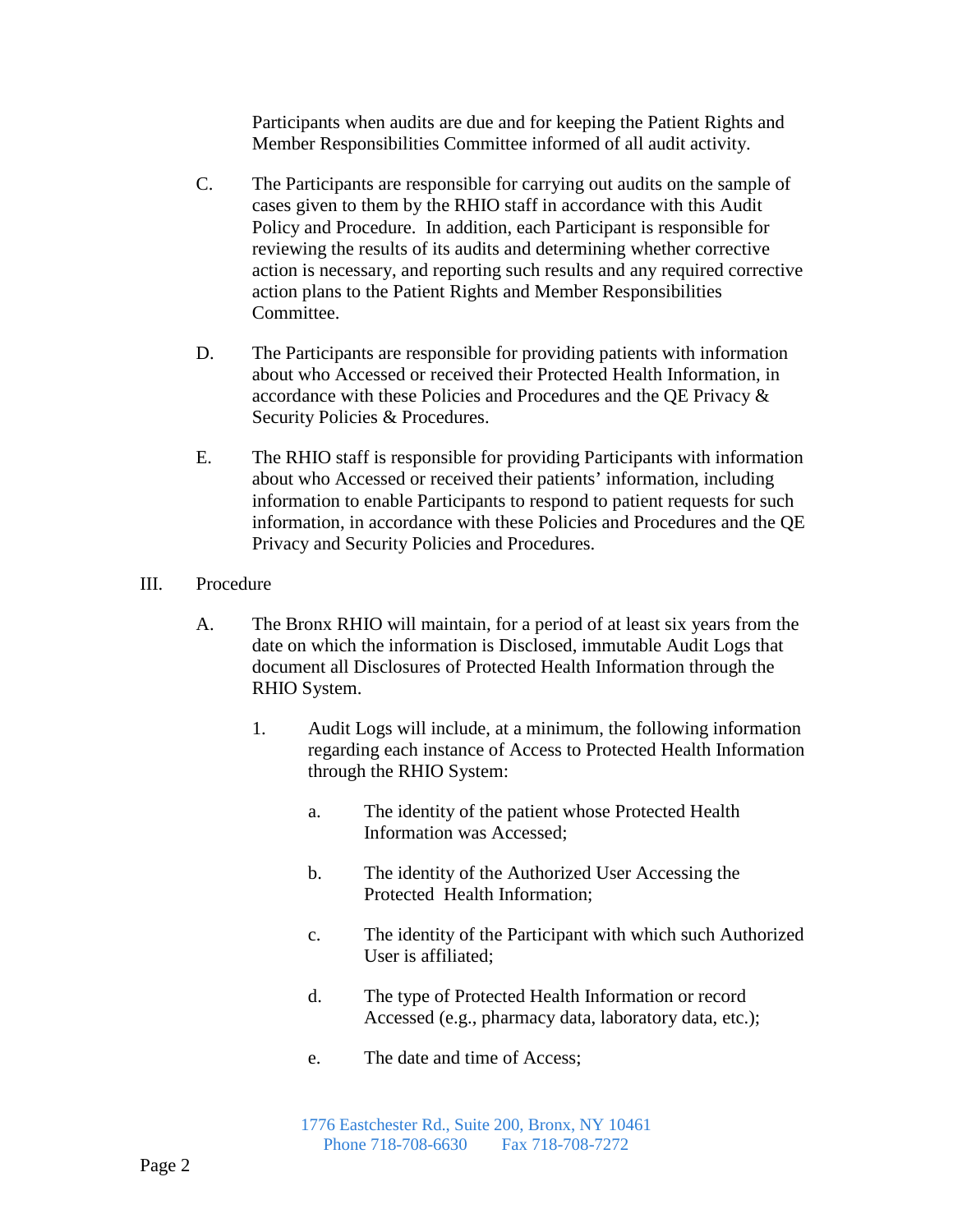- f. The source of the Protected Health Information (i.e., the identity of the Participant from whose records the Accessed Protected Health Information was derived);
- g. Unsuccessful Access (log-in) attempts; and
- h. Whether Access occurred through a Break the Glass incident.
- 2. Audit Logs will include, at a minimum, the following information regarding each Transmittal of Protected Health Information through the RHIO System:
	- a. The identity of the patient whose Protected Health Information was Transmitted;
	- b. The identity of the recipient of the Protected Health Information in the case of a Transmittal;
	- c. The type of Protected Health Information or record Transmitted (e.g., pharmacy data, laboratory data, etc.);
	- d. The date and time of Transmittal;
	- e. The source of the Protected Health Information (i.e., the identity of the Participant from whose records the Transmittal of Protected Health Information was derived); and
- 3. Other Requirements with Respect to Audit Logs and Access
	- a. With respect to Access to Protected Health Information through the RHIO System by a Certified Application, each instance in which such Protected Health Information was Accessed (i) by the Certified Application through the RHIO System and (ii) by an individual user of the Participant through the Participant's system.
	- b. With respect to Access to Protected Health Information through the RHIO System by an Authorized User of a Public Health Agency, the Bronx RHIO shall track at the time of Access the reason(s) for each Authorized User's Access of Protected Health Information.
- 4. Other Requirements with Respect to Audit Logs and Transmittals
	- a. The Bronx RHIO shall not be required to include a Transmittal within an Audit Log in cases where the Bronx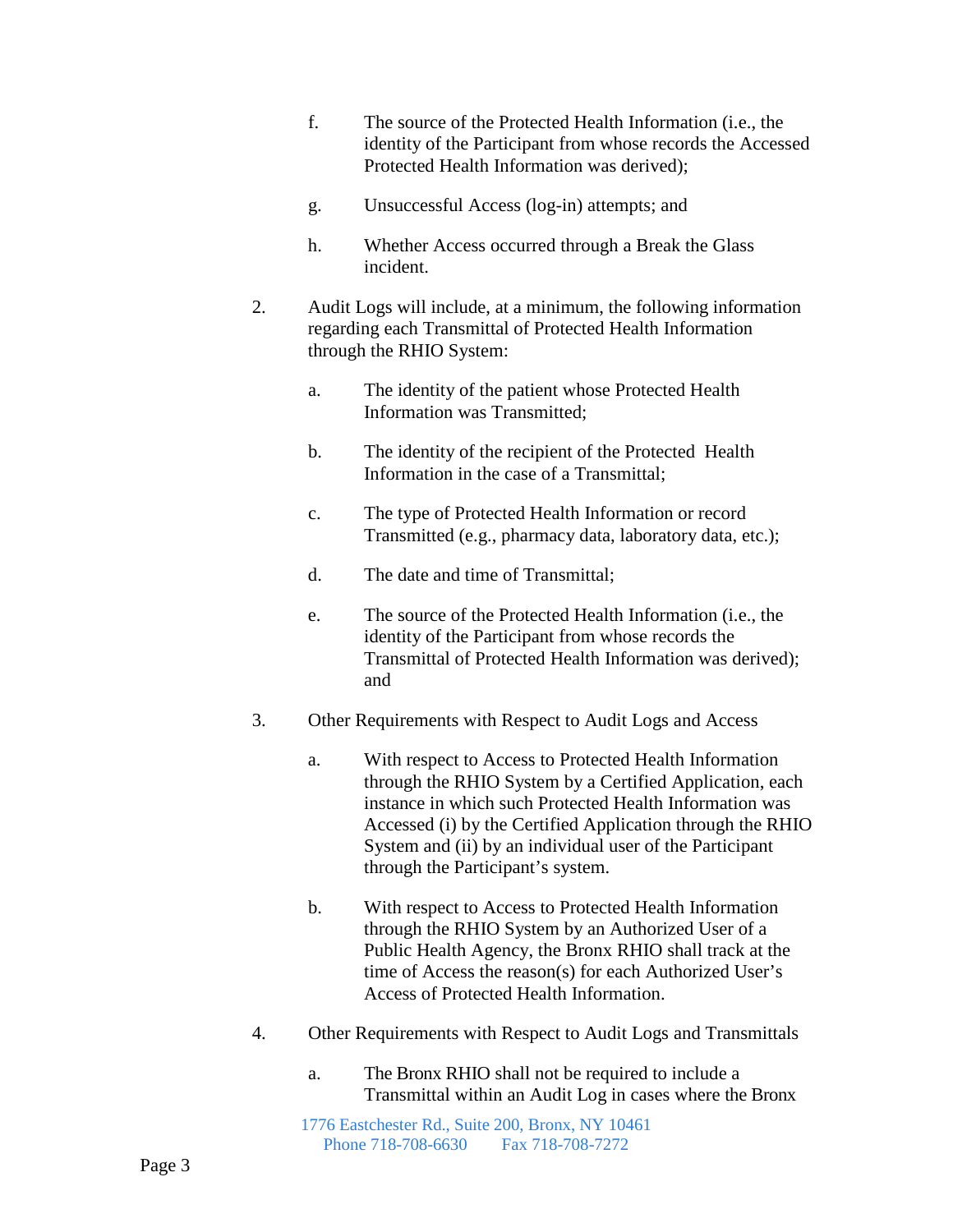RHIO Transmits Protected Health Information from one Participant to another Participant, or to a Business Associate of another Participant, in accordance with written instructions from the recipient and without modification to the data being Transmitted (as may occur in the case of a One-to-One Exchange).

- b. In the case where the Bronx RHIO performs analytics on behalf of a Participant by running queries on a data set, if a patient's Protected Health Information is returned in response to such query then such result shall not be considered a Transmittal, and the Bronx RHIO shall not be required to include a record of such query in the patient's Audit Log. If the analytics process results in the production of a data set which is Transmitted by the Bronx RHIO to the Participant and such data set includes Protected Health Information of a patient that is derived from the records of any Data Provider other than the Participant receiving the data set, the Bronx RHIO shall record such Transmittal in the patient's Audit Log.
- B. At least on an annual basis, or more frequently as may be determined by the Patient Rights and Member Responsibilities Committee, the Bronx RHIO will generate a random sample of records to be audited and the Participant will be responsible for auditing such records to establish the following with respect to each such record:
	- 1. That an Affirmative Consent is on file for each patient for whom the Participant's Authorized Users Accessed Protected Health Information through the RHIO System.
	- 2. That any Authorized User who Accessed Protected Health Information of a patient did so for a purpose authorized by the Affirmative Consent signed by the patient.
	- 3. That a minor's Protected Health Information was Accessed without the Affirmative Consent of the minor's parent or guardian only in accordance with Section 1-3(III)(D) of these Policies and Procedures.
	- 4. That clinical data was Accessed without Affirmative Consent by Authorized Users through the "Break the Glass" function only in accordance with Section 1-3(III)(E) of these Policies and Procedures.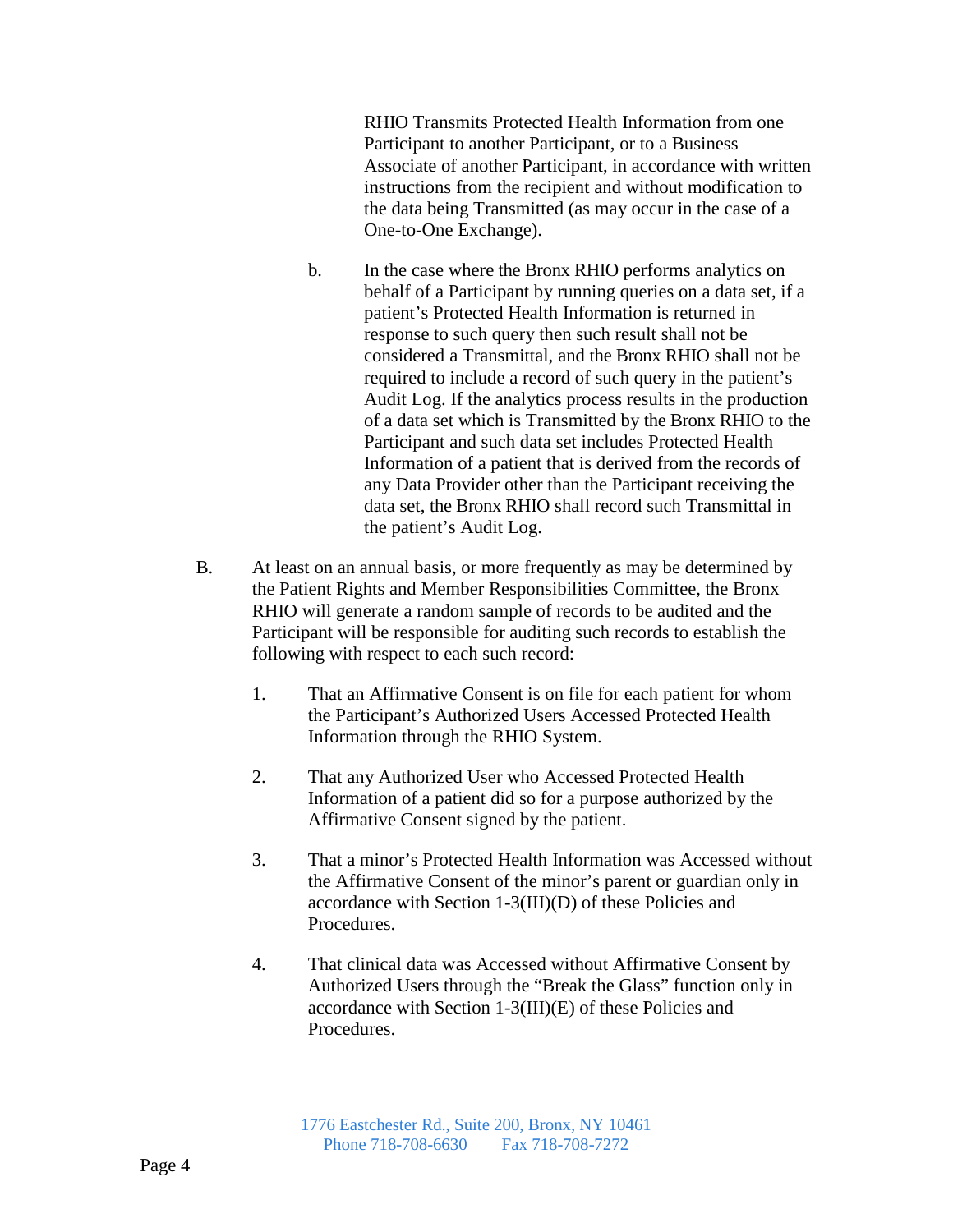- 5. Such other audits that may be recommended by the Patient Rights and Member Responsibilities Committee and approved by the Board of Directors.
- C. If a Participant Accesses Protected Health Information through a Certified Application, the audits described in Section B shall include Access by the Participant's users through the Participant's system.
- D. Audits will be conducted on a statistically significant sample size. The Patient Rights and Member Responsibilities Committee will consult technical experts as necessary to determine appropriate sample sizes for the audits set forth above.
- E. The Patient Rights and Member Responsibilities Committee will meet at least quarterly to determine whether any additional audits need to be performed and to review the results of completed audits.
- F. Notwithstanding the foregoing, all Break the Glass incidents shall be audited.
- G. Each Participant will carry out the audits required by this Audit Policy and Procedure, as well as any additional audits that may be recommended by the Patient Rights and Member Responsibilities Committee and approved by the Board of Directors. Such audits will be performed in accordance with the schedule of audits recommended by the Patient Rights and Member Responsibilities Committee and approved by the Board of Directors. Each Participant will report the result of all such audits to the Patient Rights and Member Responsibilities Committee in the format specified by the Patient Rights and Member Responsibilities Committee. If any audit identifies any non-compliance with the Participation Agreement or any of these Policies and Procedures, the Participant will submit a corrective action plan to the Patient Rights and Member Responsibilities Committee along with the audit report.
- H. The Patient Rights and Member Responsibilities Committee will review the audit reports and any corrective action plans, and will report to the Board of Directors any findings of non-compliance. With respect to each corrective action plan, the Patient Rights and Member Responsibilities Committee shall recommend to the Board of Directors whether the corrective action plan be accepted as presented, be revised as per agreement reached at the Patient Rights and Member Responsibilities Committee meeting or be rejected. If a corrective action plan is rejected, depending on the nature of the problem uncovered in the audit, the Board may vote to suspend access to the RHIO System for either the Participant or one or more Authorized Users of such Participant until the problem is adequately addressed.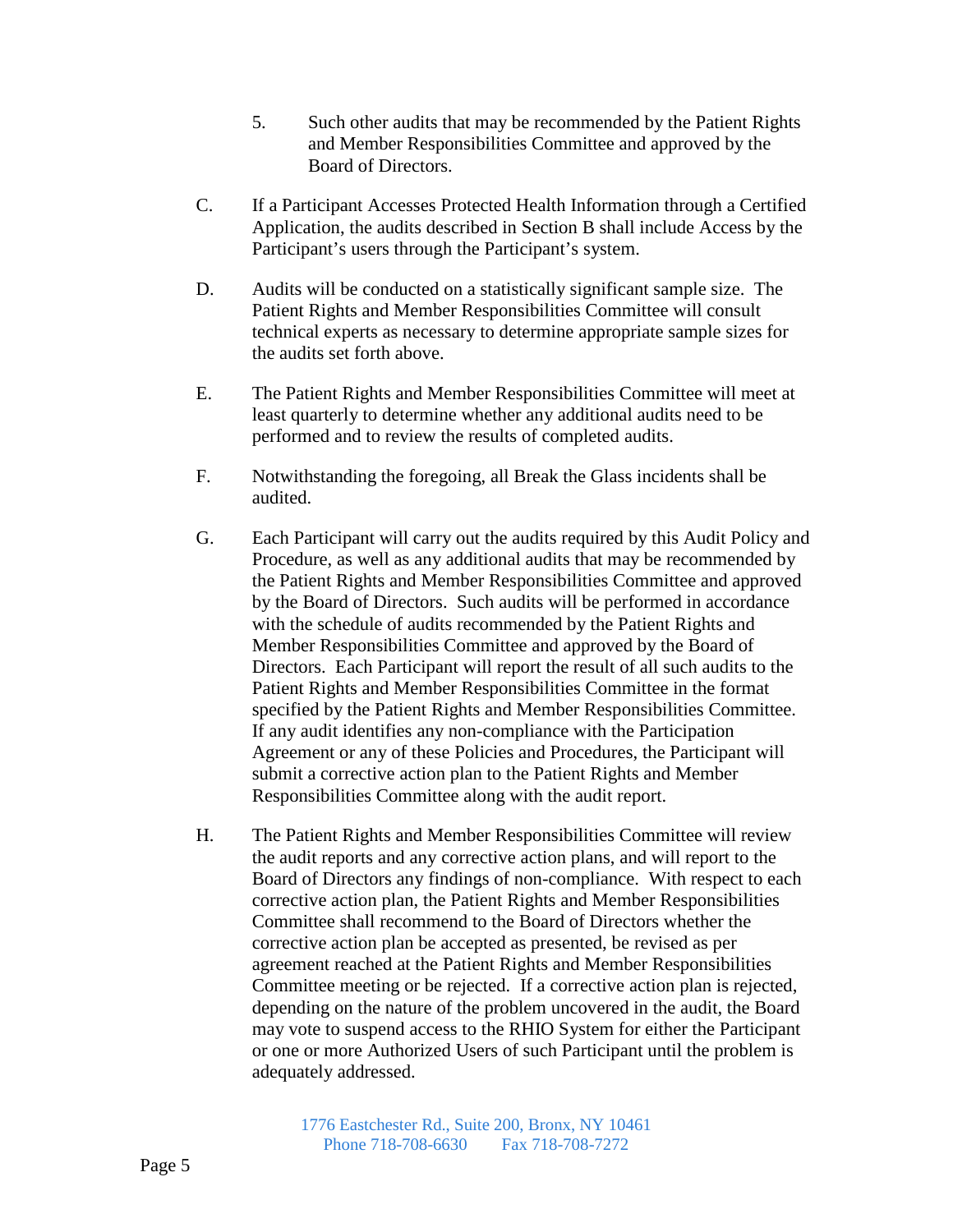- I. The Bronx RHIO will provide Participants, upon request and as promptly as reasonably practicable but in no event more than 10 calendar days after the receipt of such request, the following information regarding any patient of the Participant whose Protected Health Information was Disclosed via the RHIO System, provided the patient has provided such Participant with Affirmative Consent to Access the patient's Protected Health Information through the RHIO System:
	- 1. The name of each Authorized User who Accessed such patient's Protected Health Information in the prior 6-year period;
	- 2. The Participant through which such Authorized User Accessed such Protected Health Information;
	- 3. The time and date of Disclosure; and
	- 4. The type of Protected Health Information or record that was Disclosed (e.g., clinical data, laboratory data, etc.).
- J. Patient Access to Audit Information
	- 1. Subject to laws granting minors the right to keep Minor Consent Information confidential from their parents or guardians, each Participant will provide patients, upon request, with the following information:
		- a. The name of each Participant who Accessed or received the patient's Protected Health Information in the prior 6-year period;
		- b. The time and date of the Disclosure; and
		- c. The type of Protected Health Information or record that was Disclosed (e.g., clinical data, laboratory data, etc.).
	- 2. If a patient requests the name(s) of the Authorized User(s) who Accessed the patient's Protected Health Information through a specific Participant in up to the prior 6-year period, the Bronx RHIO and that Participant shall take the following actions:
		- a. The Bronx RHIO will inform the Participant of the request and will provide the Participant with the list of the Participant's Authorized User(s) who Accessed the patient's Protected Health Information through the RHIO System in up to the prior 6-year period.
		- b. The Participant shall either provide the list of Authorized User(s) to the patient or undertake an audit to determine if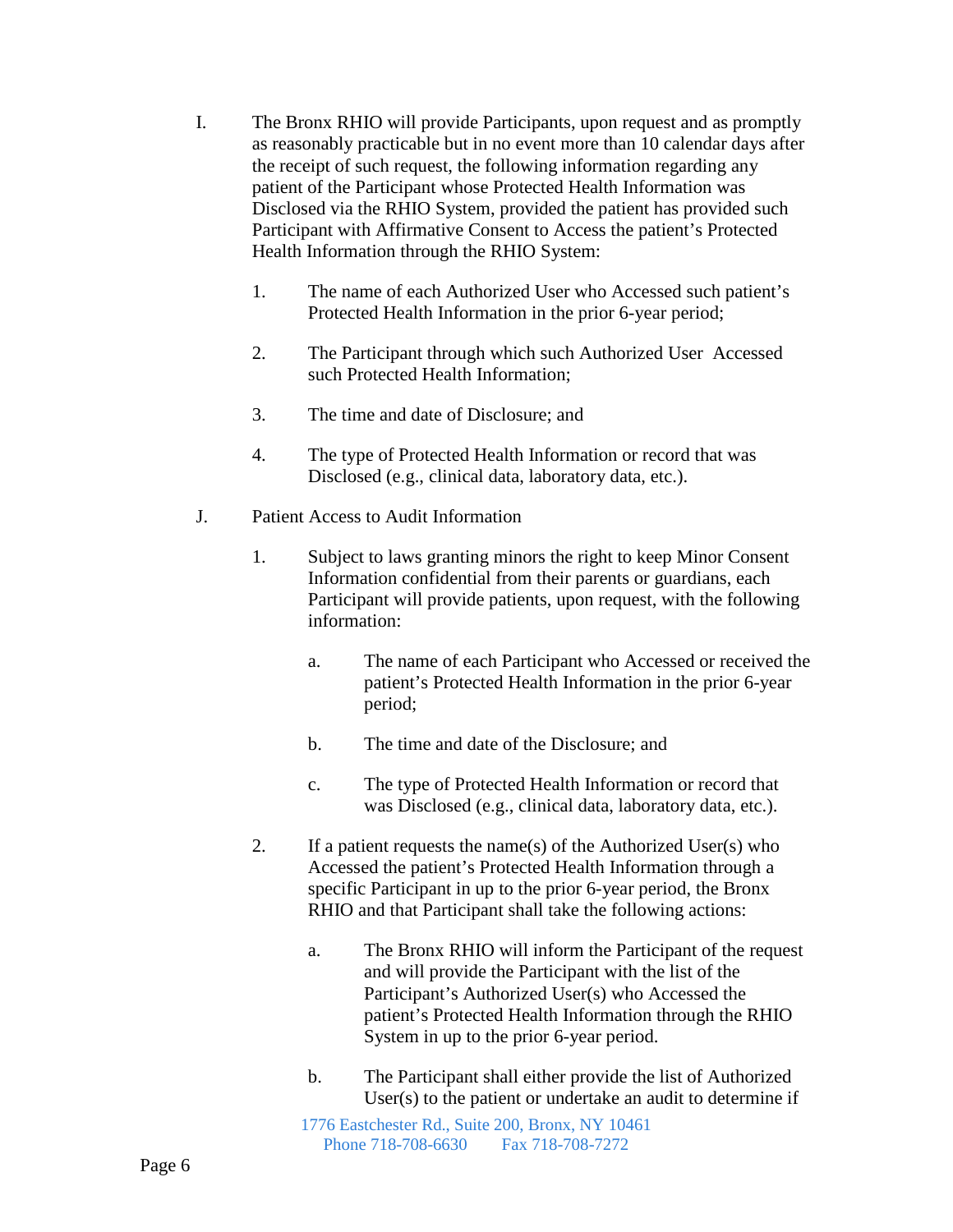the Authorized User(s) on the list appropriately Accessed the patient's Protected Health Information for Authorized Purposes.

- c. If the Participant chooses to undertake an audit of its Authorized User Access and determines that all of the Authorized User(s) Accessed the patient's information for Authorized Purposes, the Participant shall inform the patient of this finding and need not provide the patient with the names of the Authorized User(s) who Accessed that patient's information.
- d. If the Participant chooses to undertake an audit of its Authorized User Access and determines that one or more of the Authorized User(s) did not Access the patient's information for Authorized Purposes, the Participant shall, subject to laws granting minors the right to keep Minor Consent Information confidential from their parents or guardians, (i) inform the patient of this finding; (ii) provide the patient with the name(s) of the Authorized User(s) who inappropriately Accessed the patient's information unless the Participant has a reasonable belief that such disclosure could put the Authorized User at risk of harm, in which case the Participant shall provide the patient with an opportunity to appeal this determination to a representative who is more senior to the individual(s) who made the original determination; and (iii) inform the Bronx RHIO of the inappropriate Access and otherwise comply with the requirements of this Section III.J.2.
- 3. Each Participant will provide the information in this Section J as promptly as reasonably practicable but in no event more than ten calendar days after receipt of the request.
- 4. Each Participant will provide the information in this Section J to patients at no cost once in every 12-month period and may charge patients a fee, as approved by the Board of Directors, for any additional requests within a given 12-month period. Each Participant will waive such fee where such additional request is based on a patient's allegation of unauthorized Access to the patient's Protected Health Information through the RHIO System.
- K. The Bronx RHIO will make the results of certain of the periodic audits conducted by its Participants available on its website as promptly as reasonably practicable, but not more than 30 days after completion of the audit.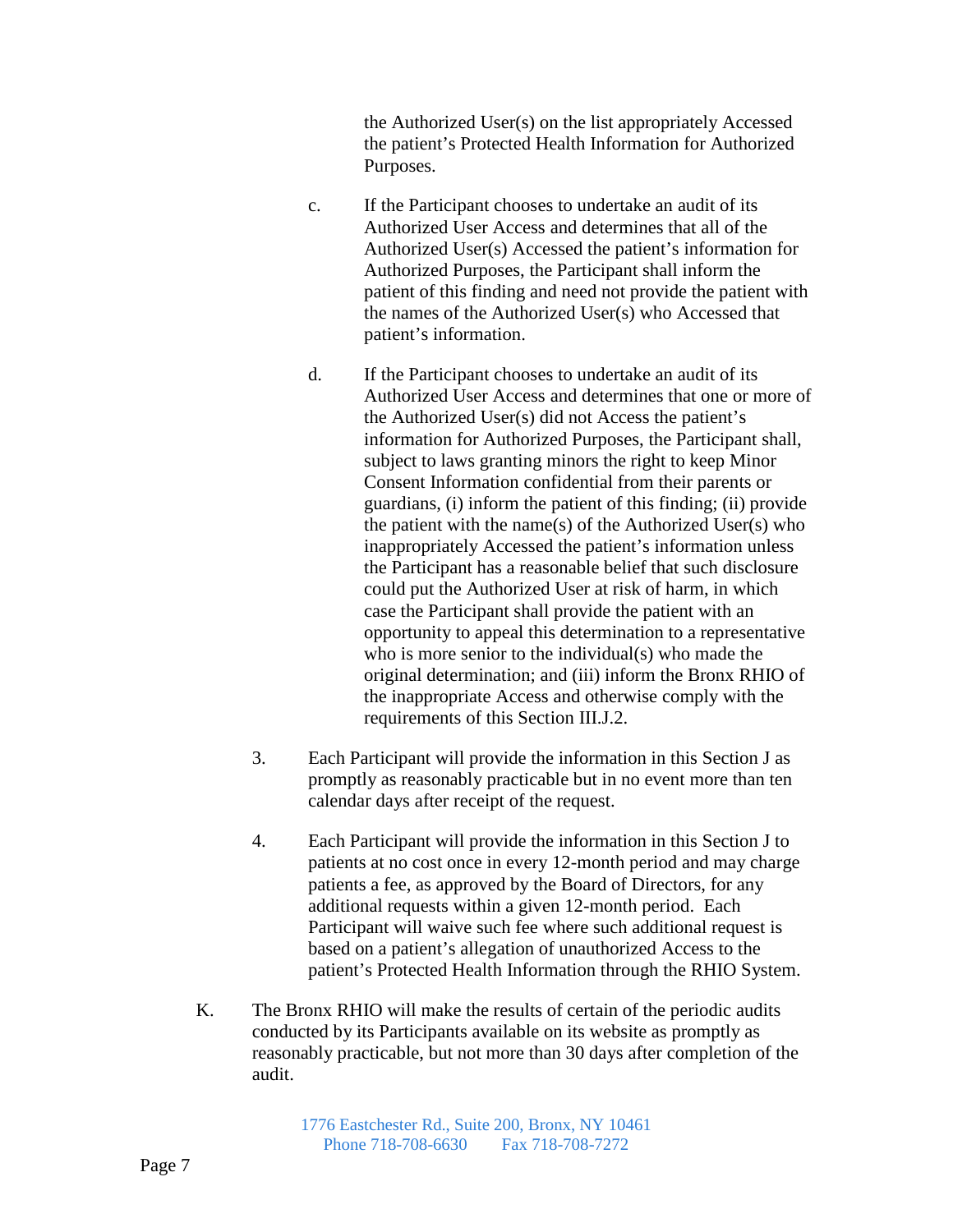- L. In the most expedient time possible, the Bronx RHIO, with the assistance of its Participants, shall investigate the scope and magnitude of any data inconsistency or potential error that was made in the course of the Bronx RHIO's data aggregation and exchange activities and, if an error is determined to exist, identify the root cause of the error and ensure its correction. The Bronx RHIO shall log all such errors, the actions taken to address them and the final resolution of the error. The Bronx RHIO shall also make reasonable efforts to identify Participants that Accessed or received such erroneous information and to notify them of corrections. This provision does not apply to updates to data that are made by Data Providers in the ordinary course of their clinical activities nor does it apply to updates to Demographic Information.
- M. Weekly Audit Reports by Organ Procurement Organizations. Organ Procurement Organizations shall provide weekly confirmation that all instances in which Protected Health Information was Accessed through the RHIO System by the Organ Procurement Organization's Authorized Users were consistent with the terms of these Policies and Procedures (based upon a listing sent by the Bronx RHIO).
- N. Additional Requirements Related to Auditing of Public Health Access. The Bronx RHIO shall use special safeguards with respect to audits of Access by Public Health Agencies, which shall include at least the following:
	- 1. The Bronx RHIO shall create, on a regular basis, an audit report of Authorized User activity for each Public Health Agency workgroup that will include, at a minimum, the patient names, times, dates and reason for access for each Authorized User.
	- 2. The name of the particular Public Health Agency shall be listed in the patient Audit Logs.
	- 3. The Bronx RHIO shall follow-up with workgroup manager(s) if approval of an audit report is not received. If the attempt to contact the workgroup manager(s) is unsuccessful, the Bronx RHIO may suspend all Authorized User accounts associated with that particular workgroup until the situation is resolved.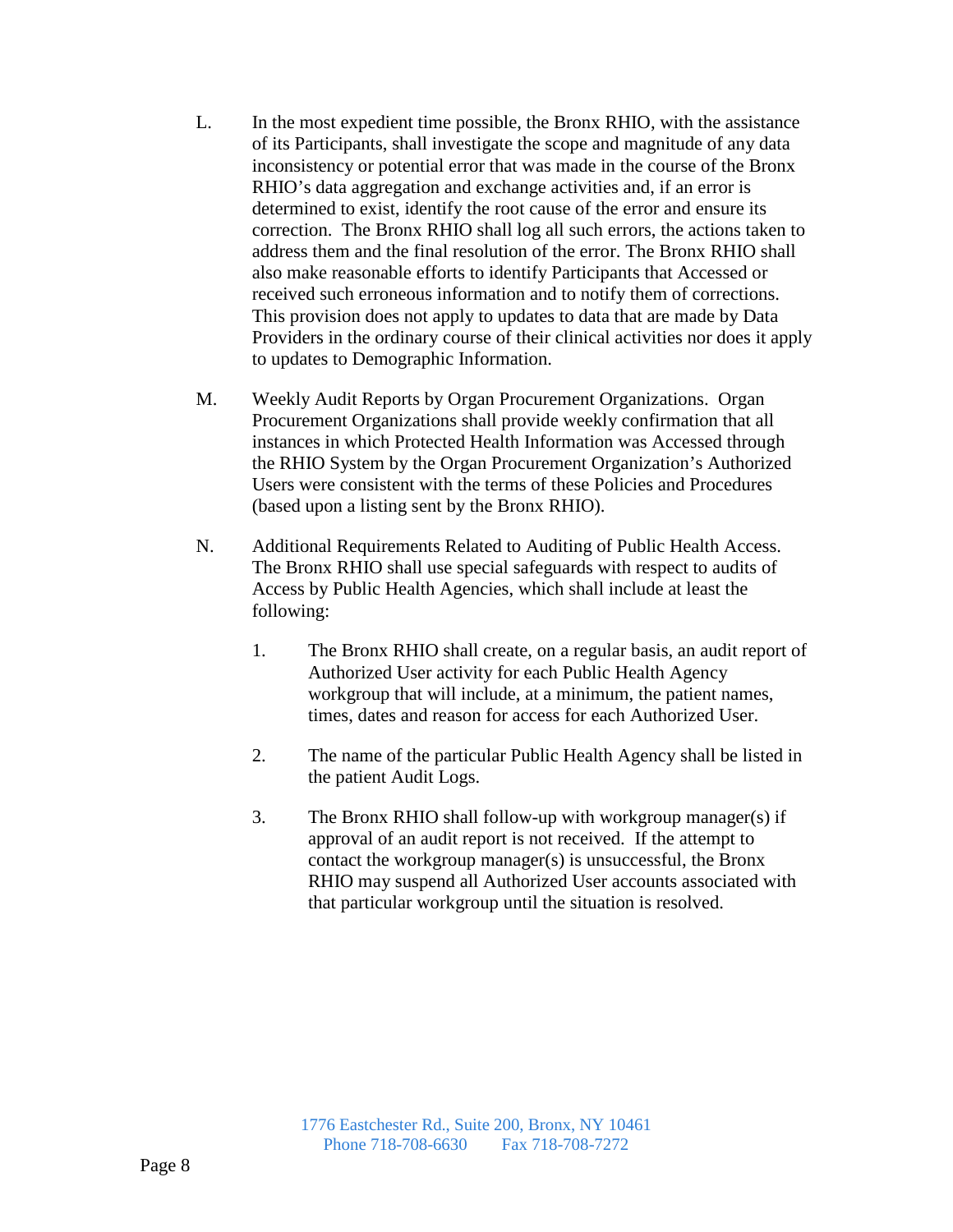

Bronx RHIO, Inc. Policy and Procedure 1-8 Breach Response

Originally Adopted February 25, 2008 Amended and Restated as of June 30, 2014

#### I. Policy

It is the policy of the Bronx RHIO that Participants be responsible for immediately investigating and mitigating to the extent possible, any Breach that they become aware of, and for reporting the Breach to the Executive Director of the Bronx RHIO for any needed investigation or mitigation. It is also the policy of the Bronx RHIO that the Bronx RHIO be responsible for reporting any Breach the Bronx RHIO becomes aware of to any Participants affected by such Breach, and for assisting Participants in the investigation and mitigation of any such Breach. In addition, it is the policy of the Bronx RHIO that Participants be responsible for notification of individuals affected in accordance with applicable federal, state and local laws and regulations, including but not limited to HITECH, the New York State Information Security Breach Notification Act (New York General Business Law § 899-aa), and HIPAA, with the assistance, if necessary, of the Bronx RHIO if the Breach involves more than one Participant. Finally, it is the policy of the Bronx RHIO that Participants and the Bronx RHIO cooperate with each other in the investigation and mitigation of any Breach that they become aware of.

II. Responsible Parties

Each Participant is responsible for investigation, mitigation and reporting of any actual or potential Breach that such Participant becomes aware of relating to the RHIO System, and for cooperating with the Bronx RHIO and the other Participants in the investigation and mitigation of any actual or potential Breach involving the Participant.

The Executive Director of the Bronx RHIO is responsible for reporting any actual or potential Breach the Executive Director becomes aware of to any Participants that may be affected by such Breach, for assisting Participants in the investigation and mitigation of any Breach, and for coordinating the investigation and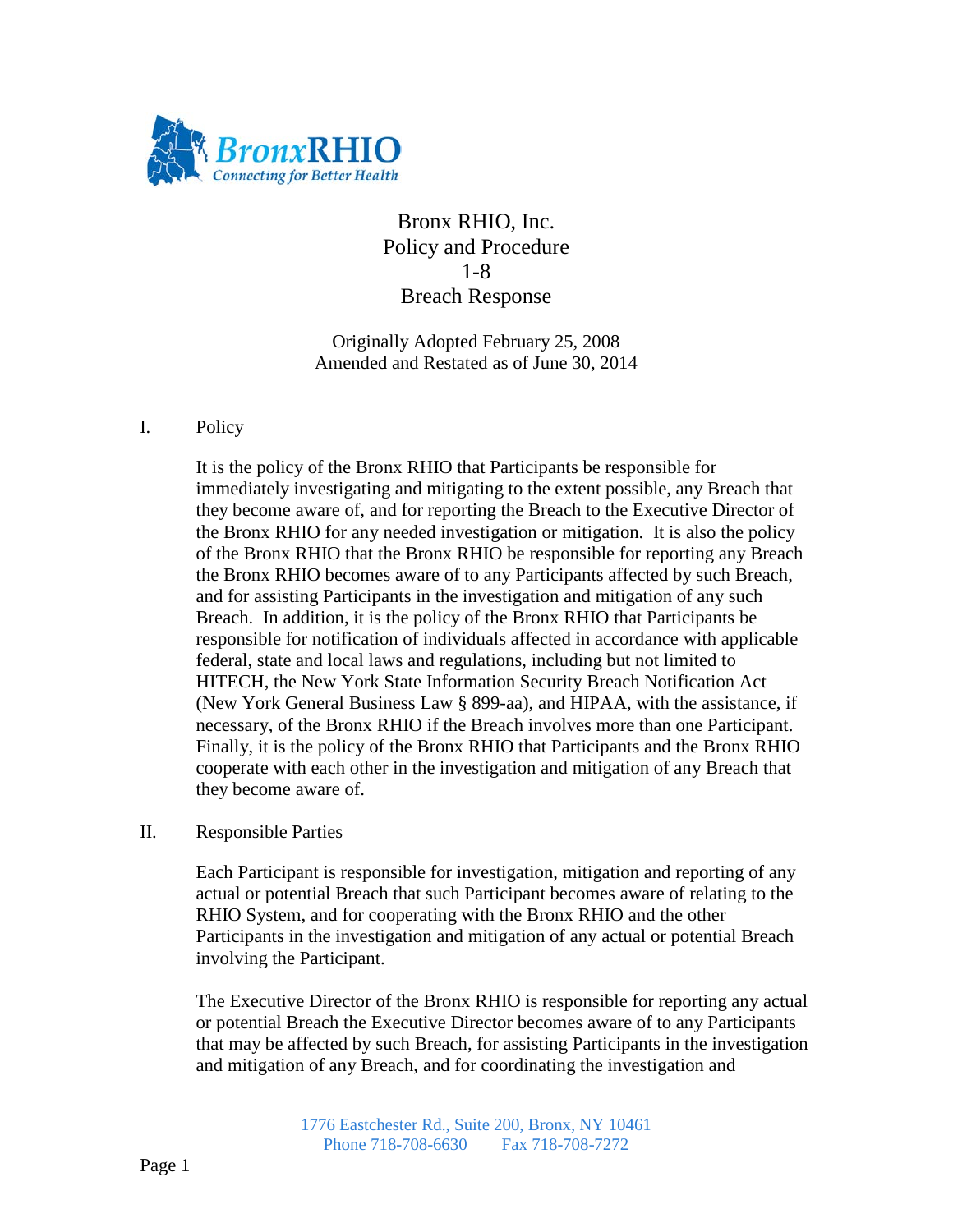mitigation of any actual or potential Breach that involves more than one Participant.

- III. Procedure
	- A. In the event that a Participant becomes aware of a suspected or actual Breach, the Participant shall immediately:
		- 1. Investigate the scope and magnitude of the Breach.
		- 2. Identify the root cause of the Breach
		- 3. Mitigate the Breach to the extent possible.
		- 4. Notify the Executive Director of the Bronx RHIO in writing of the Breach and cooperate with the Executive Director and the RHIO Staff on any investigation of the potential impact of the Breach on the Bronx RHIO and any other Participants.
		- 5. In the event that the Breach involves or may involve more than one Participant, cooperate with the Bronx RHIO and the other Participant(s) in investigating and mitigating the Breach, including but not limited to sharing any information that may be necessary in connection with such investigation and/or mitigation, subject to all applicable laws and regulations.
		- 6. Notify regulatory agencies and customers in compliance with all applicable state and federal laws, rules, and regulations.
		- 7. If the breach is covered under either HITECH or the New York State Information Security Breach Notification Act, meet with the Bronx RHIO and all affected entities to develop a plan for the response. Each response will be different according to the situation.
	- B. In the event that the Executive Director becomes aware of a suspected Breach, the Executive Director shall determine whether an actual Breach has occurred and, if so, identify the root cause. The Executive Director shall then:
		- 1. Report any Breach to any Participants that may be affected by such Breach.
		- 2. Assist the Participants in the investigation and mitigation of any Breach, including but not limited to sharing any information that may be necessary in connection with such investigation and/or mitigation, subject to all applicable laws and regulations.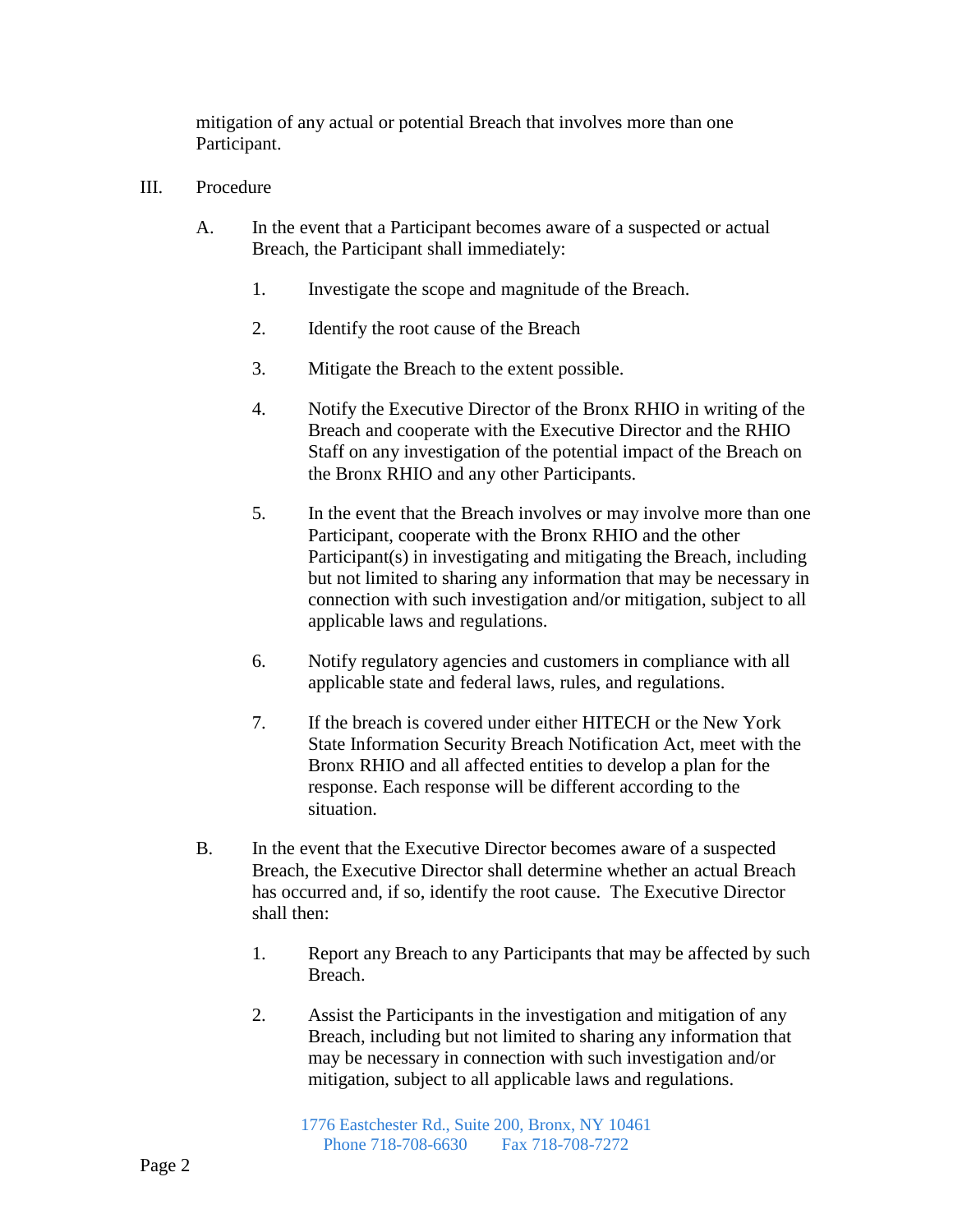- 3. Coordinate the investigation and mitigation of the Breach should it involve more than one Participant.
- 4. Assure that all proper notifications have been made by the entities involved.
- 5. Provide a report of any Breach and mitigation actions taken to the Board of Directors.
- 6. Impose on Participants any such sanctions as may be recommended by the Board of Directors.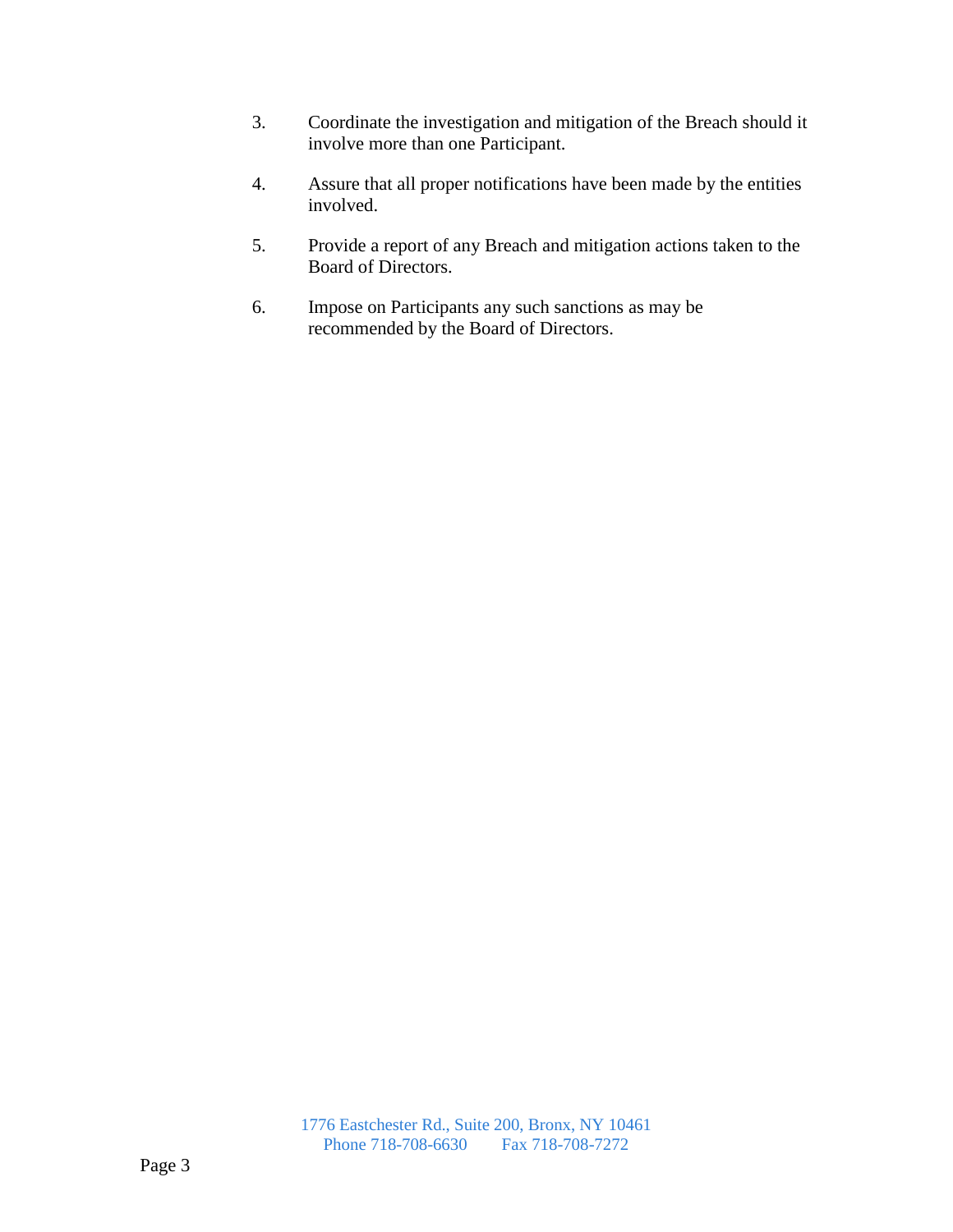

# Bronx RHIO, Inc. Policy and Procedure 1-9 Member Responsibility for System Support

Originally Adopted February 25, 2008 Amended and Restated as of December 15, 2014

## I. Policy

It is the policy of the Bronx RHIO that each Participant is responsible for maintaining internet connectivity and providing such other system support services as may be necessary for ongoing operation of the RHIO System in such Participant's facility, and for cooperating with the Bronx RHIO and its vendors in maximizing the utility and effectiveness of the RHIO System for such Participant's Authorized Users.

II. Responsible Parties

Each Participant will be responsible for providing the system support services necessary for activities related to viewing data using the RHIO System.

Data Providers will also be responsible for the obligations set out at Section III (B) below.

- III. Procedure
	- A. Each Participant is responsible for:
		- 1. Maintaining internet connectivity and for the performance of the RHIO System as limited by that connectivity.
		- 2. Working with the Bronx RHIO to develop and implement methods to enable Authorized Users to access the RHIO System, such as providing an icon to enable easy access to the RHIO System on each workstation that accesses the RHIO System or a single-sign on process from the Participant's electronic medical record. Participant shall ensure that the RHIO System remains accessible through such method.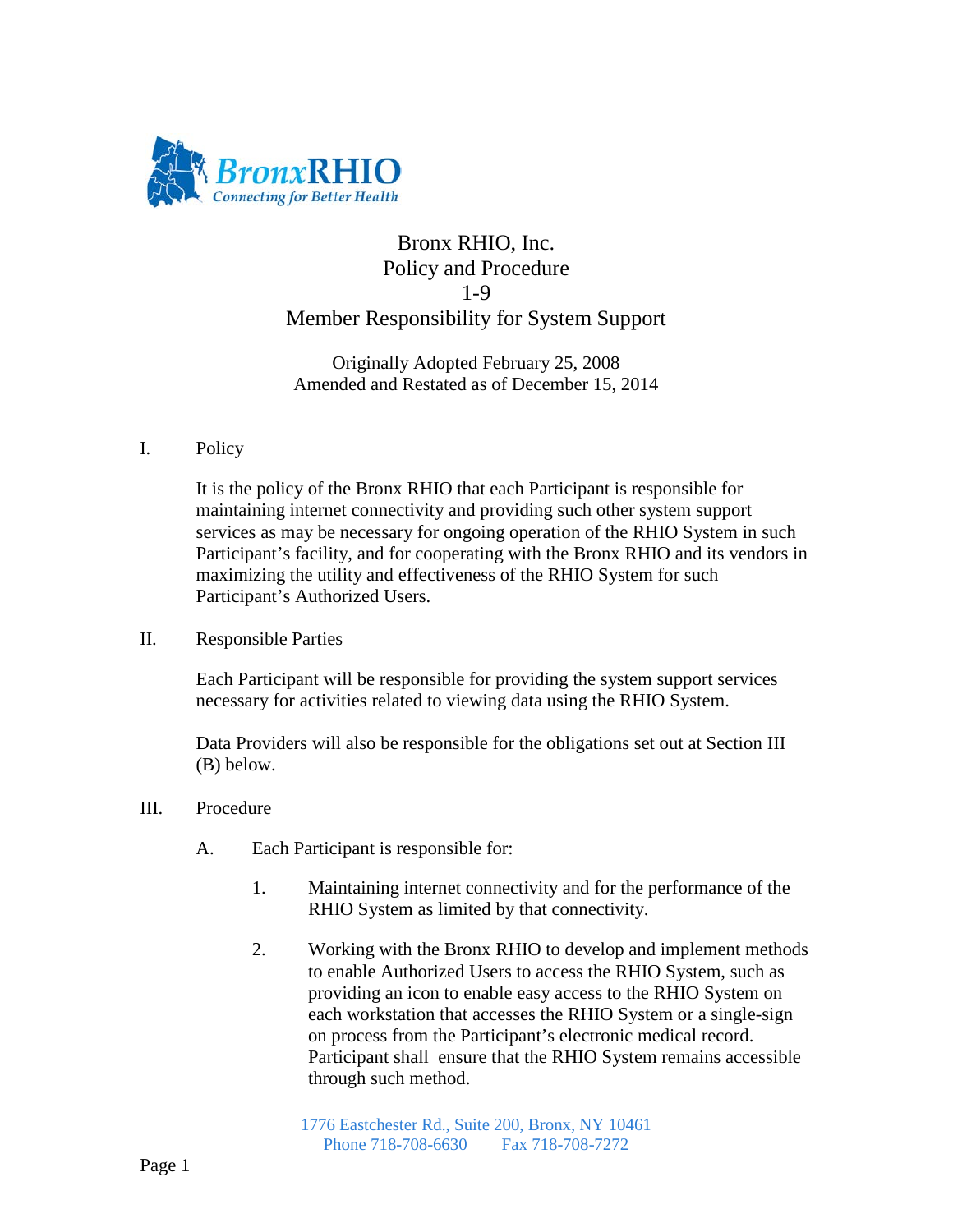- 3. Providing the first level of support to its Authorized Users by, at a minimum, taking calls and documenting issues relating to access to and performance of the RHIO System that can then be escalated, if necessary, to the Bronx RHIO's Help Desk.
- 4. Cooperating with the Bronx RHIO's support personnel in troubleshooting any difficulties experienced by Authorized Users with respect to access to and performance of the RHIO System.
- 5. Cooperating with the Bronx RHIO and its vendors in testing and implementing upgrades to the RHIO System.
- B. A Data Provider is further responsible for:
	- 1. Monitoring data feeds from its legacy systems to the RHIO System and solving any problems that may arise with respect to such data feeds, ensuring accurate and complete loading of clinical data from its legacy systems to the RHIO System.
	- 2. Notifying the Bronx RHIO of any problems in the regular feeds of data to the RHIO System.
	- 3. Ensuring that appropriate Change Management processes are in place so that the impact on the RHIO System of any changes to the legacy systems or operating environment are evaluated and tested, as necessary.
	- 4. Notifying the Bronx RHIO of system changes that will require an update to the RHIO System so that the Bronx RHIO can participate in modification and/or testing procedures.
	- 5. Monitoring connectivity to the RHIO System and coordinating with RHIO support services in accordance with the escalation process developed by the Bronx RHIO as necessary to troubleshoot and resolve any problems or issues.
	- 6. Following documented procedures provided by the Bronx RHIO for escalation of any problem or issue that may arise with the use or maintenance of the RHIO System that cannot be resolved locally.
	- 7. Performing periodic data integration audits to determine whether data in the RHIO System accurately reflects current data from the legacy system, in accordance with requirements established by the Patient Rights and Member Responsibilities Committee and approved by majority vote of the Board of Directors.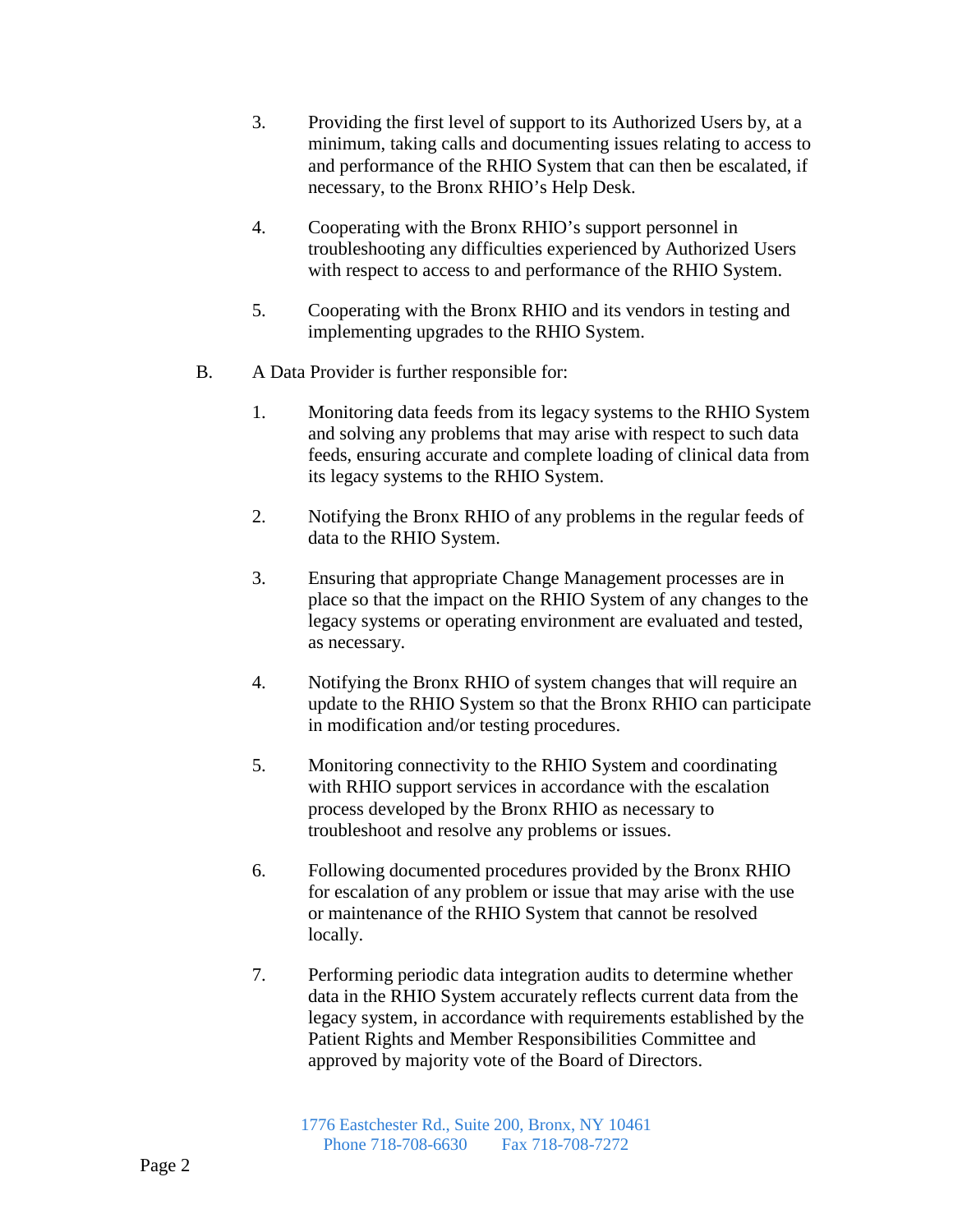8. Cooperating with the Bronx RHIO to investigate and resolve any issue identified by the Bronx RHIO and communicated to the Participant.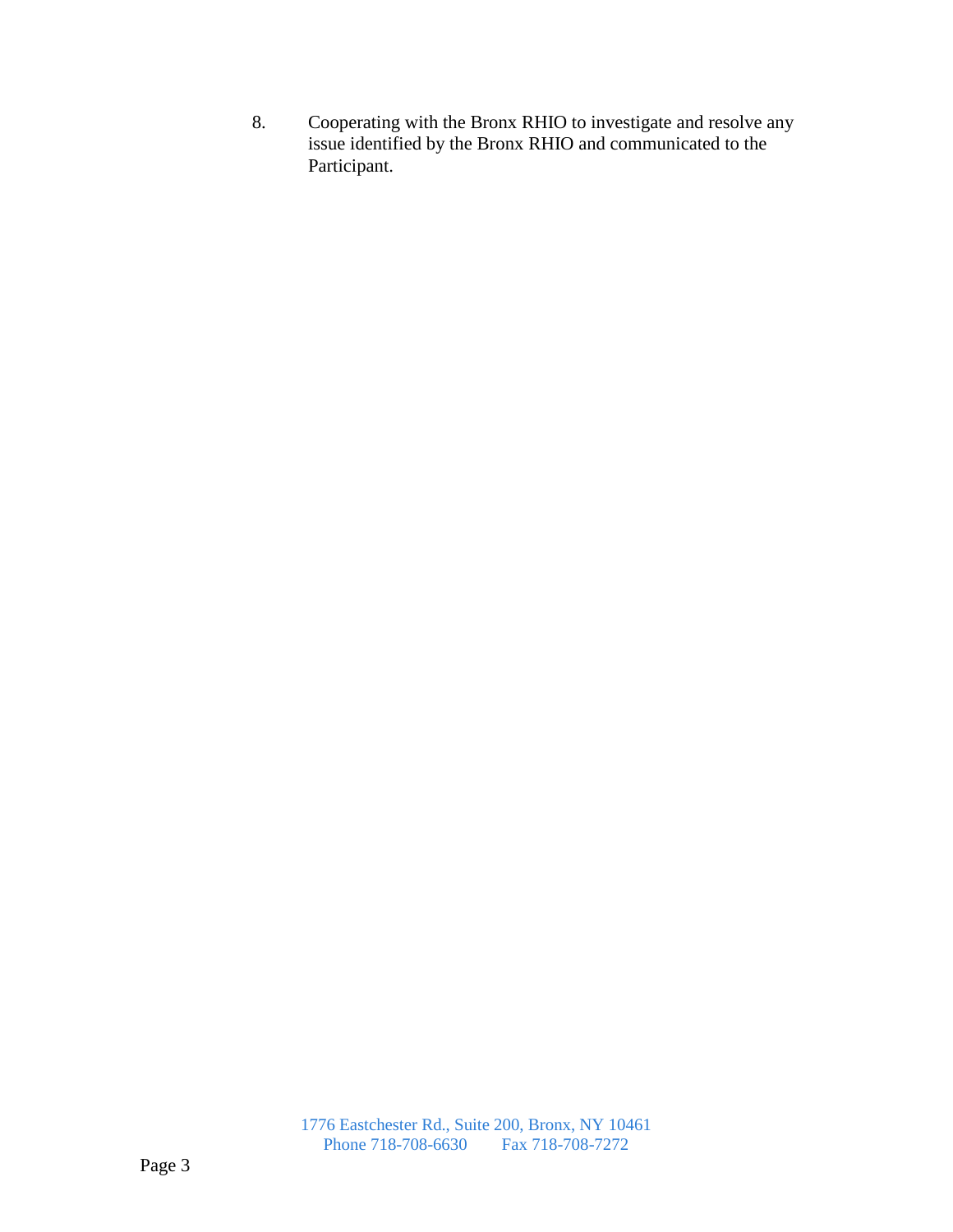

# Bronx RHIO, Inc. Policy and Procedure 1-11 Insurance

Originally Adopted February 25, 2008 Amended and Restated as of June 30, 2014

### I. Policy

It is the policy of the Bronx RHIO that the Bronx RHIO and each of the Participants maintain such insurance coverage as is reasonable and necessary with respect to its use of the RHIO System and its obligations under the Participation Agreement.

### II. Responsible Parties

The Bronx RHIO will have responsibility for obtaining insurance coverage for the Bronx RHIO in accordance with the requirements of this policy.

Each of the Participants will have responsibility for obtaining insurance coverage for such Participant in accordance with the requirements of this policy.

### III. Procedure

- A. The Bronx RHIO shall obtain and maintain insurance in the minimum amount required for QEs under the SHIN-NY Policy Guidance.
- B. Each Participant shall obtain and maintain the following insurance coverage:
	- 1. Professional liability insurance coverage in the minimum amounts of one million dollars per claim and three million dollars in the aggregate. In lieu of this insurance coverage, a Participant may provide evidence of Federal Tort Claims Act coverage of the Participants and its physicians and other professional staff.
	- 2. Comprehensive general liability insurance coverage in the minimum amount of one million dollars per occurrence and three million dollars in the aggregate.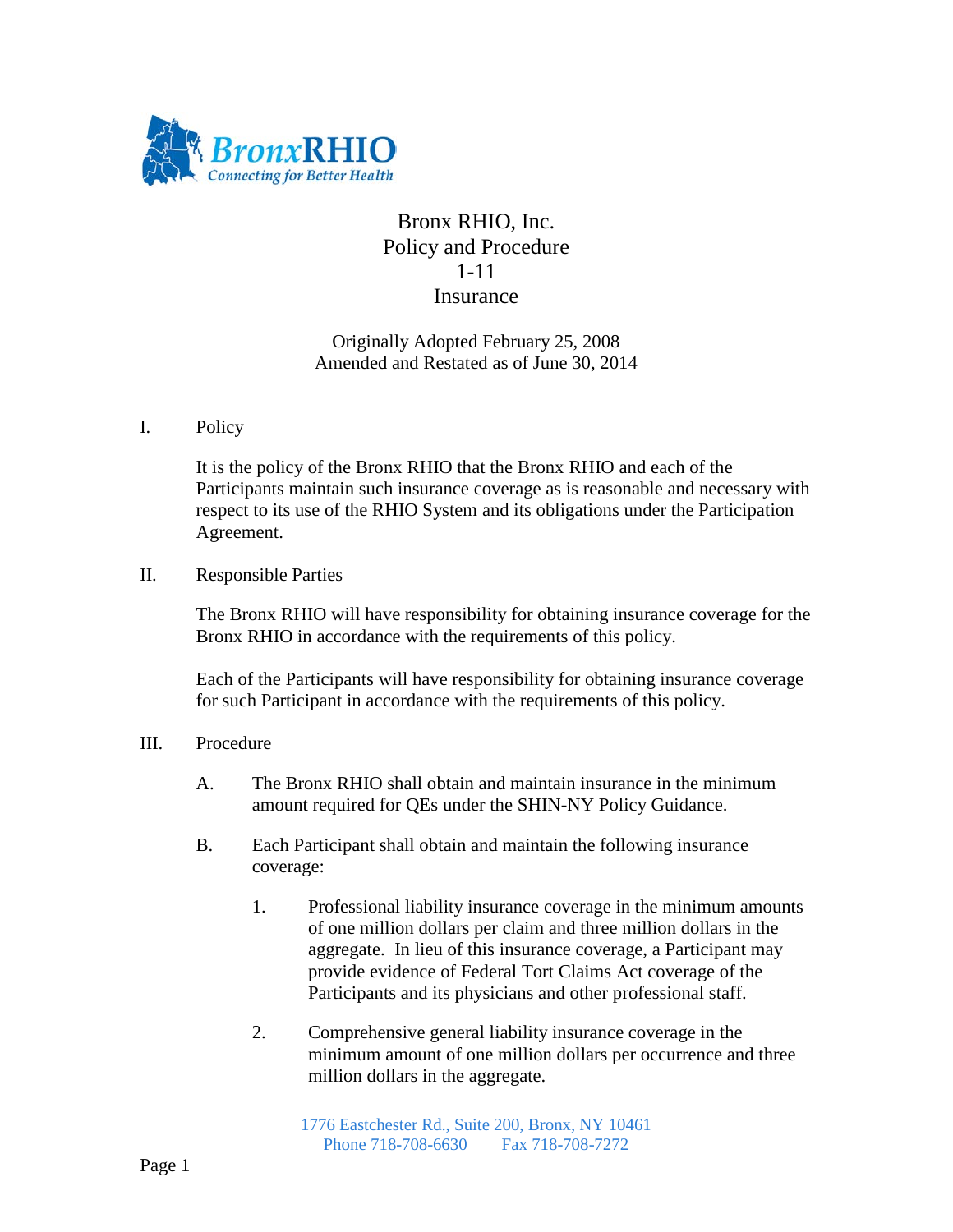- C. In the event that a Participant obtains any of the insurance coverage required by this policy on a "claims made" or similar basis, such Participant shall, in the event of termination of Participant's participation in the Bronx RHIO, obtain and maintain a tail policy providing equivalent coverage for a period of at least three years after such termination.
- D. All insurance coverage required by this policy shall be provided under valid and enforceable policies issued by insurance companies legally authorized to do business in the State of New York.
- E. Upon request of the Bronx RHIO, Participants shall provide the Bronx RHIO with certificates of insurance evidencing such coverage.
- F. In lieu of obtaining the insurance coverage required in this policy, a Participant may, subject to the approval of the Board of Directors, selfinsure its professional liability or its commercial general liability. Participant shall maintain a separate reserve for its self-insurance. If a Participant will use the self-insurance option described in this paragraph, the Participant will provide to the Bronx RHIO a statement verified by an independent auditor or actuary that its reserve funding levels and process of funding appears adequate to meet the requirements of this section and fairly represents the financial condition of the fund. The Participant will provide a similar statement during the term of this Agreement upon the Bronx RHIO's request, which will be made no more frequently than annually. The Participant will assure that its self-insurance fund will comply with applicable laws and regulations.
- G. Notwithstanding the foregoing, each of the New York City Health and Hospitals Corporation and the New York City Department of Health and Mental Hygiene shall be exempt from obtaining the insurance coverage required in this policy based upon its representation that it shall be responsible for its acts or omissions and the acts or omissions of its constituent facilities in connection with the Participation Agreement, which representation is based upon and limited to the obligation of the City of New York to defend, indemnify and hold harmless its officers, employees, agents and contracted affiliates from any and all liability and damages arising from or in connection with the provision and delivery of health services.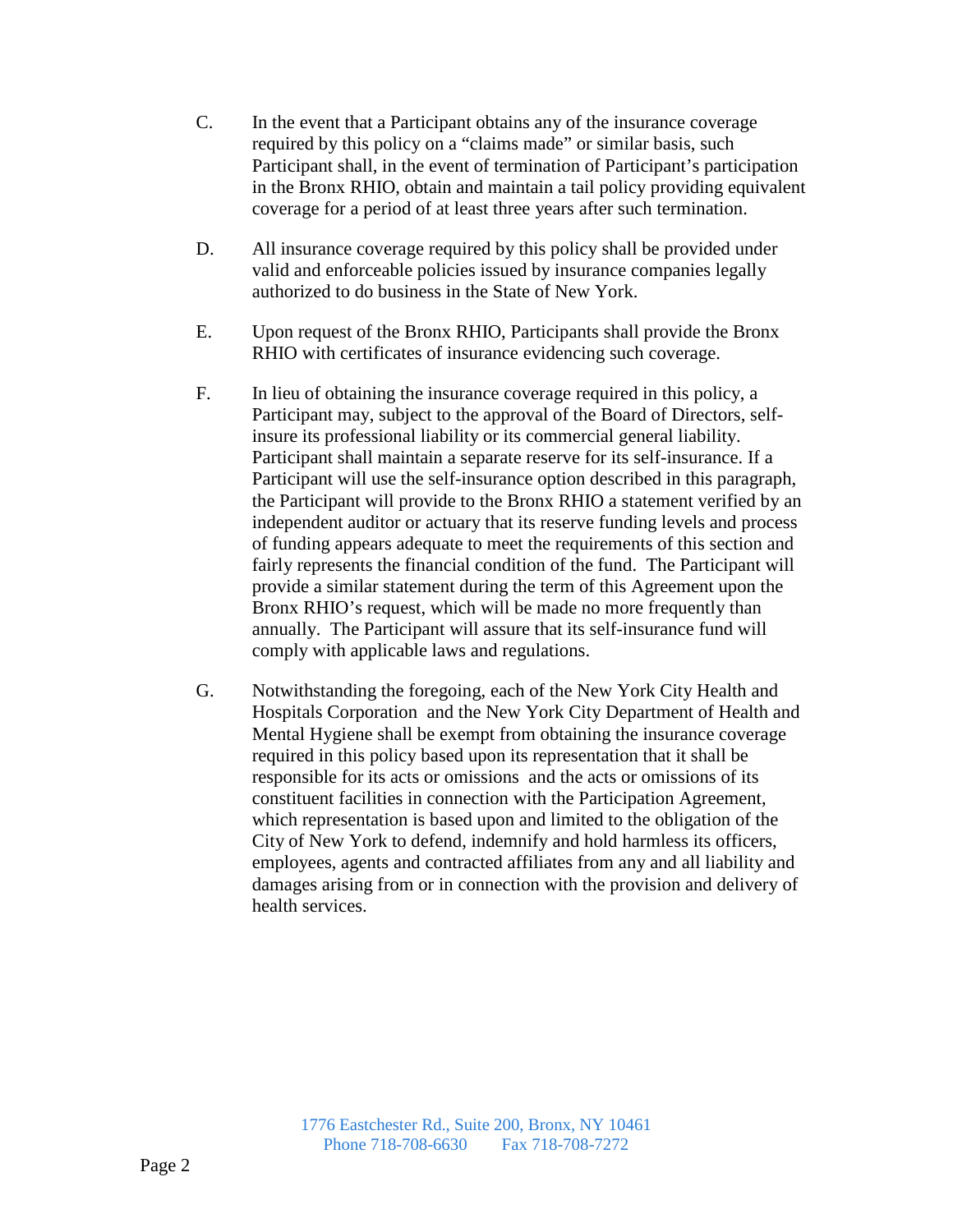

Bronx RHIO, Inc. Policy and Procedure 1-12 Participant Termination

Originally Adopted February 25, 2008 Amended and Restated as of June 30, 2014 Amended and Restated as of June 27, 2019

#### I. Policy

It is the policy of the Bronx RHIO that upon termination of a Participant's participation in the Bronx RHIO, whether such termination is initiated by the Participant or by the Bronx RHIO, the Participant and the Bronx RHIO shall cooperate to ensure that patient data from the terminating Participant is no longer Disclosed via the RHIO System as of the termination date, that all relevant data is preserved to ensure the Bronx RHIO's ability to respond, or to assist Participants in responding, to any audits, investigations, claims, suits or other legal or patient queries relating to patient data provided or Accessed or received by the terminating Participant through the RHIO System prior to such termination, and that any RHIO assets (i.e., hardware) are properly protected.

II. Responsible Parties

The Board of Directors will have primary responsibility for overseeing the execution of this termination policy.

The Executive Director will oversee the activities of the Bronx RHIO and its agents to complete the tasks defined in this policy and enforce its terms.

The Participants will have responsibility for ensuring compliance with this policy at their sites.

- III. Procedure
	- A. For Data Providers:
		- 1. As of the effective date of termination of a Participant's Participation Agreement, the Bronx RHIO's technology vendor will block Disclosure of any data made available by the Participant

1776 Eastchester Rd., Suite 200, Bronx, NY 10461 Phone 718-708-6630 Fax 718-708-7272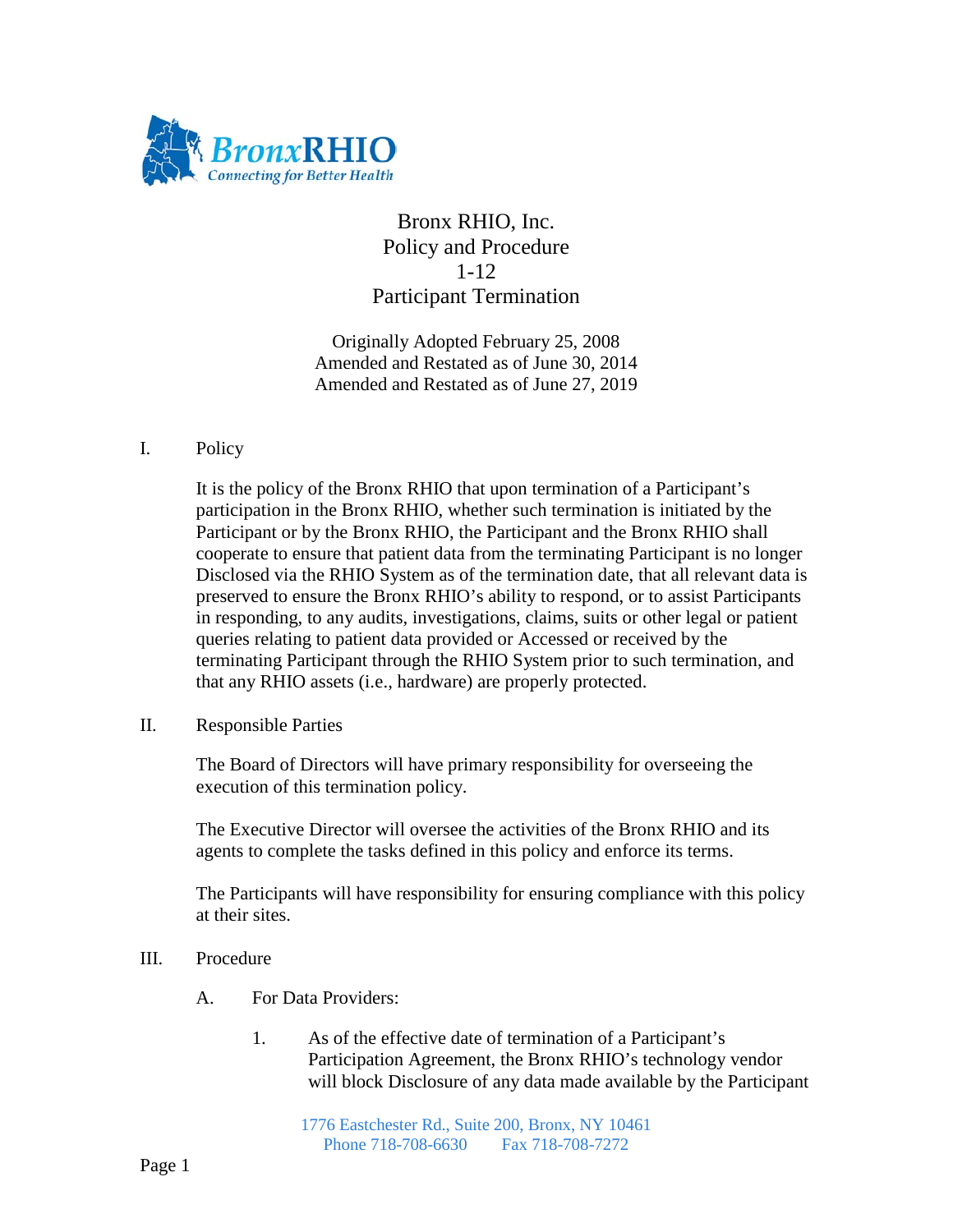through the RHIO System, and will provide the Participant with a certification that such actions have been taken.

- 2. The Bronx RHIO shall have the right to maintain access to any data made available by the Participant to the RHIO System for such period of time as may be determined by majority vote of the Board of Directors, in a manner that ensures the data will be available as needed to allow the Bronx RHIO and/or the other Participants, as the case may be, to respond to any audits, investigations, claims, suits or other legal or patient queries relating to patient data provided or Accessed or received by the terminating Participant through the RHIO System prior to such termination.
- 3. The Bronx RHIO will update its website and other materials in a timely manner to remove the name of the terminating Participant, and will notify all other Participants that the terminating Participant has terminated its participation in the Bronx RHIO, and the effective date of such termination.
- 4. The Participant will pay for the out-of-pocket expenses incurred by the Bronx RHIO in conjunction with the termination.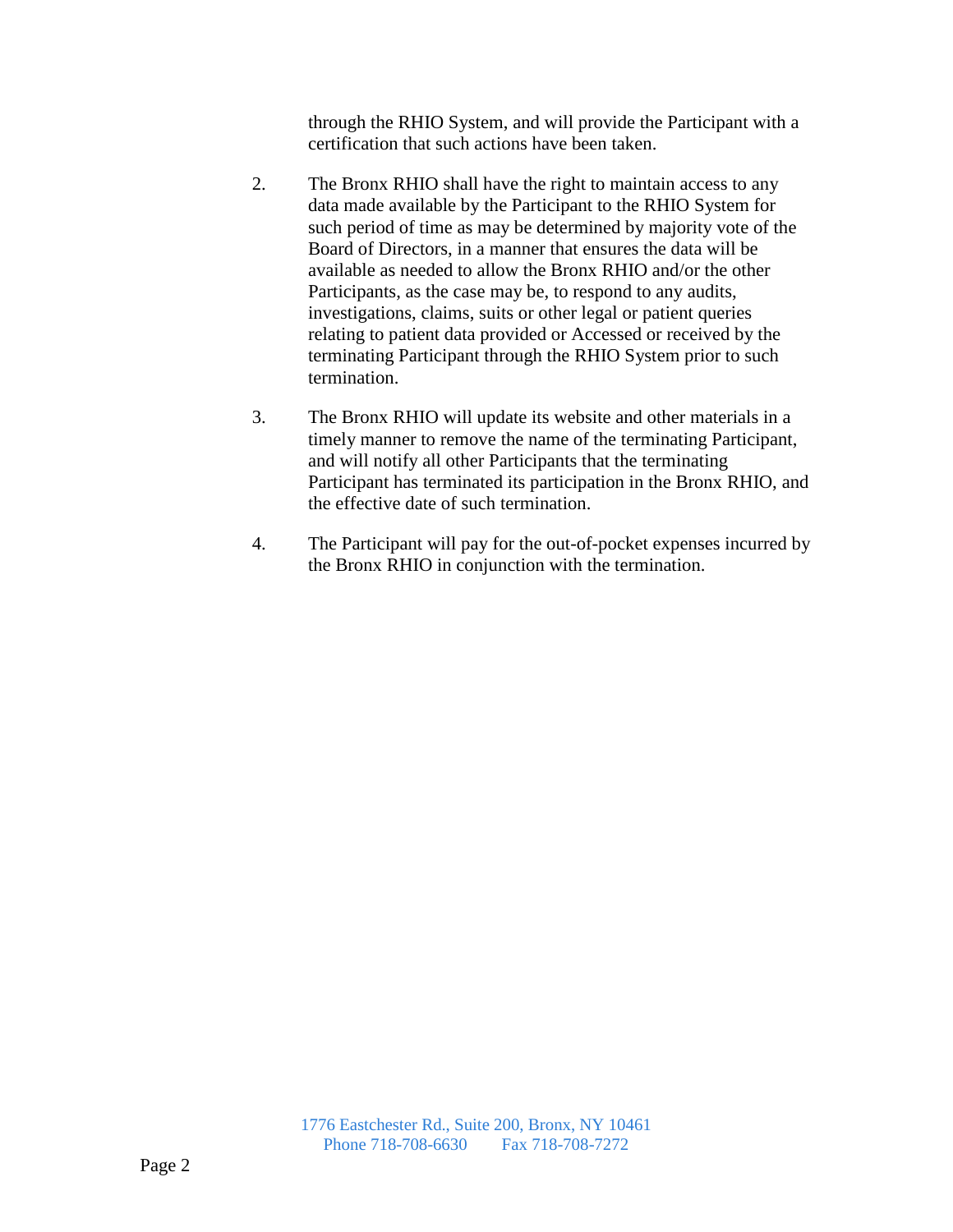

# Bronx RHIO, Inc. Policy and Procedure 1-13 Patient Education, Engagement and Access

Adopted June 30, 2014 Amended and Restated as of February 28, 2017 Amended and Restated as of September 25, 2017 Amended and Restated as of April 26, 2018 Amended and Restated as of June 27, 2019 Amended and Restated as of April 29, 2021 Amended and Restated as of October 28, 2021

### I. Policy

It is the policy of the Bronx RHIO to educate patients and/or their Personal Representatives about how their Protected Health Information will be Disclosed through the RHIO System, including the process of providing Affirmative Consent, about their rights to access their Protected Health Information through the RHIO System, including whether such access is available, about the RHIO's Data Providers, and to assure meaningful patient/consumer input and participation into its operations and decision-making.

II. Responsible Parties

The Executive Director will ensure the Bronx RHIO's compliance with this policy.

The Participants will have responsibility for educating patients and/or their Personal Representatives about their rights, if any, to access their Protected Health Information through the RHIO System, including informing them of whether such access is available.

- III. Procedure
	- A. The Bronx RHIO will educate patients and/or their Personal Representatives about the process and risks and benefits of providing Affirmative Consent and the terms and conditions upon which their Protected Health Information will be Disclosed.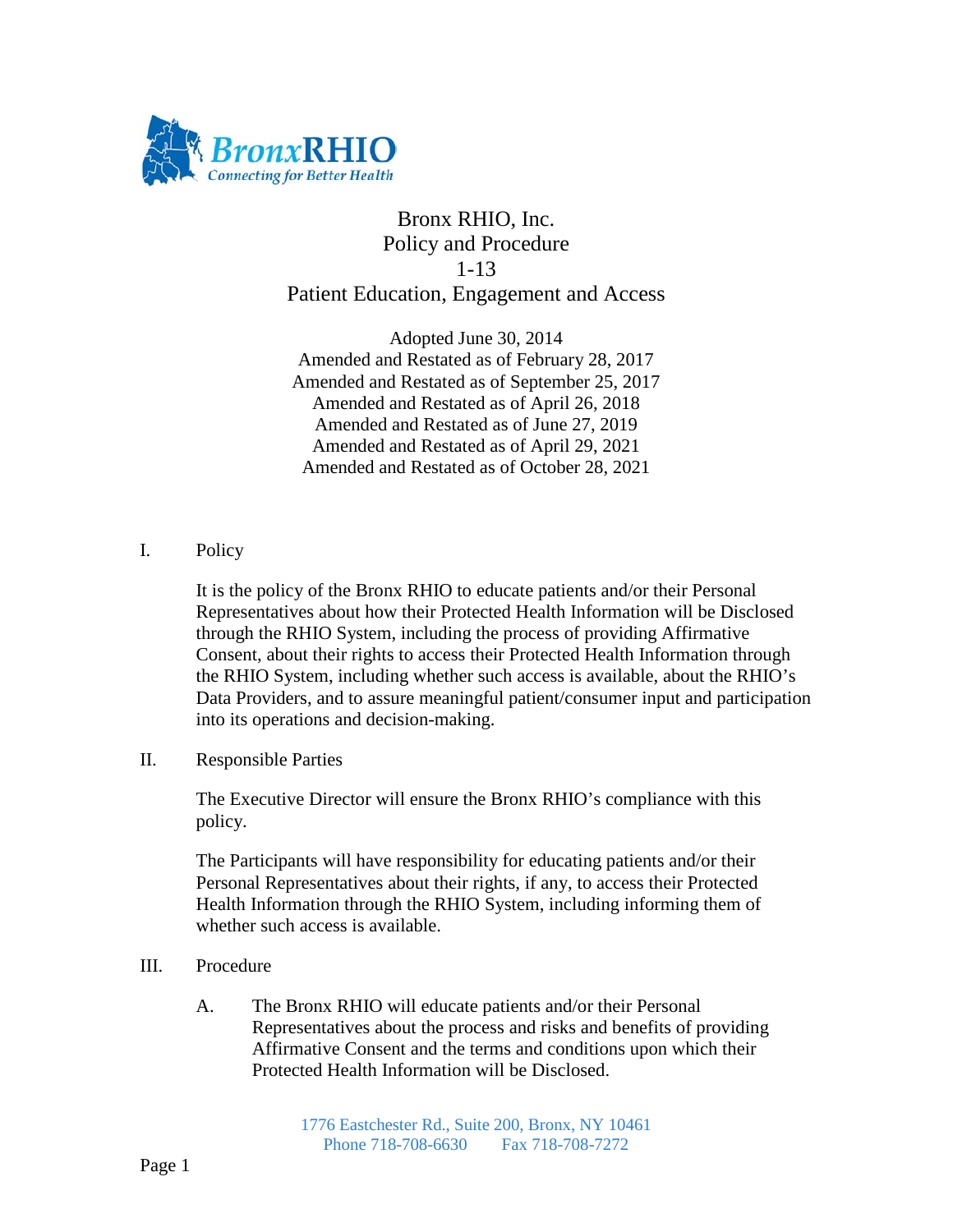- B. The Bronx RHIO will facilitate the access of patients and their Personal Representatives to the patients' Protected Health Information maintained by the Bronx RHIO through one of the following mechanisms: (a) through its own web-based portal or through Participants' web-based portals; (b) through a web-based portal established by or maintained by a third party on behalf of a patient, including a Patient App, provided that the requirements related to disclosures to third parties set forth in Section C below are met; (c) by providing a paper or electronic copy of information maintained about the patient by the Bronx RHIO or (d) through any other mechanism requested by the patient (provided that the Bronx RHIO need not provide the Protected Health Information via the requested mechanism if applicable law, including the Information Blocking Rules, permit the Bronx RHIO to use an alternative mechanism. Each patient has the right to indicate the scope of the Protected Health Information and which of these mechanisms offered the patient prefers to utilize to obtain access to the patient's information, and the Bronx RHIO will abide by the patient's request unless applicable law (including the patient access provisions under the HIPAA Privacy Rule or the requirement for the "content and manner" Exception or another Exception to the Information Blocking Rules) permit or require the Bronx RHIO to limit the scope and form of the Protected Health Information provided to the patient. The Bronx RHIO will only facilitate such access after confirming the identity of the patient or the patient's Personal Representative through adequate identity proofing procedures.
- C. Patient Direction to Patient Apps and Other Third Parties. The Bronx RHIO will have the means of receiving and responding to requests from patients and Personal Representatives to Disclose such patients' Protected Health Information to third parties, including but not limited to Patient Apps, friends and family of patients, and legal representatives of patients. The Bronx RHIO will abide by the following requirements in response to such requests:
	- 1. The Bronx RHIO will Disclose the patient's Protected Health Information in response to the patient's or Personal Representative's request only after confirming the identity of the patient or the patient's Personal Representative that submitted the request through adequate identity proofing procedures. For example, the Bronx RHIO may require patients to provide their demographic information in conjunction with an image of their government-issued photo ID.
	- 1776 Eastchester Rd., Suite 200, Bronx, NY 10461 2. The Bronx RHIO may decline to fulfill the request, or fulfill the request only in part, only if applicable law permits the Bronx RHIO to do so or if the patient or the patient's Personal Representative withdraws the request. Applicable law may include, but is not limited to, the patient access provisions under the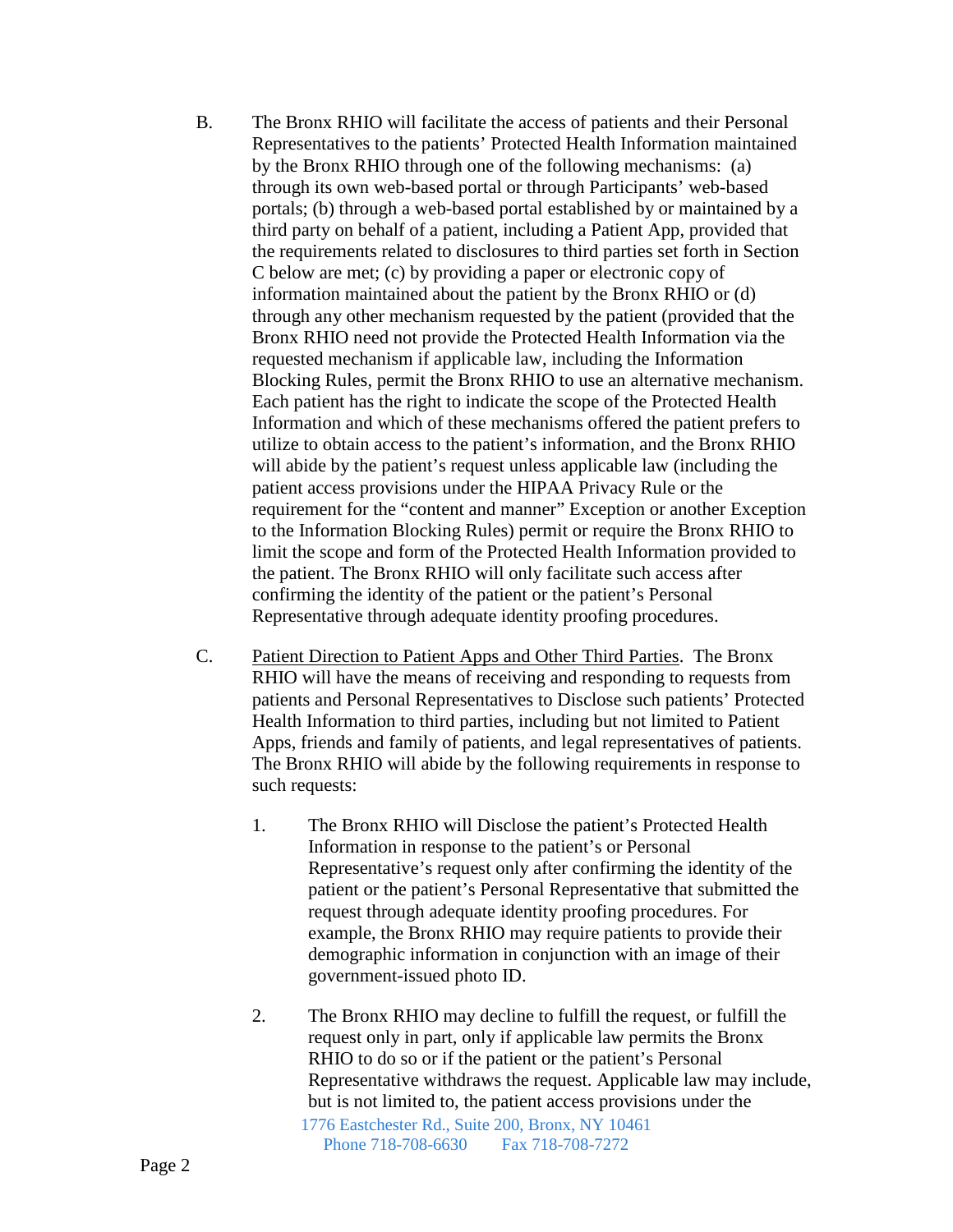HIPAA Privacy Rule, the Information Blocking Rules, or state laws that limit disclosures to Patient Apps.

- 3. If the third party to receive the patient's Protected Health Information is a Patient App, the Bronx RHIO will educate the patient or the patient's Personal Representative about the risks of Disclosure to such Patient App prior to making the Disclosure. Such education shall be based on analyses or recommendations of neutral third parties that evaluate Patient Apps, such as the CARIN Alliance, and shall comply with any guidance issued by NYSDOH and/or the State Designated Entity regarding the nature of such education. If the patient or the patient's Personal Representative does not withdraw the request in response to such information, the Bronx RHIO will comply with the request unless applicable law permits the Bronx RHIO to decline to fulfill the request in whole or in part.
- 4. The Bronx RHIO will require a patient, a patient's Personal Representative, or a third party to pay a fee prior to Disclosing Protected Health Information to a third party only if applicable law, including the patient access provisions under the HIPAA Privacy Rule and the Information Blocking Rules, permit such fee to be charged. For example, if the Bronx RHIO establishes a portal or other internet-based method that allows a patient, a patient's Personal Representative, or third party to Access Protected Health Information, the Bronx RHIO may not charge a fee for use of that system if no manual effort was required by the Bronx RHIO to fulfill the request.
- D. Information about Minors. Access of patients, their Personal Representatives, their family members, their informal caregivers and their friends to Protected Health Information must be in accordance with laws granting minors the right to keep Minor Consent Information confidential from their parents or guardians. Notwithstanding Sections B and C, above, if the Bronx RHIO does not have a practical means of ensuring that Minor Consent Information can be segregated or otherwise filtered from other Protected Health Information about a minor who is age 10 or older and the Information Blocking Rule requirements at 45 C.F.R. § 171.204 are met, then the Bronx RHIO may deny Disclosure of all of such minor's Protected Health Information to such minor's Personal Representatives , family, informal caregivers, and friends.
- E. In accordance with Section  $1-3(III)(A)(5)$  of these Policies and Procedures, each Participant will provide patients with (i) notice – in a manner easily understood by patients – that their Protected Health Information is being uploaded to the RHIO System; (ii) a list of or reference to all Data Providers; (iii) information about how to contact said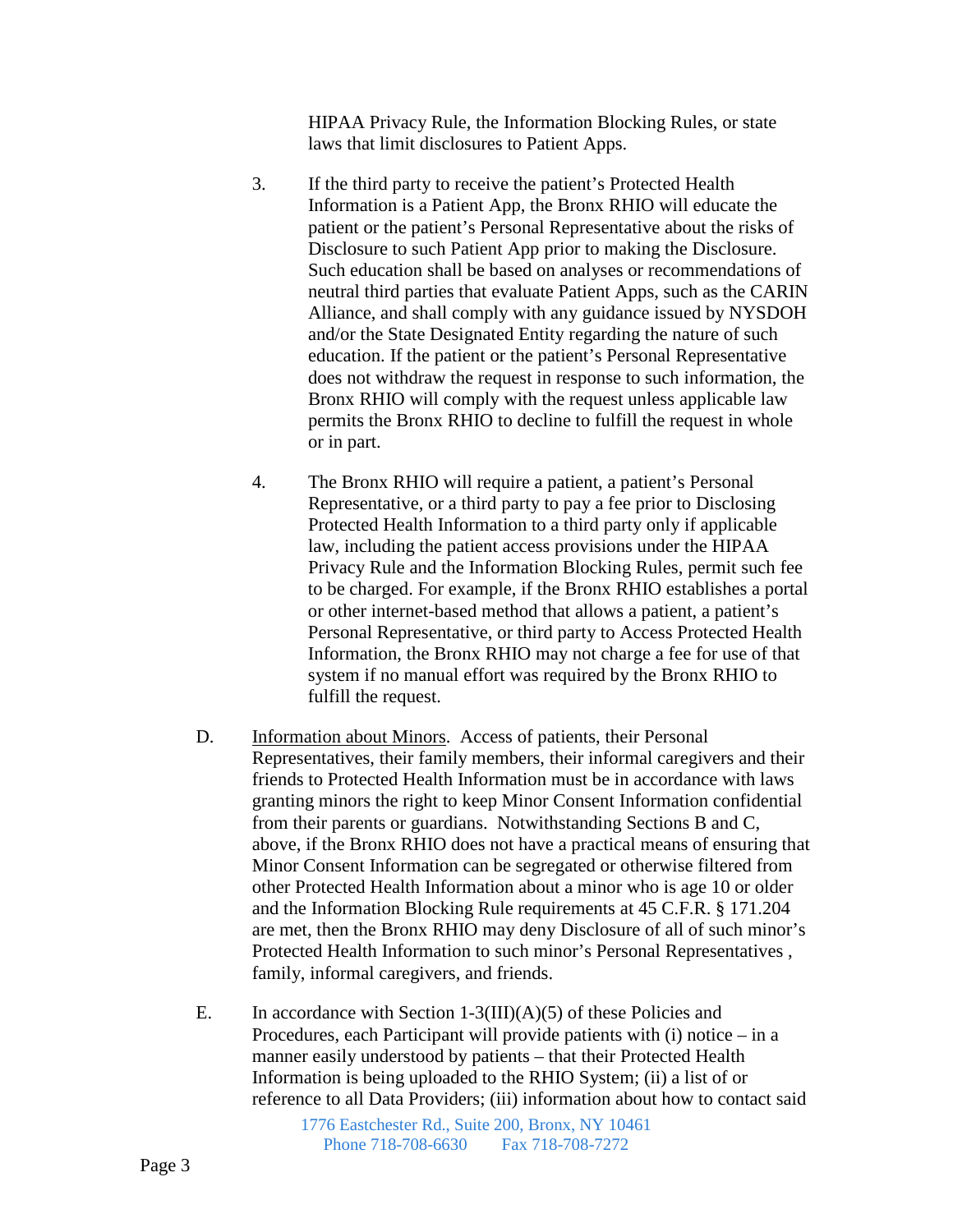Data Providers; and (iv) a description of how patients may deny consent for all Participants to Access their Protected Health Information through the RHIO System.

- F. The Bronx RHIO and its Participants shall participate in any applicable patient education programs developed by the Statewide Collaboration Process for the purpose of educating patients about the uploading of their Protected Health Information through the Bronx RHIO.
- G. The Bronx RHIO will assure meaningful patient/consumer input and participation into its operations and decision-making.
- H. The Bronx RHIO will direct patients to the appropriate Participants who can assist them in a timely fashion to resolve an inquiry or dispute over the accuracy or integrity of their Protected Health Information, and to have erroneous information corrected or to have a dispute documented if their request to revise data is denied.
- I. The Bronx RHIO will require its Participants and Data Providers to notify the Bronx RHIO if, in response to a request by a patient, the Participant or Data Provider makes any corrections to the patient's erroneous information.
- J. The Bronx RHIO will make reasonable efforts to provide its Participants with information indicating which other Participants have Accessed or received erroneous information that the Participant has corrected at the request of patients in accordance with Section I.
- K. 5.6.4 If the Bronx RHIO determines that the error is due in part due to the Bronx RHIO's data aggregation and exchange activities (instead of solely due to an error in the underlying record maintained by the applicable Participant(s)), then the Bronx RHIO shall comply with Section III.L of Policy 1-7 (Audit Policy and Procedure).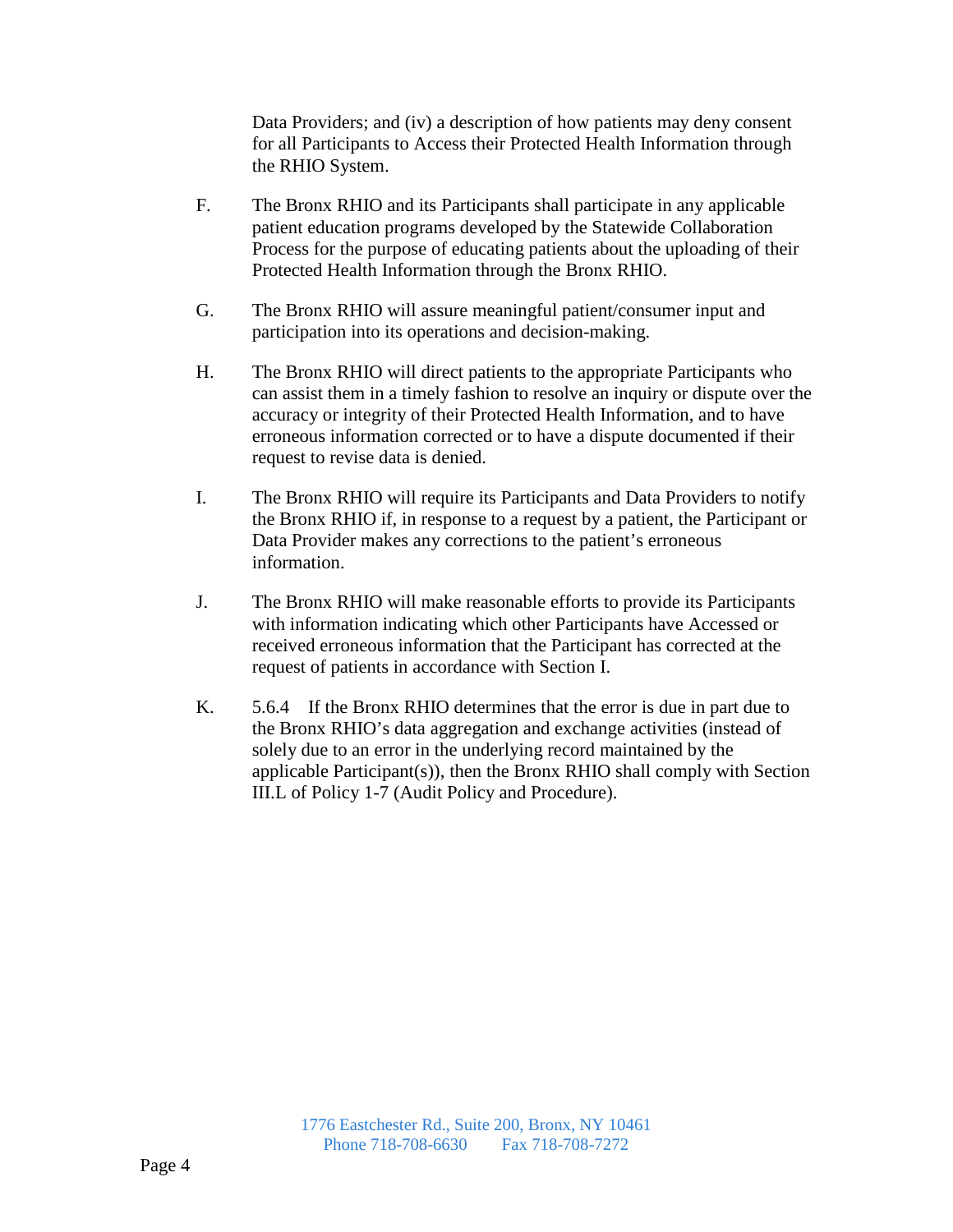

## Bronx RHIO, Inc. Policy and Procedure 1-14 HIPAA Compliance

Adopted June 30, 2014 Amended and Restated as of February 28, 2017 Amended and Restated as of June 27, 2019 Amended and Restated as of April 29, 2021

### I. Policy

While it is anticipated that most Participants will be Covered Entities and thus subject to the HIPAA Privacy Rule and HIPAA Security Rule, there may be some Participants that are not Covered Entities. The provisions of this section are designed to ensure that all entities that are not Covered Entities, other than a public health authority or a health oversight agency under HIPAA (45 CFR Sections 164.501 and 164.512(b) and (d)) Accessing Protected Health Information through the RHIO System abide by the same applicable HIPAA requirements as Covered Entities even if they are not otherwise legally obligated to do so.

II. Responsible Parties

The Executive Director will ensure the Bronx RHIO's compliance with this policy.

The Participants will have responsibility for complying with the applicable requirements of the HIPAA Privacy and Security Rules.

- III. Procedure
	- A. Each Participant that is a Covered Entity shall comply with the HIPAA Privacy Rule and HIPAA Security Rule.
	- B. Each Participant that is not a Covered Entity, other than a public health authority or a health oversight agency under HIPAA (45 CFR Sections 164.501 and 164.512(b) and (d)), shall adopt/address all of the applicable administrative, physical and technical safeguards set forth in the HIPAA Security Rule as well as the restrictions on the use and Disclosure of Protected Health Information set forth in the HIPAA Privacy Rule.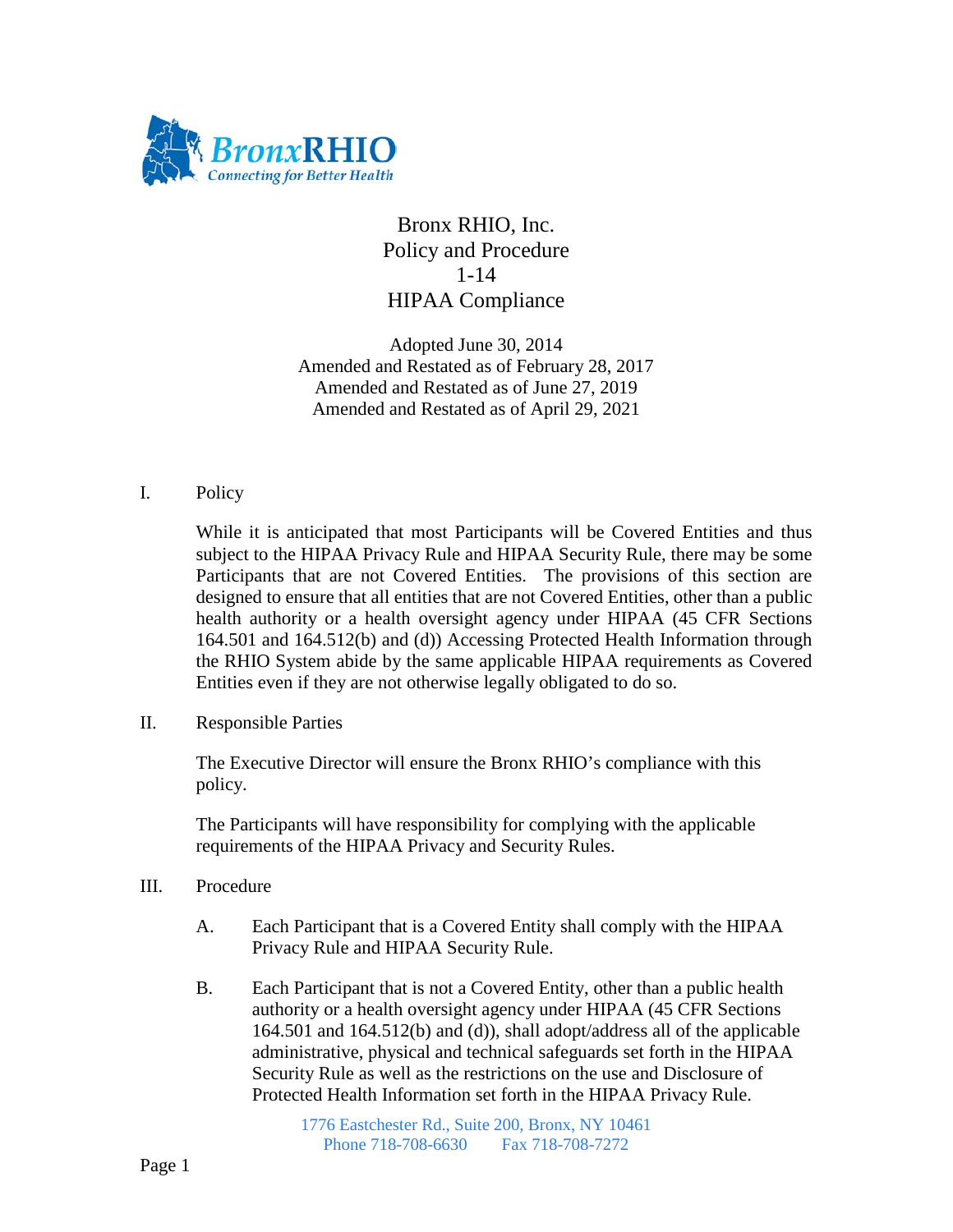- C. Community-Based Organizations Not Subject to HIPAA. The Bronx RHIO may conduct due diligence in regards to a Community-Based Organization that is not a Covered Entity that is seeking to become a Bronx RHIO Participant, and may reject such organization's request to become a Participant on the basis that the organization does not have sufficient security protocols or any other reason related to privacy or security, so long as such reason does not constitute illegal discrimination. If the Bronx RHIO recognizes a Community-Based Organization that is not a Covered Entity as a Participant, then the following requirements shall apply, in addition to those set forth in Section B above:
	- 1. A Community-Based Organization that is not a Covered Entity may not Access Protected Health Information via the SHIN-NY and instead may only receive Transmittals of Protected Health Information via Direct or another encrypted means of communication.
	- 2. The Bronx RHIO and its Participants may Transmit Protected Health Information to a Community-Based Organization that is not a Covered Entity only if the patient has executed an Affirmative Consent that permits Disclosure to such Community-Based Organization. The exceptions to the Affirmative Consent requirement set forth in Policy 1-3, including the exception for Patient Care Alerts, shall not apply to such a Community-Based Organization.
	- 3. The Bronx RHIO and its Participants shall undertake reasonable efforts to limit the Protected Health Information Transmitted to a Community-Based Organization that is not a Covered Entity to the minimum amount necessary to accomplish the intended purpose of the Transmittal, taking into account the nature of the Community-Based Organization receiving the Transmittal, the reason(s) such organization has requested the Protected Health Information, and other relevant factors.
	- 4. A Community-Based Organization that is not a Covered Entity may redisclose the Protected Health Information it receives via the SHIN-NY only to (i) the patient or the patient's Personal Representative; and (ii) another Participant for purposes of Treatment or Care Management.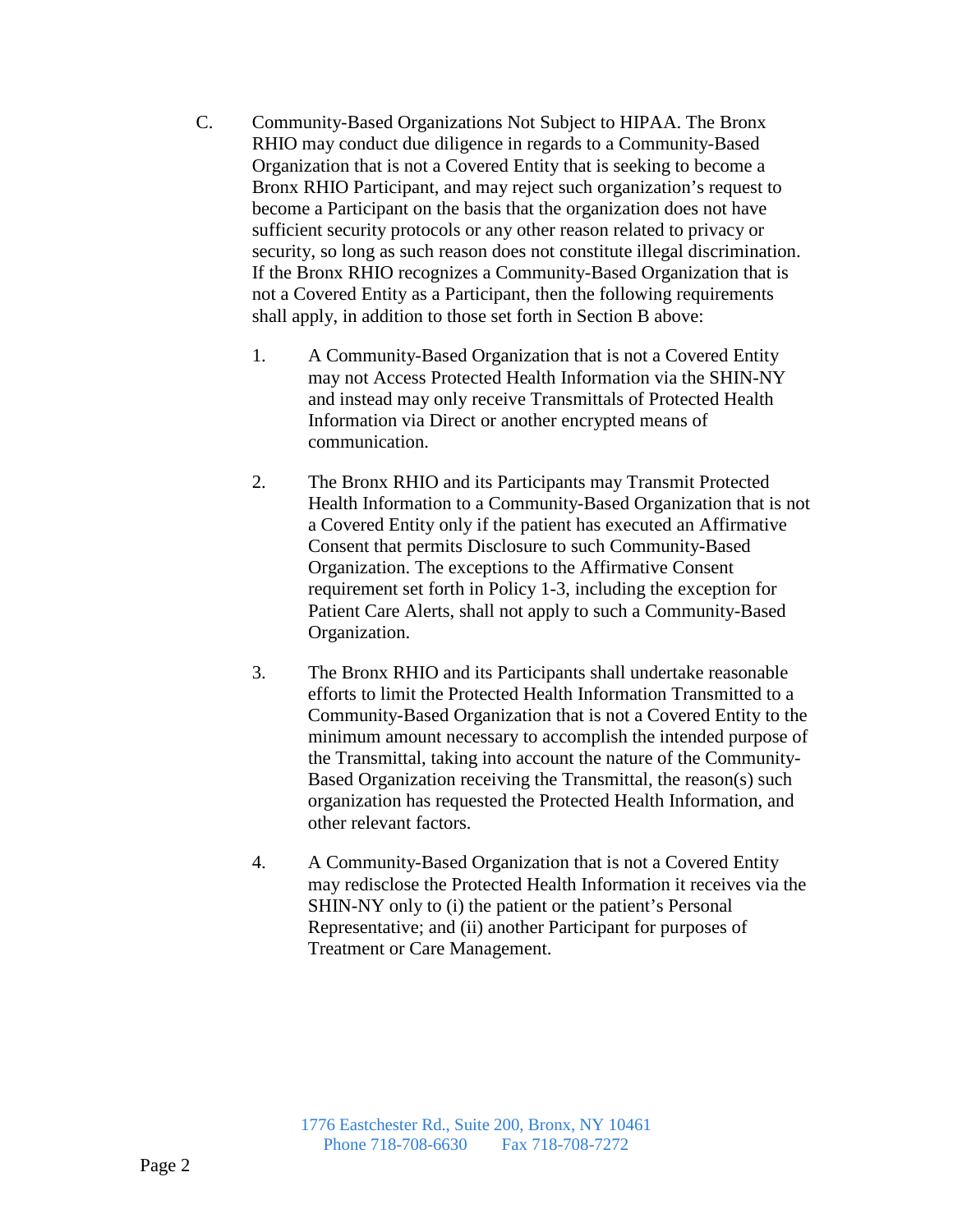

## Bronx RHIO, Inc. Policy and Procedure 1-15 **Sanctions**

### Adopted June 30, 2014 Amended and Restated as of June 27, 2019

#### I. Policy

Sanctions are an important mechanism for ensuring that Participants and Authorized Users comply with these Policies & Procedures. The provisions in this Section are designed to provide guidelines for the imposition of sanctions by the Bronx RHIO and its Participants while leaving flexibility for the Bronx RHIO and its Participants to determine appropriate sanctions on a case by case basis.

### II. Responsible Parties

The Patient Rights and Member Responsibilities Committee will ensure the Bronx RHIO's compliance with this policy.

The Participants will have responsibility for determining sanctions for individual Authorized Users in consultation with the Bronx RHIO as appropriate.

- III. Procedure
	- A. Each Participant shall inform its Authorized Users about the Bronx RHIO's sanctions policies.
	- B. The Bronx RHIO Patient Rights and Member Responsibilities Committee will apply sanctions to Participants in the event of violation by a Participant of these Policies and Procedures, a Bronx RHIO Participation Agreement or of the QE Policies and Procedures. Sanctions may include suspending or terminating a Participant's participation in the RHIO and/or the assessment of fines or other monetary penalties. When determining the type of sanction to apply, the Patient Rights and Member Responsibilities Committee shall take into account the following factors: (i) whether the violation was a first time or repeat offense; (ii) the level of culpability of the Participant, e.g., whether the violation was made intentionally, recklessly or negligently; (iii) whether the violation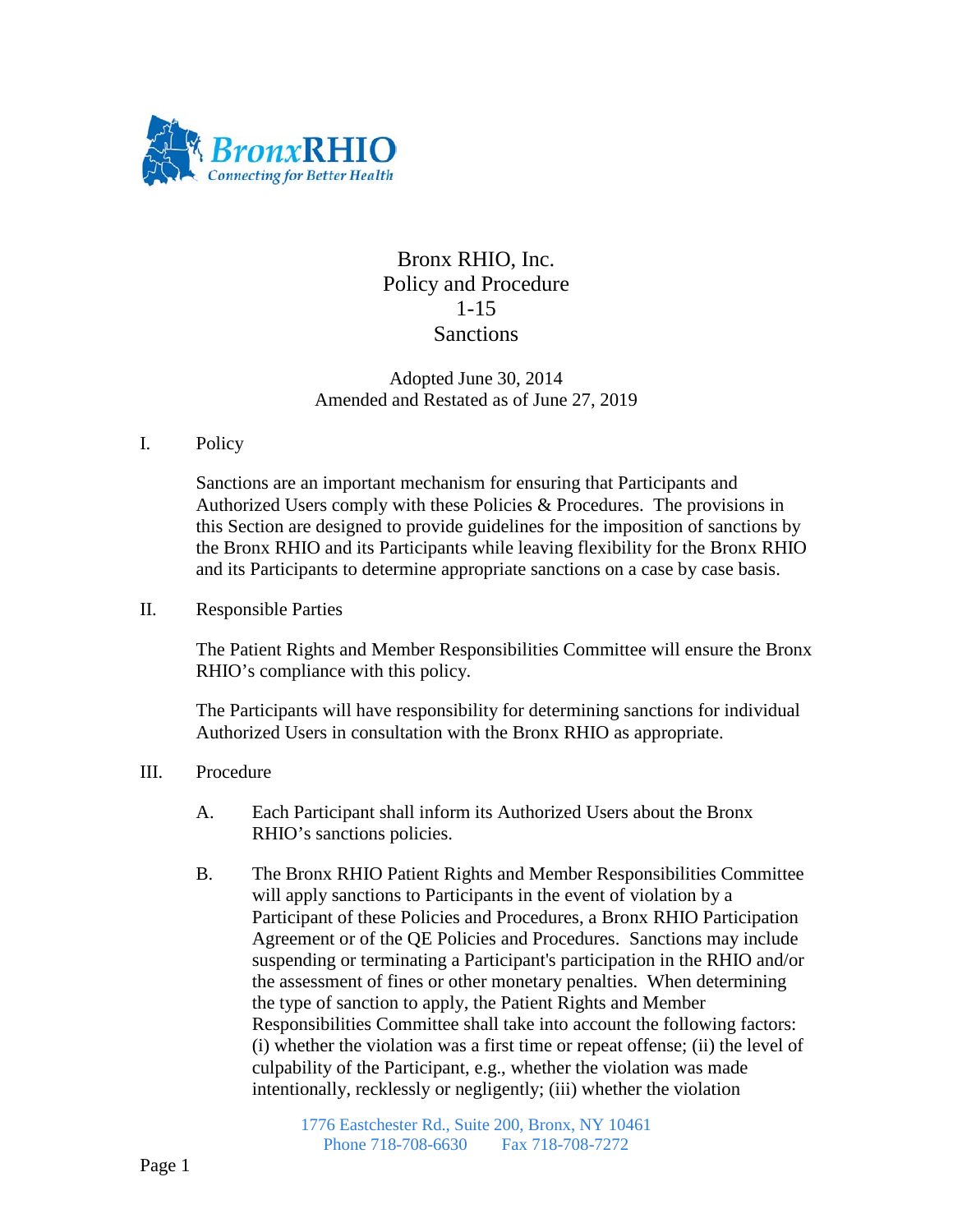constitutes a crime under state or federal law; and (iv) whether the violation resulted in harm to a patient or other person.

C. Each Participant will apply sanctions to its Authorized Users in the event of violation of these Policies and Procedures, a Bronx RHIO Participation Agreement or of the QE Policies and Procedures. Sanctions may include (i) requiring an Authorized User to undergo additional training with respect to participation in the Bronx RHIO; (ii) temporarily restricting an Authorized User's Access to the RHIO System; or (iii) terminating the Access of an Authorized User to the RHIO System. When determining the type of sanction to apply, the Participant shall take into account the following factors: (i) whether the violation was a first time or repeat offense; (ii) the level of culpability of the Authorized User, e.g., whether the violation was made intentionally, recklessly or negligently; (iii) whether the violation constitutes a crime under state or federal law; and (iv) whether the violation resulted in harm to a patient or other person.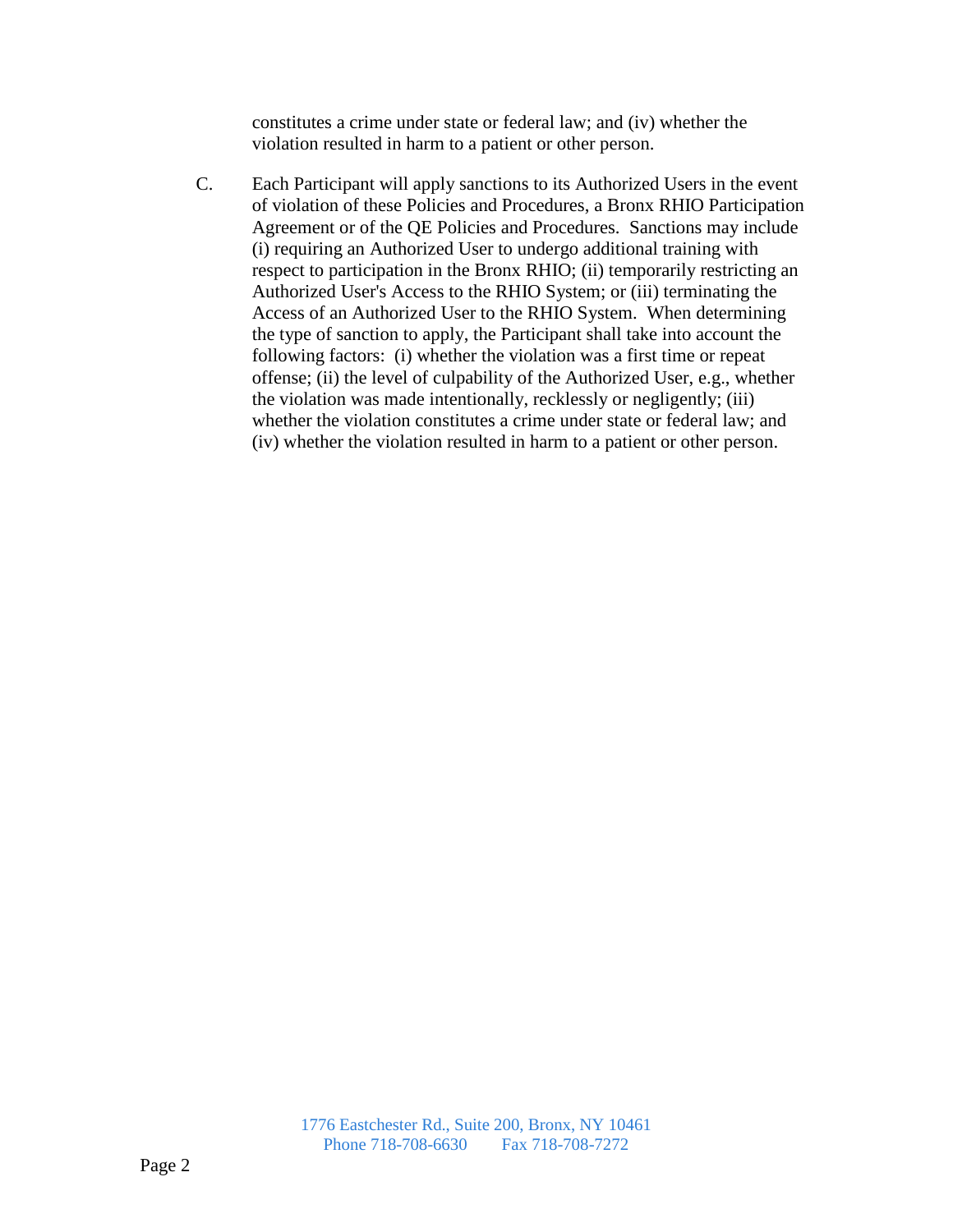

# Bronx RHIO, Inc. Policy and Procedure 1-16 Monitoring and Enforcement of SHIN-NY Compliance

Adopted June 30, 2014

#### I. **Policy**

The Bronx RHIO is required to comply with applicable federal and state law and with the Certification Requirements that Qualified Entities must satisfy to participate in the SHIN-NY (the "Certification Requirements"). The Bronx RHIO is also required to establish policies and procedures for receiving complaints from Participants and SHIN-NY stakeholders regarding possible non-compliance by the Bronx RHIO with applicable federal and state law and with the Certification Requirements; to investigate instances of non-compliance; and to make reports to the oversight agency responsible for overseeing compliance by Qualified Entities with federal and state laws and with the Certification Requirements (the "Oversight Entity"). This policy sets forth a process by which the Bronx RHIO will comply with these obligations.

#### II. **Responsible Parties**

The Executive Director will ensure the Bronx RHIO's compliance with this policy, including ensuring that Participants are notified of the existence of this Monitoring and Enforcement Policy.

The Bronx RHIO Executive Director will also notify the entity designated by the New York State Department of Health to oversee the certification process (the "Certification Body") of changes in this Policy in accordance with Section 7.11 of the Qualified Entity Organizational Characteristics Requirements.

The Participants will have responsibility for complying with this policy.

### III. **Procedure**

### A. **Self-Audit**

1776 Eastchester Rd., Suite 200, Bronx, NY 10461 Phone 718-708-6630 Fax 718-708-7272 1. The Bronx RHIO will perform, or will cause a third-party to perform, an audit (a "Self- Audit") in order to verify its compliance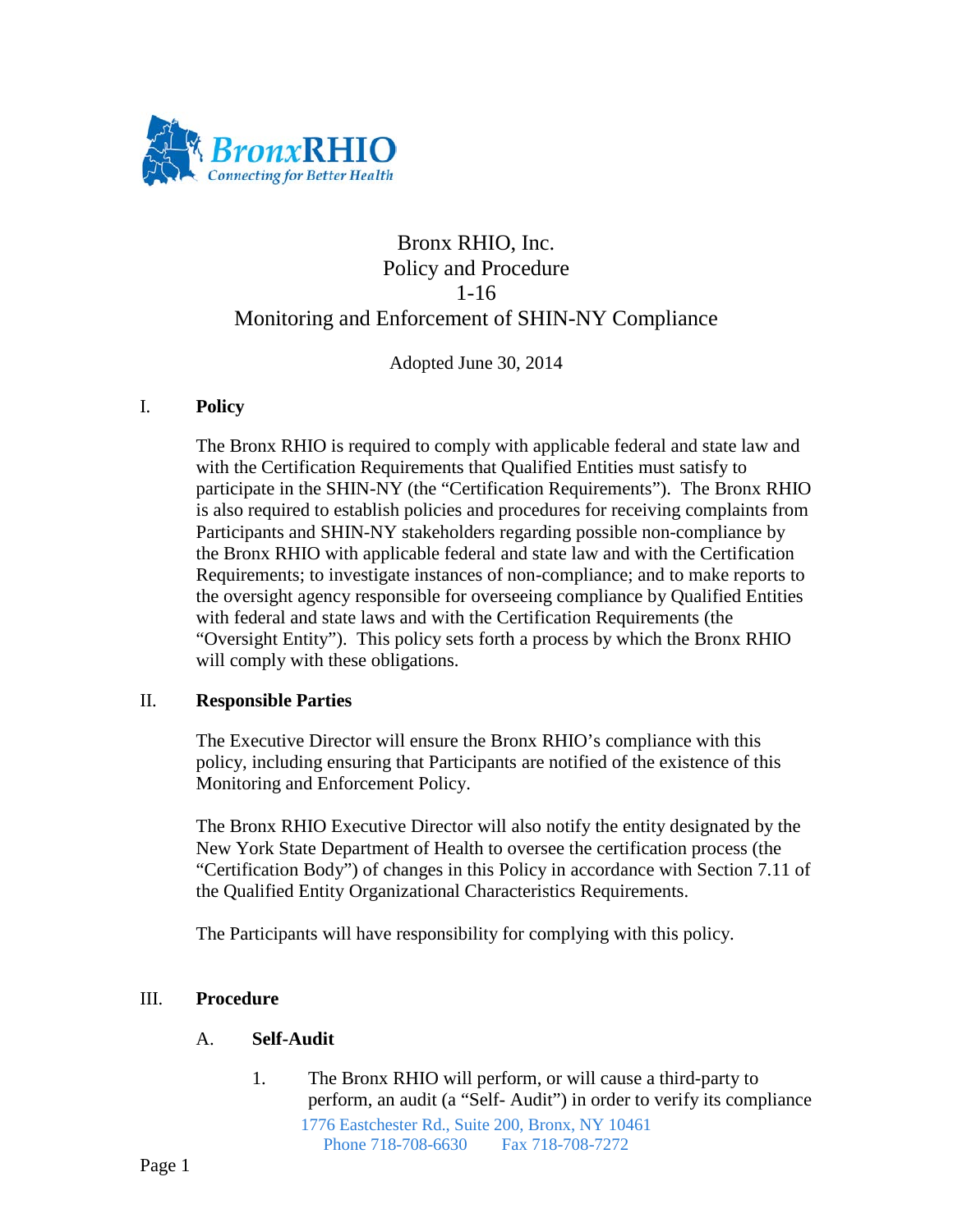with applicable federal and state law and with the Certification Requirements at least once per year, as required by the Oversight Entity and as stated in the Privacy & Security Policies and Procedures Section 6.2.4 and in Article 1-7 of these Policies and Procedures.

2. The scope of the Self-Audit will include a review of the Bronx RHIO's compliance with applicable federal and state laws and with the Certification Requirements and a review of Participants' compliance with applicable SHIN-NY Policy Guidance.

### B. **Process for Accepting Complaints**

- 1. The Bronx RHIO will receive, investigate and respond to complaints from SHIN-NY stakeholders, including Participants.
- 2. Any SHIN-NY stakeholders, including any Participant, may file with the Bronx RHIO a complaint of any suspected noncompliance with applicable federal or state laws or with the Certification Requirements. The complaint (the "Non-Compliance Complaint") must be in writing and must include the following information if known:
	- a. the suspected non-compliance;
	- b. the acts or omissions believed to constitute noncompliance;
	- c. the name of the QE involved;
	- d. the name of the Participant involved, if any;
	- e. all dates related to the suspected non-compliance; and
	- f. all locations related to the suspected non-compliance, if any.
- 3. A Non-Compliance Complaint related to the Bronx RHIO or a Participant must be filed within 180 days from the date the complainant knew or should have known that non-compliance occurred for the Non-Compliance Complaint to be subject to investigation under this Policy.
- 4. If a Non-Compliance Complaint related to the Bronx RHIO or a Participant is filed with the Bronx RHIO, the RHIO will conduct an Internal Investigation in accordance with Section C below.